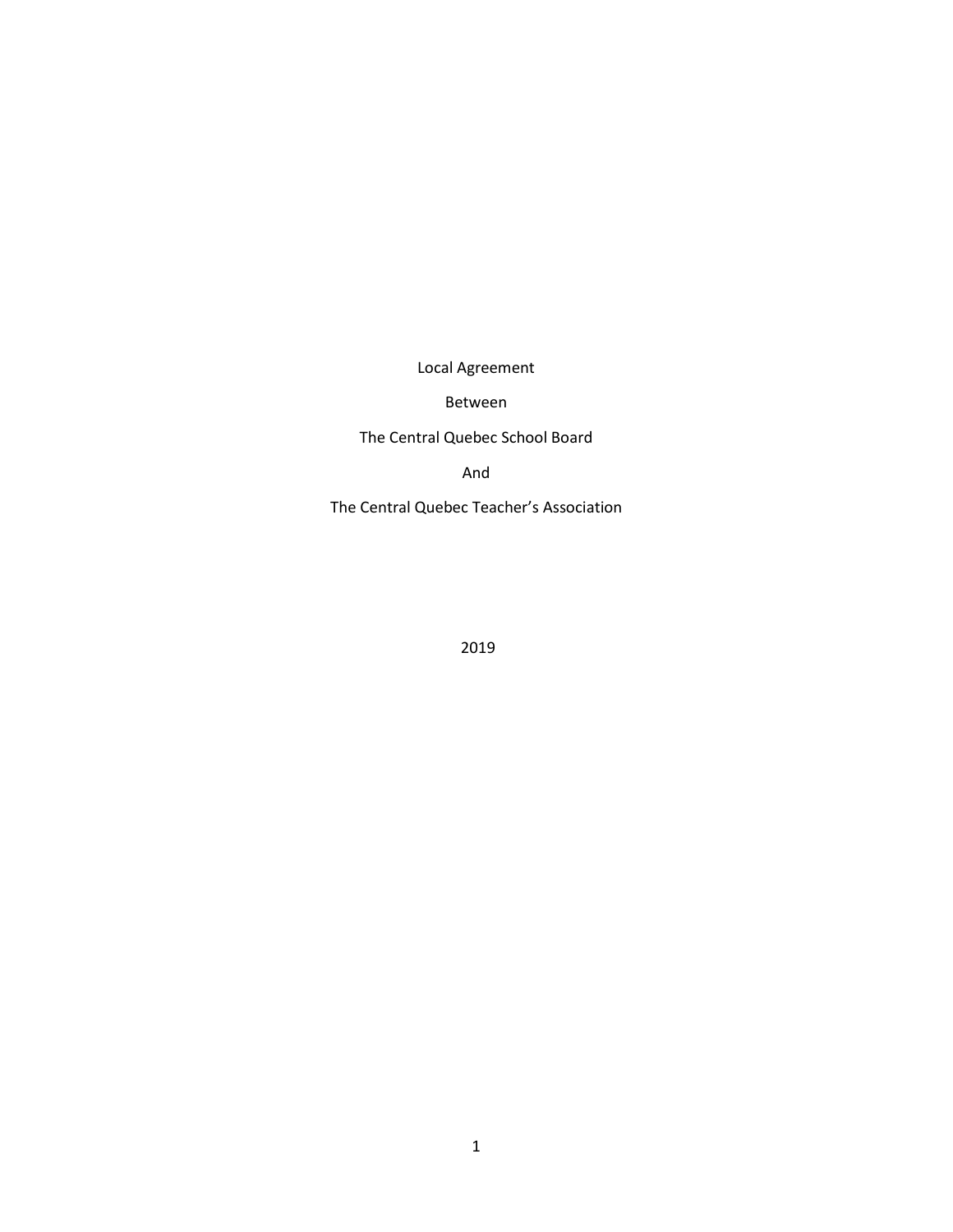| Contents |  |
|----------|--|

|             | $1 - 1.00$  |                                                                                                                                                        |  |
|-------------|-------------|--------------------------------------------------------------------------------------------------------------------------------------------------------|--|
|             | $2 - 00.00$ |                                                                                                                                                        |  |
| $2 - 2.00$  |             |                                                                                                                                                        |  |
|             | $3 - 0.00$  |                                                                                                                                                        |  |
| $3 - 1.00$  |             |                                                                                                                                                        |  |
| $3 - 2.00$  |             |                                                                                                                                                        |  |
| $3 - 3.00$  |             |                                                                                                                                                        |  |
| $3 - 4.00$  |             |                                                                                                                                                        |  |
| $3 - 5.00$  |             |                                                                                                                                                        |  |
| $3 - 7.00$  |             |                                                                                                                                                        |  |
|             | $4 - 0.00$  | METHODS, SUBJECTS, PROCEDURES OF PARTICIPATION OF TEACHERS OTHER THAN THE<br>SUBJECTS (AND THEIR METHODS) NEGOTIATED AND AGREED UPON AT THE PROVINCIAL |  |
| $4 - 1.00$  |             |                                                                                                                                                        |  |
| $4 - 2.00$  |             |                                                                                                                                                        |  |
| $4 - 4.00$  |             |                                                                                                                                                        |  |
| $4 - 5.00$  |             |                                                                                                                                                        |  |
| $4 - 6.00$  |             |                                                                                                                                                        |  |
| $4 - 7.00$  |             |                                                                                                                                                        |  |
| 4-9.00      |             |                                                                                                                                                        |  |
| 4-10.00     |             |                                                                                                                                                        |  |
| 4-11.00     |             |                                                                                                                                                        |  |
| $4 - 12.00$ |             |                                                                                                                                                        |  |
| 4.13-00     |             |                                                                                                                                                        |  |
| 4-14.00     |             |                                                                                                                                                        |  |
|             | $5 - 1.00$  |                                                                                                                                                        |  |
| $5 - 5.00$  |             |                                                                                                                                                        |  |
| $5 - 6.00$  |             | Personal file and all issues pertaining to disciplinary measures and sanctions excluding dismissal and                                                 |  |
| $5 - 7.00$  |             |                                                                                                                                                        |  |
| $5 - 8.00$  |             |                                                                                                                                                        |  |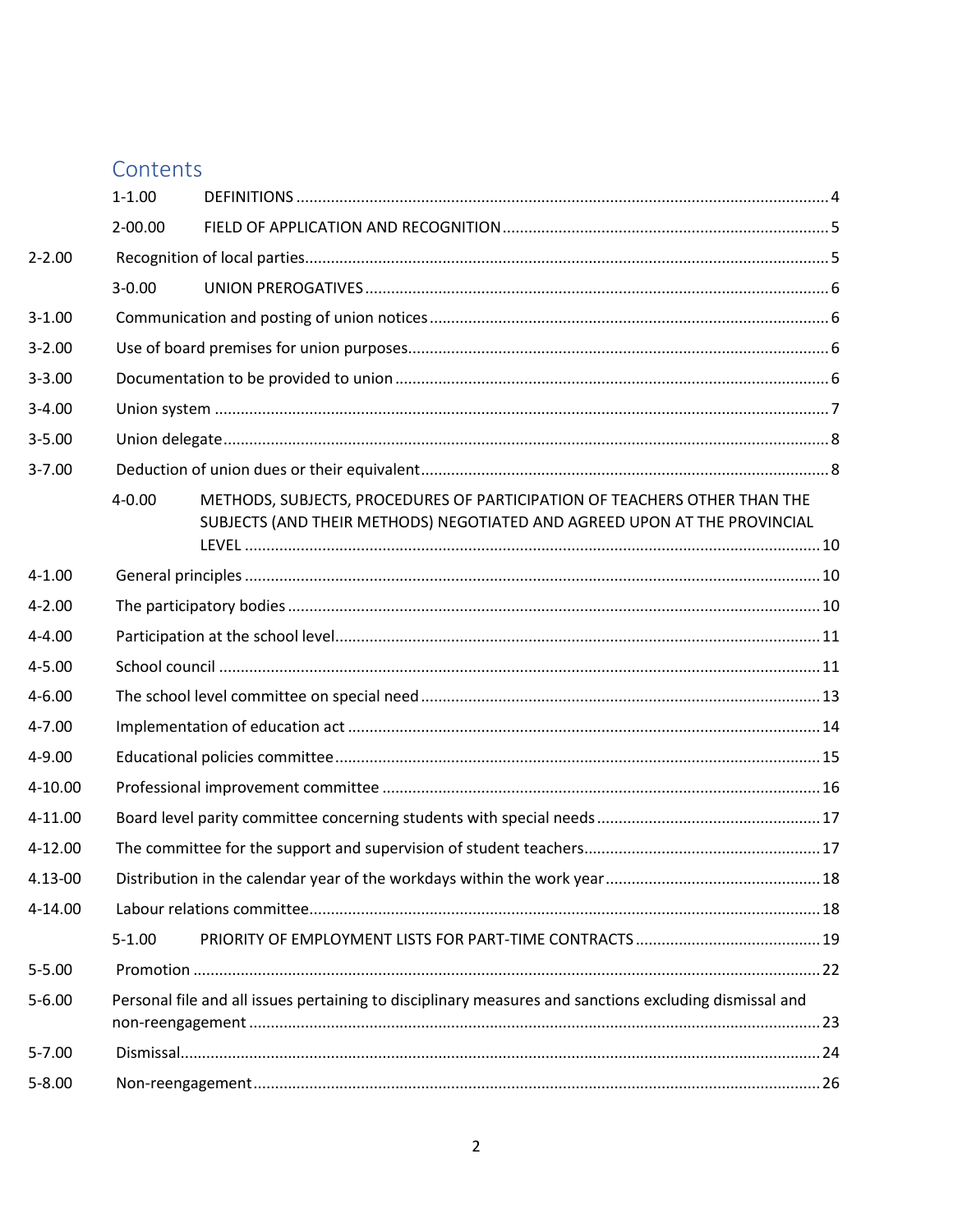| $5 - 9.00$          |            |                                                                                                                                                                                                                     |  |
|---------------------|------------|---------------------------------------------------------------------------------------------------------------------------------------------------------------------------------------------------------------------|--|
| 5-11.00             |            |                                                                                                                                                                                                                     |  |
| $5-12.00$           |            |                                                                                                                                                                                                                     |  |
| 5-14.00             |            |                                                                                                                                                                                                                     |  |
| 5-15.00             |            | Nature, duration, terms and conditions of leaves of absence without pay as well as inherent rights and<br>obligations excluding leaves provided for under union prerogatives, parental rights and leaves for public |  |
| $5 - 16.00$         |            |                                                                                                                                                                                                                     |  |
| $5 - 21.00$         |            |                                                                                                                                                                                                                     |  |
|                     | $6 - 8.00$ |                                                                                                                                                                                                                     |  |
|                     | 7-00.00    |                                                                                                                                                                                                                     |  |
| $8 - 5.02$          |            | DISTRIBUTION IN THE CALENDAR YEAR OF THE WORKDAYS WITHIN THE WORK YEAR EXCLUDING THE<br>DETERMINATION OF THE NUMBER OF WORKDAYS AND PERIOD COVERED BY THE WORK YEAR  37                                             |  |
| $8 - 8.04$          |            |                                                                                                                                                                                                                     |  |
| 8-8.05.03           |            |                                                                                                                                                                                                                     |  |
| $8 - 12.00$         |            |                                                                                                                                                                                                                     |  |
|                     | $9 - 2.00$ | GRIEVANCES AND ARBITRATION (FOR MATTERS NEGOTIATED AT THE LOCAL LEVEL)  39                                                                                                                                          |  |
|                     | 10-7.00    |                                                                                                                                                                                                                     |  |
|                     | 11-00.00   |                                                                                                                                                                                                                     |  |
|                     | 13-00.00   |                                                                                                                                                                                                                     |  |
|                     |            |                                                                                                                                                                                                                     |  |
|                     |            |                                                                                                                                                                                                                     |  |
| <b>APPENDIX C52</b> |            |                                                                                                                                                                                                                     |  |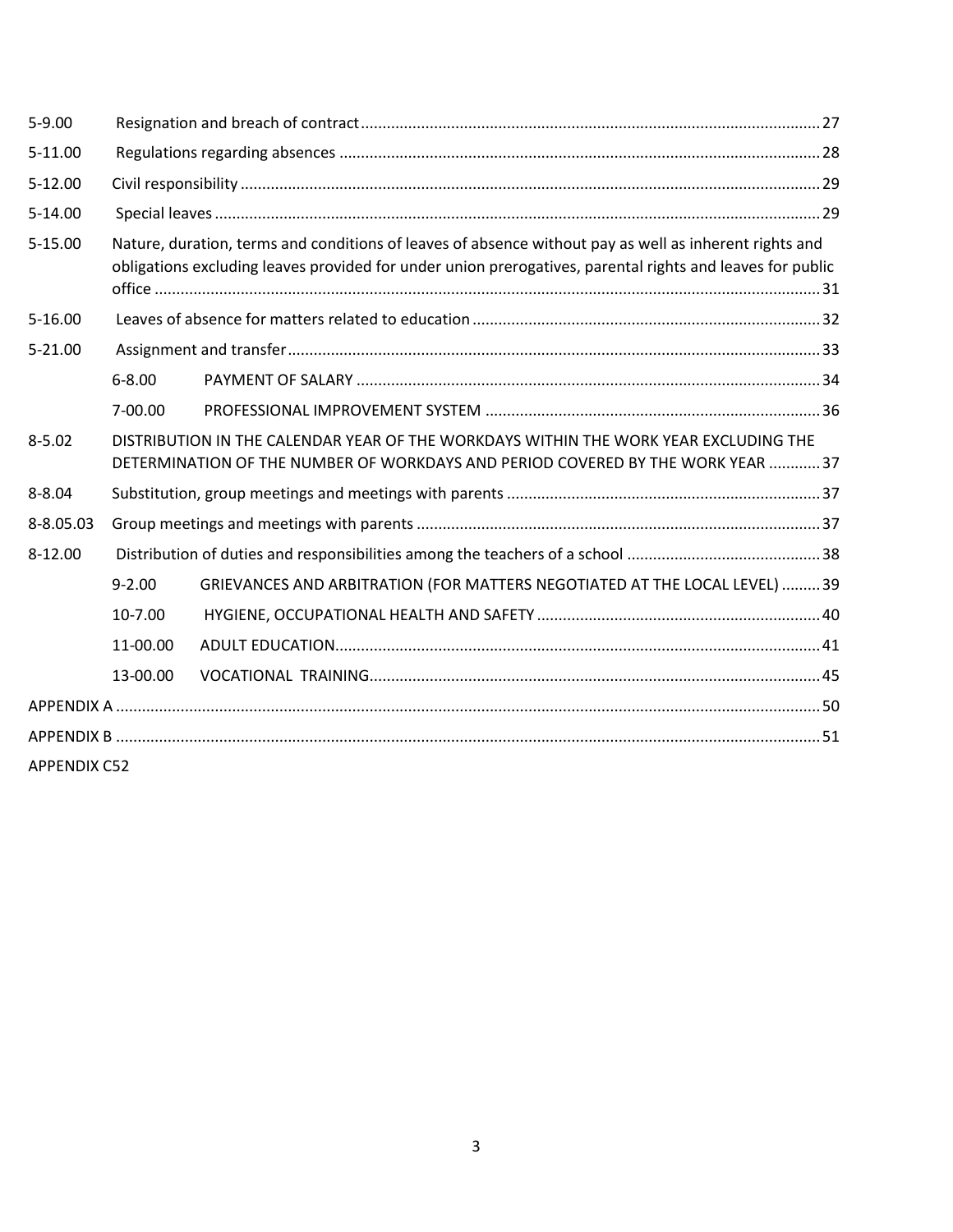# <span id="page-3-0"></span>**1-1.00 DEFINITIONS**

- 1-1.11 Board: The Central Quebec School Board
- 1-1.45 Union: The Central Quebec Teacher's Association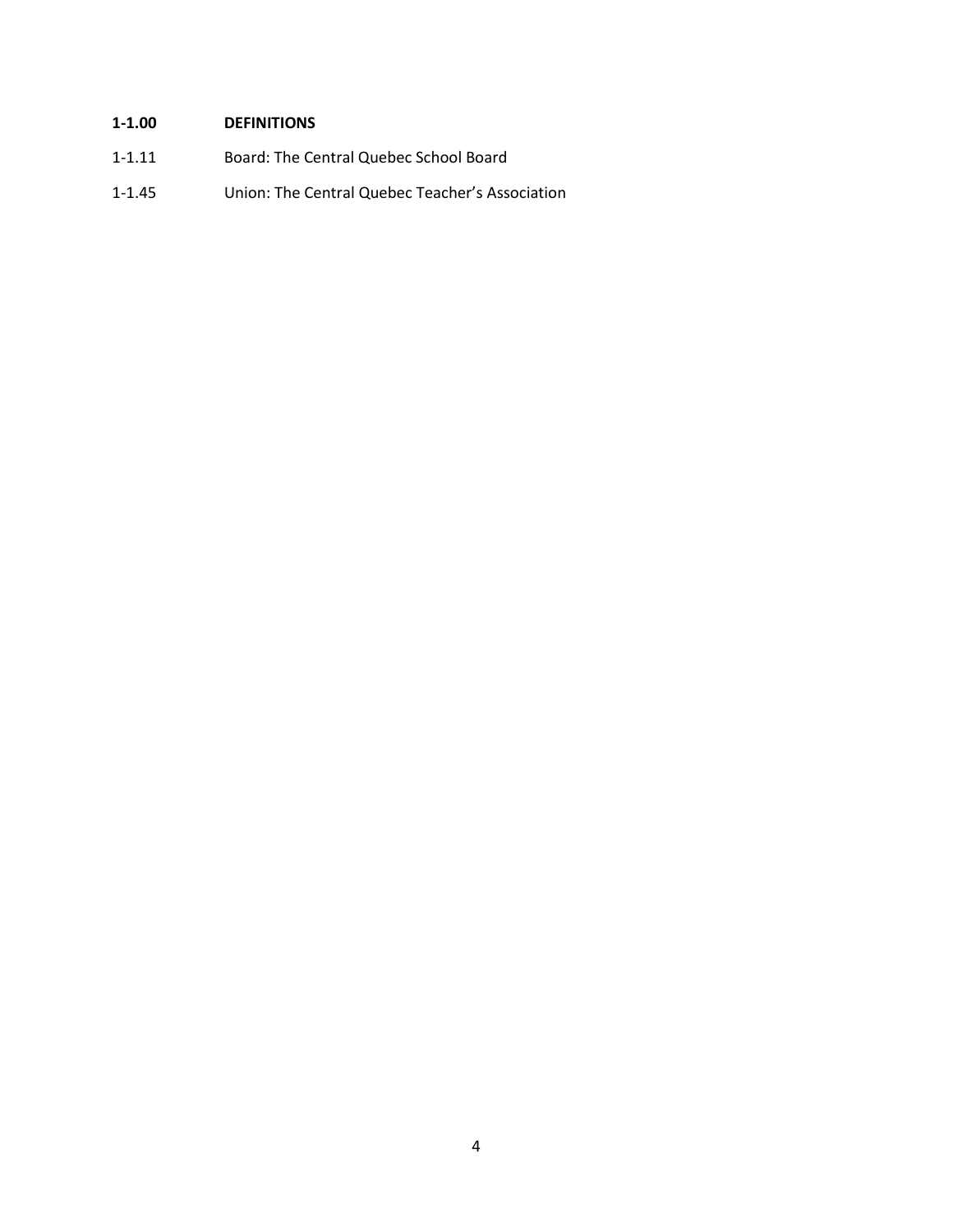## <span id="page-4-0"></span>**2-00.00 FIELD OF APPLICATION AND RECOGNITION**

- <span id="page-4-1"></span>2-2.00 Recognition of local parties
- 2-2.01 The board recognizes the union as the only representative of the teachers covered by its certificate of accreditation who fall within the field of application of this agreement for the purpose of implementing this agreement.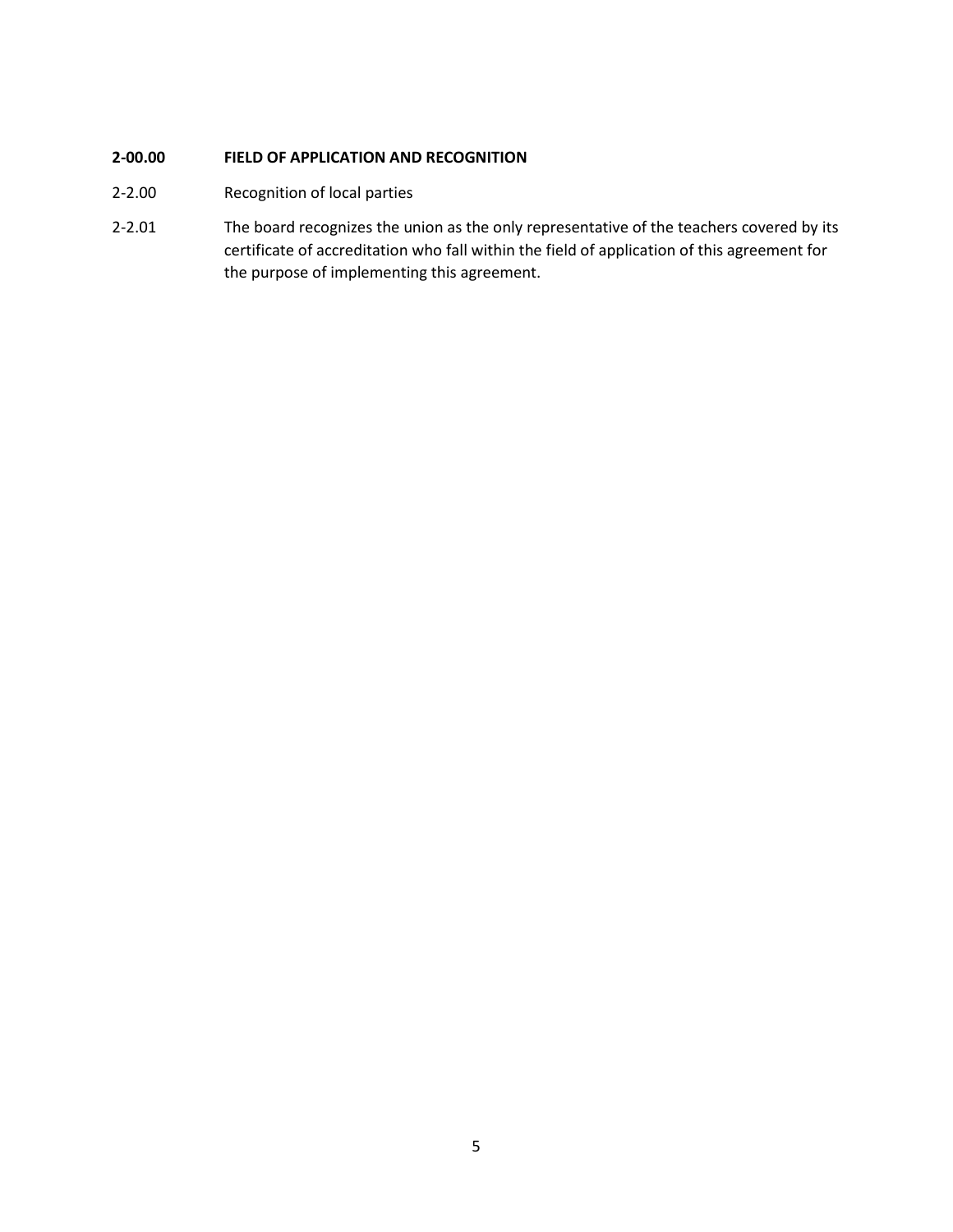## <span id="page-5-0"></span>**3-0.00 UNION PREROGATIVES**

<span id="page-5-3"></span><span id="page-5-2"></span><span id="page-5-1"></span>

| $3 - 1.00$ | Communication and posting of union notices                                                                                                                                                                                                                                                                                                                        |
|------------|-------------------------------------------------------------------------------------------------------------------------------------------------------------------------------------------------------------------------------------------------------------------------------------------------------------------------------------------------------------------|
| $3 - 1.01$ | The board shall recognize the right of the union to post and distribute to teachers in the<br>schools all documents of a union or professional nature in accordance with the<br>provisions of this article.                                                                                                                                                       |
| $3 - 1.02$ | The board recognizes the right of the union to ensure the distribution of documents of a<br>union or a professional nature to each teacher at times other than when the teacher is<br>teaching.                                                                                                                                                                   |
| $3 - 1.03$ | The board shall furnish a bulletin board in the teacher's staff room to be used<br>exclusively for union business.                                                                                                                                                                                                                                                |
| $3 - 1.04$ | The placement and size of such bulletin board shall be determined by agreement<br>between the union delegate and the principal of the school. Failing such agreement, the<br>board shall decide the placement and size of the bulletin board after consultation with<br>the union.                                                                                |
| $3 - 1.05$ | Notwithstanding clause 3-1.03, if the union delegate in a particular school and principal<br>of that school so agree, the documents cited in clause 3-1.01 shall be posted where the<br>board and the principal of the school post or would post their own communications for<br>the teachers. Every such posting is prohibited in rooms where courses are given. |
| $3 - 1.06$ | The principal shall facilitate the delivery to the union delegate, or substitute, of any<br>information document, or other communications originating from his union or QPAT, as<br>soon as possible, but not at a time that will interfere with the daily span of work.                                                                                          |
| $3 - 2.00$ | Use of board premises for union purposes                                                                                                                                                                                                                                                                                                                          |
| $3 - 2.01$ | At the request of the union, for the purpose of union or professional meetings, the<br>board shall, without charge, provide the union with such accommodation in one of its<br>buildings, as the union may require, on condition that such accommodation is available.<br>The union must make arrangements for leaving the premises so used in good order.        |
| $3 - 2.02$ | At the request of the union delegate, or substitute, to the principal, teachers may hold,<br>without charge, union or educational meetings in a room of the school, provided that<br>these meetings do not interrupt the teacher work day or the continuity of the pupils'<br>courses. The teachers may invite any person to these meetings.                      |
| $3 - 2.03$ | To ensure availability of a room, these requests for rooms should be made in writing (by<br>email) 24 hours in advance. However, in the case of special circumstances, this advance<br>notice will not be required.                                                                                                                                               |
| $3 - 3.00$ | Documentation to be provided to the union                                                                                                                                                                                                                                                                                                                         |
| $3 - 3.01$ | The board shall, within 10 working days of their adoption, transmit to the union copy all<br>minutes and documents of Executive Committee Meetings and of Council of<br>Commissioners' Meetings.                                                                                                                                                                  |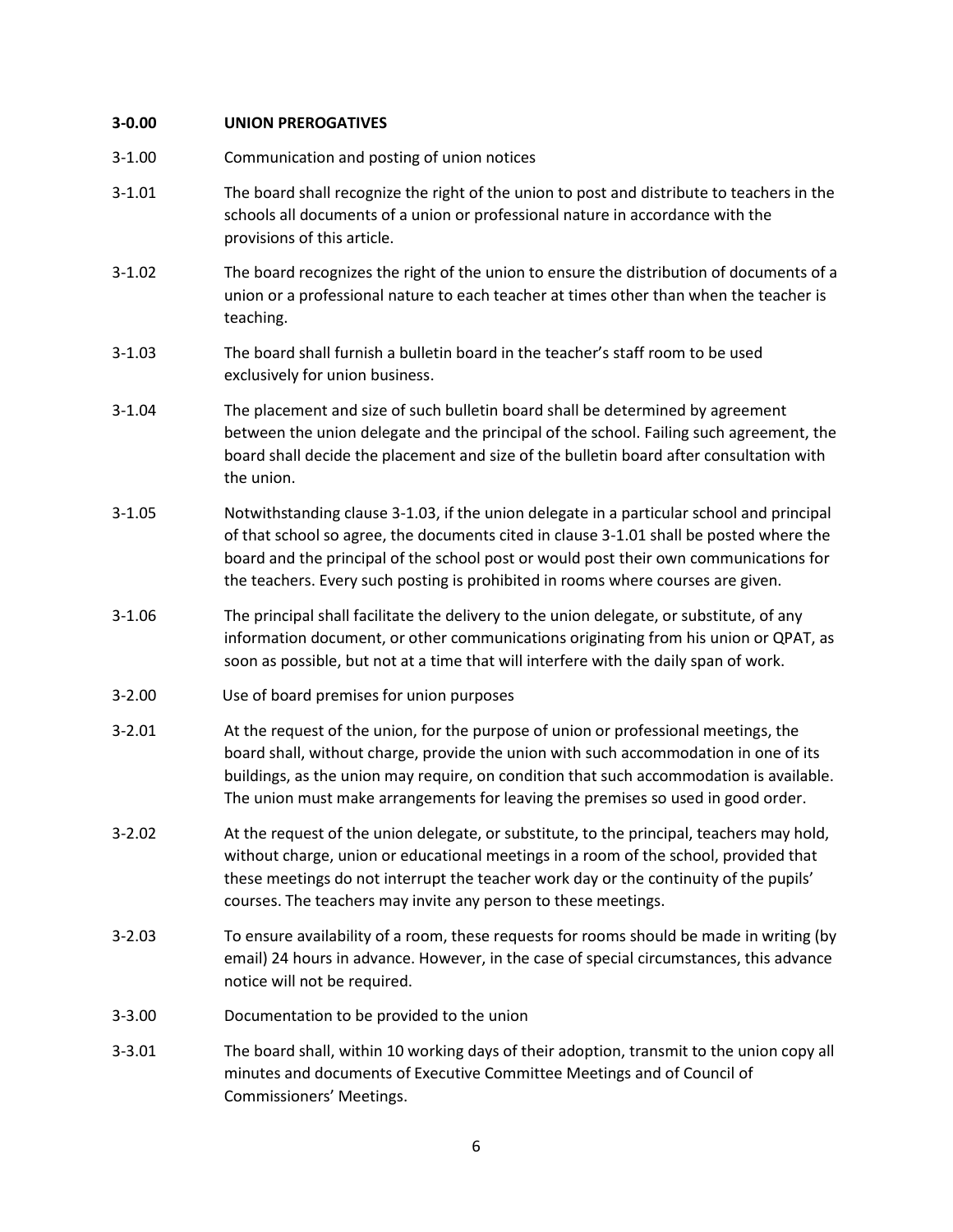- 3-3.02 The board shall transmit to the union, within 10 working days of the latter's request, any existing information it has concerning one or more groups of teachers and the educational organization of the schools that are related to specific contractual provisions of this agreement. However, the board shall not be required to transmit information classified as confidential without written authorization from the teacher allowing the transmission of this information to the union. This authorization can be provided by email.
- 3-3.03 The board shall, by October  $30<sup>th</sup>$ , supply the union with a list of all teachers in the school board, their addresses and their telephone numbers, as supplied by the teacher.
- 3-3.04 By September 30 of each year, the union shall supply the board with the names of its officers, union delegates, their substitutes and the members of the committees provided for in this agreement. It shall advise the board of every subsequent change as soon as possible.
- 3-3.05 The board shall, by November 30 of each school year, supply each teacher with a statement which includes the following information:
	- the teacher's insurance coverage;

- a statement of the days accumulated in the teacher's bank of days as per article 5- 10.00;

- the teacher's classification according to article 6-3.00;
- the teacher's years of experience and experience step according to article 6-2.00;
- the teacher's seniority according to article 5-2.00;
- the teacher's salary scale according to article 6-4.00 and 6-5.00.
- 3-3.06 For each school year, the board shall provide to the union the following information:
	- Student enrollment as of September 30 of each school (to be supplied before October  $30<sup>th</sup>$ ;
	- − For each student group, the number of students with handicaps, social maladjustments or learning disabilities and the categories in which they have been identified according to the definition of Appendix XXVI (the board will furnish the preliminary project before September 1 of each school year and the final version before November 30 of each school year);
	- − Teacher workloads (before November 15<sup>th</sup> of each school year).
- 3-3.07 The board shall send to the union a copy of all correspondence sent to a teacher related to the collective agreement.
- 3-3.08 Information supplied to the union under the collective agreement may be transmitted by electronic means.
- <span id="page-6-0"></span>3-4.00 Union system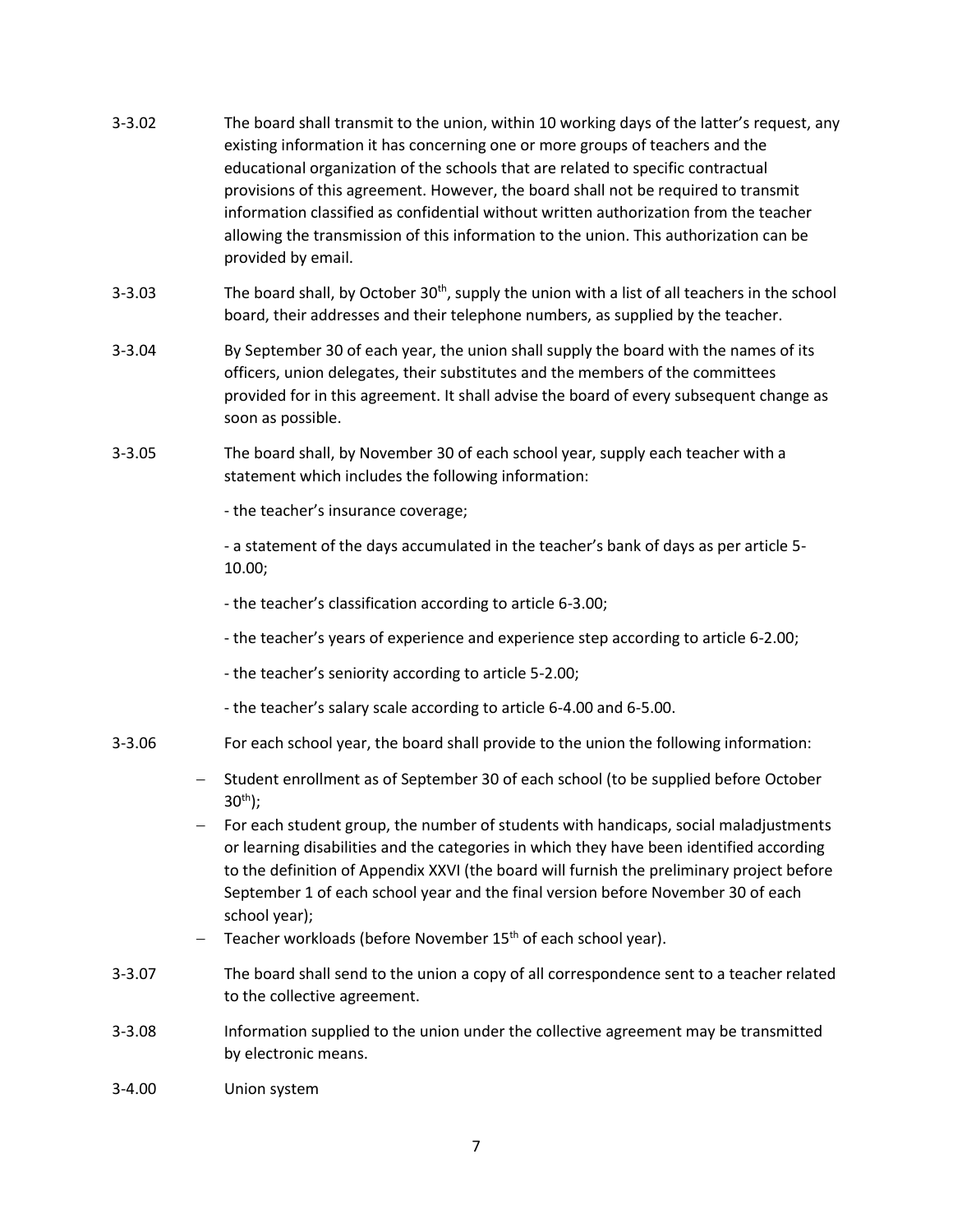- 3-4.01 Every teacher in the employ of the school board who is a member of the union on the date of the coming into force of the agreement must remain a member for the duration of the agreement, subject to clauses 3-4.04 and 3-4.05.
- 3-4.02 Every teacher in the employ of the board who is not a member of the union on the date of the coming into force of the agreement and who later becomes a member of the union must remain a member for the duration of the agreement, subject to clauses 3- 4.04 and 3-4.05.
- 3-4.03 As of the date of the coming into force of the agreement, every teacher must, upon his or her engagement, sign an application form for membership in the union. If accepted by the union, the teacher must remain a member of the union for the duration of the agreement, subject to clauses 3-4.04 and 3-4.05. The union shall provide the board with the application for membership filled out by a new teacher, the board shall forward it to the union.
- 3-4.04 Every teacher who is a member of the union may resign from the union. Such a resignation shall in no way affect his or her employment ties as a teacher.
- 3-4.05 The fact that a teacher is refused membership in the union or is expelled from the ranks of the union shall in no way affect his or her ties as a teacher.
- <span id="page-7-0"></span>3-5.00 Union delegate
- 3-5.01 The board recognizes the position of union delegates.
- 3-5.02 For each school or group of schools, the union shall appoint a teacher from the school or group of schools to the position of union delegate. It may also appoint several teachers to that position. When there is more than one union delegate, the union shall designate one of them as the senior union delegate.

For each school, the union may also designate a teacher from the school as a substitute for the union delegate. The substitute shall have all the rights and responsibilities of the union delegate, in the latter's absence.

- 3-5.03 The union delegate shall represent the union in the school.
- 3-5.04 The union shall inform the board, in writing, of the names of the union delegates and substitutes within 15 days of their appointment.
- 3-5.05 The union delegate or his or her substitute may, in his or her dealings with the board or the principal, be accompanied by another representative designed by the union. If the latter representative is not a teacher in the said school, the board or the school principal may request prior notification of not more than 24 hours.
- 3-5.06 For the purposes of the union meetings held on school premises in accordance with article 3-2.00, the union delegate may invite one or more union representative to the school.
- <span id="page-7-1"></span>3-7.00 Deduction of union dues or their equivalent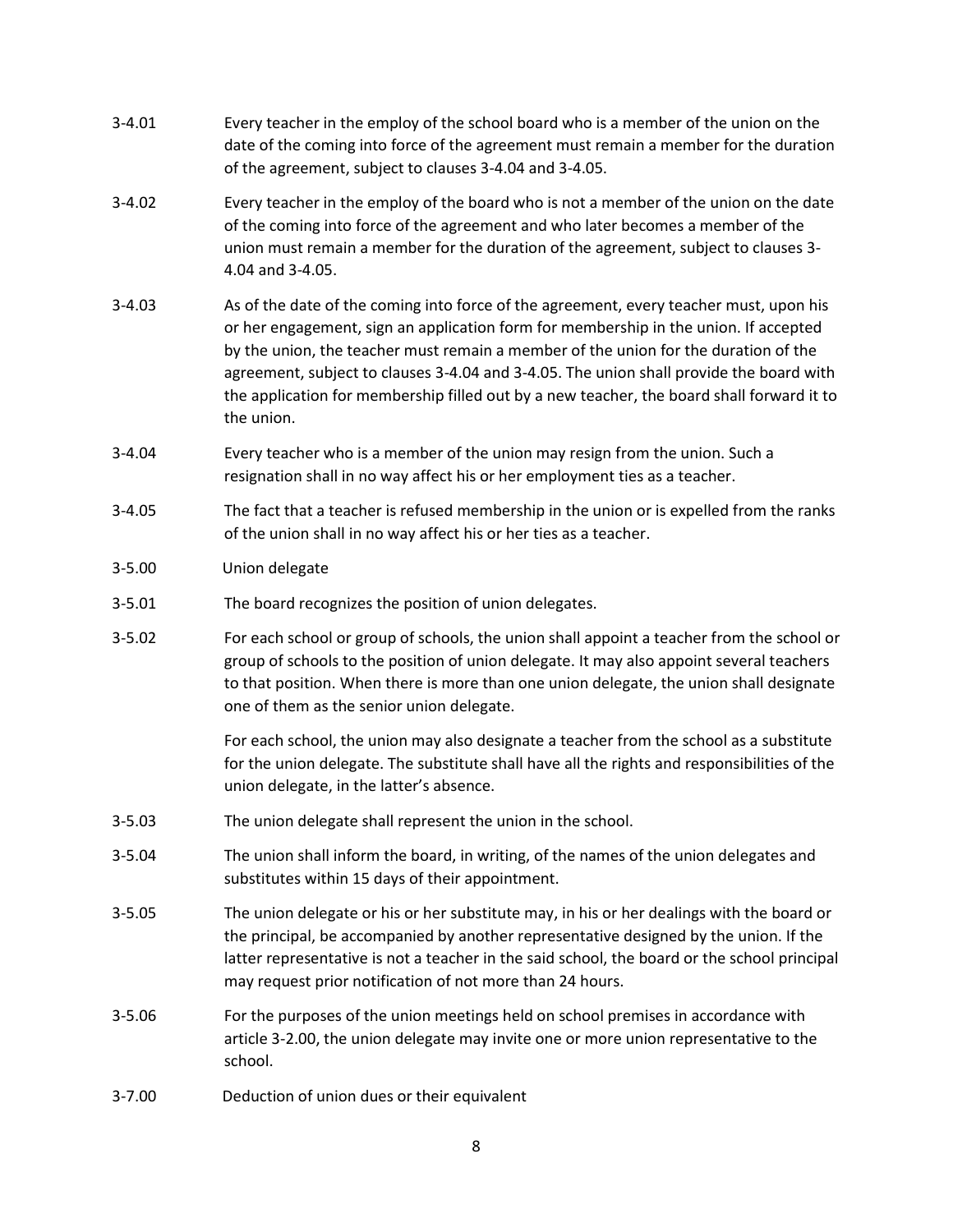| $3 - 7.01$ | Before August 1 of each school year, the union shall notify the board in writing of the<br>amount set as regular union dues for all categories of members according to the by-laws<br>of the union. Failing such notice, the board shall make deductions according to the last<br>notice received. |
|------------|----------------------------------------------------------------------------------------------------------------------------------------------------------------------------------------------------------------------------------------------------------------------------------------------------|
| $3 - 7.02$ | The union shall notify the board in writing of any change to the regular union dues 60<br>days before it becomes deductible.                                                                                                                                                                       |
| $3 - 7.03$ | The union shall notify the board in writing of the amount set as special union dues 60<br>days before it becomes deductible.                                                                                                                                                                       |
| $3 - 7.04$ | When the board has received the notice provided for in clause 3-7.01, it shall deduct, in<br>equal amounts, from every payment provided for in article 6-7.00:                                                                                                                                     |
|            | - the regular union dues in the case of each teacher who is a member of the union;                                                                                                                                                                                                                 |
|            | - the equivalent of the regular union dues in the case of each teacher who is not a<br>member of the union.                                                                                                                                                                                        |
| $3 - 7.05$ | When the board has received the notice provided for in clause 3-7.02, it shall deduct<br>from the first payment of the teacher's income following the period of time provided for<br>in clause 3-7.02 up to the last payment in June:                                                              |
|            | - the increase of the regular union dues in the case of each teacher who is a member of<br>the union;                                                                                                                                                                                              |
|            | - the equivalent of the increase of the regular union dues in the case of each teacher<br>who is not a member of the union.                                                                                                                                                                        |
| $3 - 7.06$ | When the board has received the notice provided for clause 3-7.03, it shall deduct from<br>the payment of the teacher's income following the period of time provided for in clause<br>$3 - 7.03$ :                                                                                                 |
|            | - the special union dues in the case of each teacher who is a member of the union;                                                                                                                                                                                                                 |
|            | - the equivalent of the special union dues in the case of each teacher who is not a<br>member of the union, but who has given the board written authorization to withhold<br>these special dues. The board must receive this authorization at least 30 days before<br>such deduction.              |
| $3 - 7.07$ | In the case of a teacher who enters the service of the board after the beginning of the<br>school year, the board shall deduct in equal amounts from every payment of income<br>remaining due, the annual dues prorata.                                                                            |
| $3 - 7.08$ | Within 14 days of any deduction the board shall forward to the union and/or the<br>organization designated by the union, the amounts deducted, together with a list of the<br>persons assessed and the amount deducted from each.                                                                  |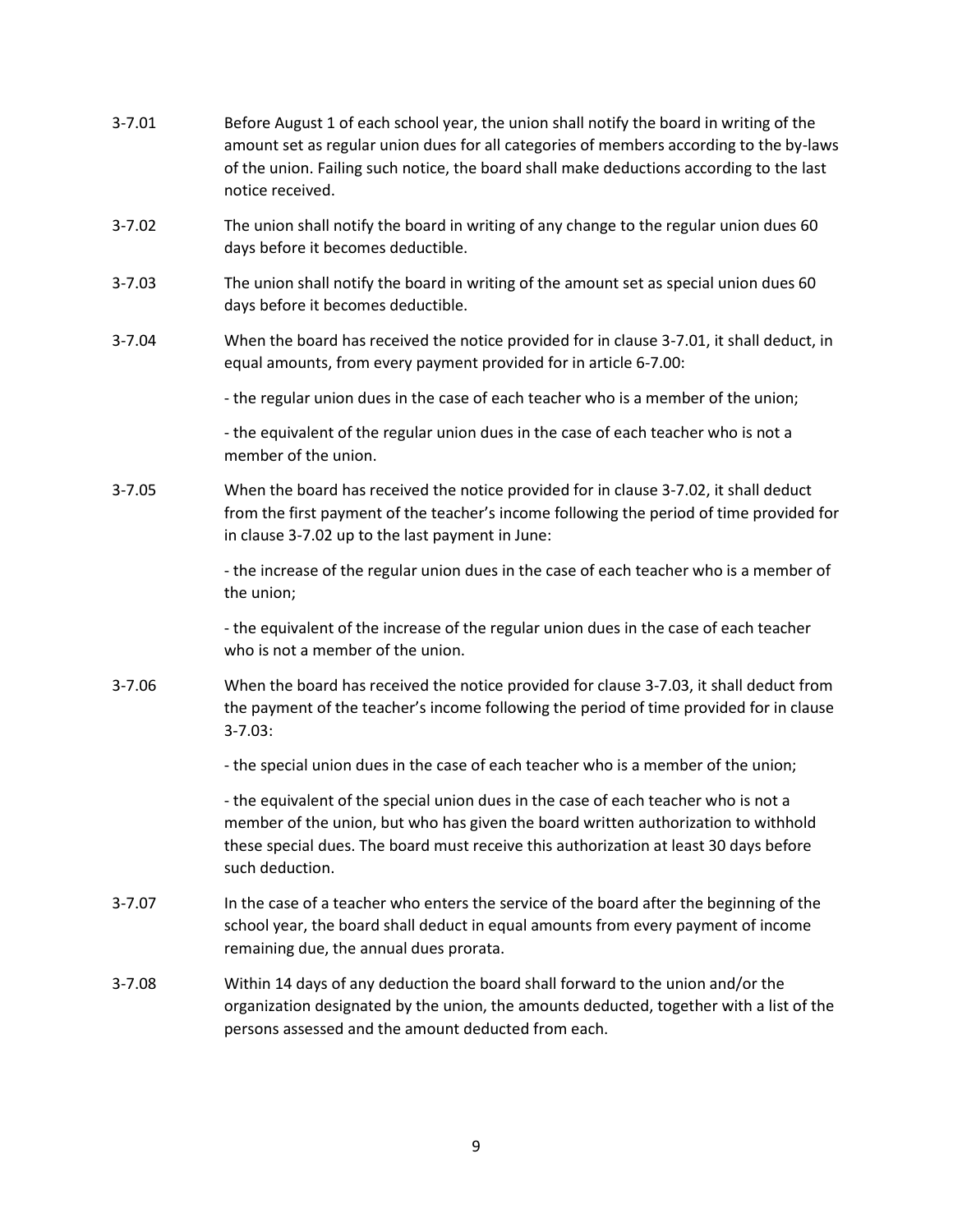## <span id="page-9-0"></span>**4-0.00 METHODS, SUBJECTS, PROCEDURES OF PARTICIPATION OF TEACHERS OTHER THAN THE SUBJECTS (AND THEIR METHODS) NEGOTIATED AND AGREED UPON AT THE PROVINCIAL LEVEL**

- <span id="page-9-1"></span>4-1.00 General principles
- 4-1.01 The goal of consultation and participation at every level is:

- to ensure that the educational system will function harmoniously and that the best educational services be provided to the students;

- to encourage the active participation of all teachers;
- to recognize the expertise of teachers;
- to ensure the sharing of information with all the parties concerned;
- to develop proposals tailored to the specific needs of the school, or the board;

- to empower the concerned parties while respecting the different roles and responsibilities;

- to promote a decision-making process based on developing consensus.
- <span id="page-9-2"></span>4-2.00 The participatory bodies
- 4-2.01 The Participatory Bodies at the School level are:
	- the school council;
	- the general assembly of teachers (including general staff meetings);
	- the school level committee as provided for in article 8-9.00;
	- the school-level participating body of teacher for the value added program.
- 4-2.02 The Participatory Bodies at the board level are:
	- the labour relations committee;
	- the professional improvement committee;
	- the calendar committee (8-5.02);
	- the committee for the support and supervision of student teachers (Appendix XXXII);
	- the union board parity committee on special needs;
	- the educational policies committee;
	- the board-level participating body of teacher for the value added program.
- **4-3.00 Modalities**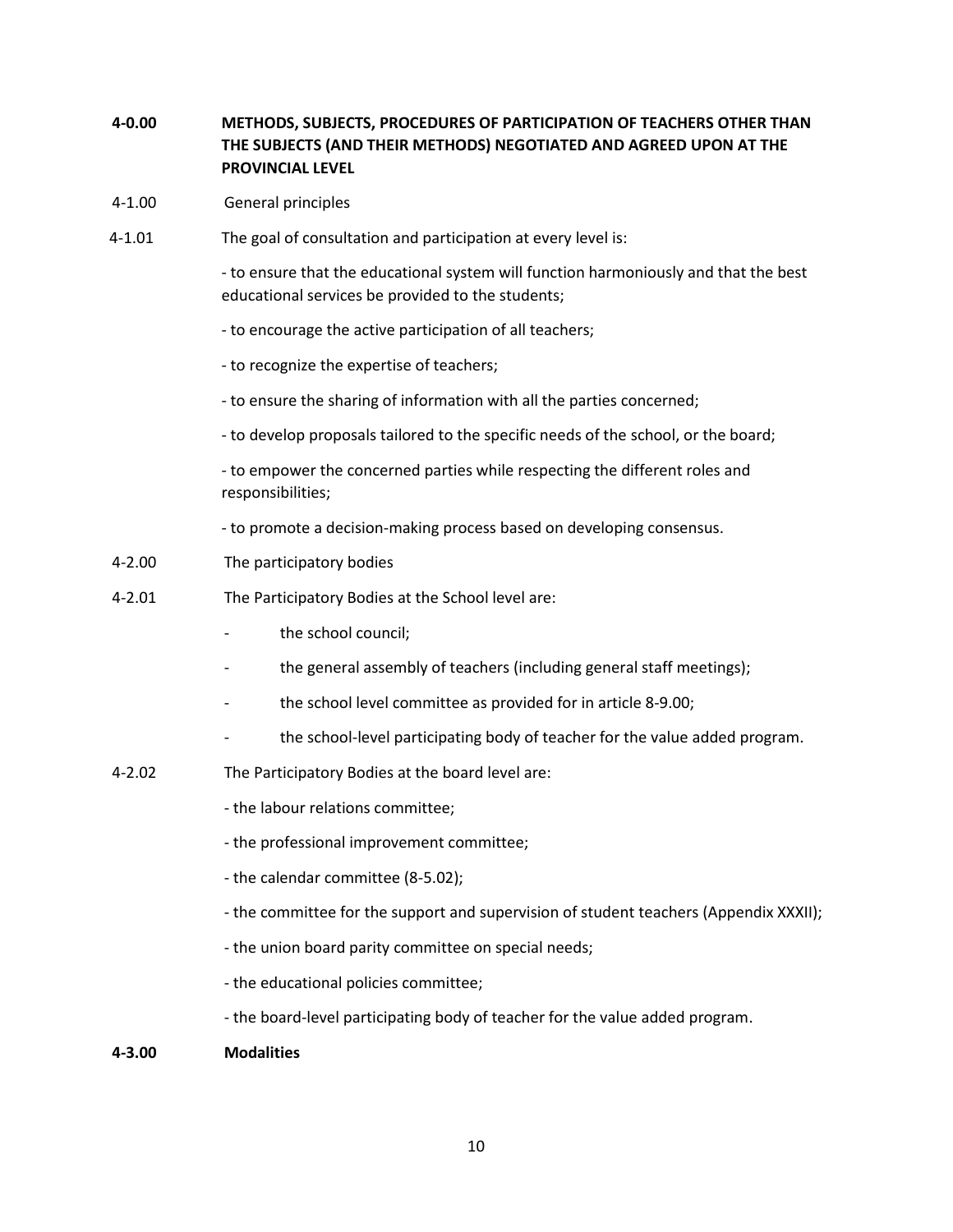<span id="page-10-1"></span><span id="page-10-0"></span>

| $4 - 3.01$ | The timeframes to ensure adequate consultation and participation of the parties will be<br>established jointly at the beginning of each school year or prior to a request for a<br>proposal.                                                                                                             |
|------------|----------------------------------------------------------------------------------------------------------------------------------------------------------------------------------------------------------------------------------------------------------------------------------------------------------|
| $4 - 3.02$ | The participatory bodies must be consulted on all subjects for which the provisions of<br>this agreement stipulate that the board or the principal must consult them.                                                                                                                                    |
|            | The participatory bodies must be consulted or must collaborate in the development of<br>proposals on all subjects for which the provisions of the Education Act stipulate that the<br>board or the principal must consult them or must collaborate with the teachers in the<br>development of proposals. |
| $4 - 3.03$ | Whenever the board or the principal does not concur with the written recommendations<br>of any participatory body, the board or the principal must state the reason for such<br>decision, in writing, at the next meeting of the participatory body.                                                     |
| 4-3.04     | Each participatory body must forward within a specified period of time to the<br>appropriate body its recommendations or its inability to give a reply.                                                                                                                                                  |
| $4 - 3.05$ | Every participatory body which maintains a written record of its deliberations and<br>decisions should transmit these records to the board and union.                                                                                                                                                    |
| $4 - 4.00$ | Participation at the school level                                                                                                                                                                                                                                                                        |
| $4 - 4.01$ | For those subjects identified in this agreement as subjects of consultation, the final<br>decision shall be the exclusive responsibility of the principal unless otherwise provided<br>for in the collective agreement.                                                                                  |
| $4 - 4.02$ | Before September 15 of each school year the principal must call a general meeting of all<br>teachers.                                                                                                                                                                                                    |
| $4 - 4.03$ | At this meeting the teachers will elect their representatives to the school council and to<br>the governing board.                                                                                                                                                                                       |
| $4 - 4.04$ | At this general meeting the teachers will also determine the collaboration procedure<br>that will be used to develop proposals related to the matters identified in sections 77, 89<br>and 96.15 of the Education Act.                                                                                   |
| $4 - 4.05$ | Unless the teachers decide otherwise at the first general meeting, the school council will<br>have the responsibility of developing proposals on those subjects that have been<br>submitted to the principal or to the governing board for approval.                                                     |
| 4-4.06     | The general assembly of teachers must be consulted before the implementation of a<br>proposal developed by the school council.                                                                                                                                                                           |
| $4 - 5.00$ | School council                                                                                                                                                                                                                                                                                           |
| $4 - 5.01$ | The first meeting of the school council must be convened by the principal no later than<br>September 30 of each school year.                                                                                                                                                                             |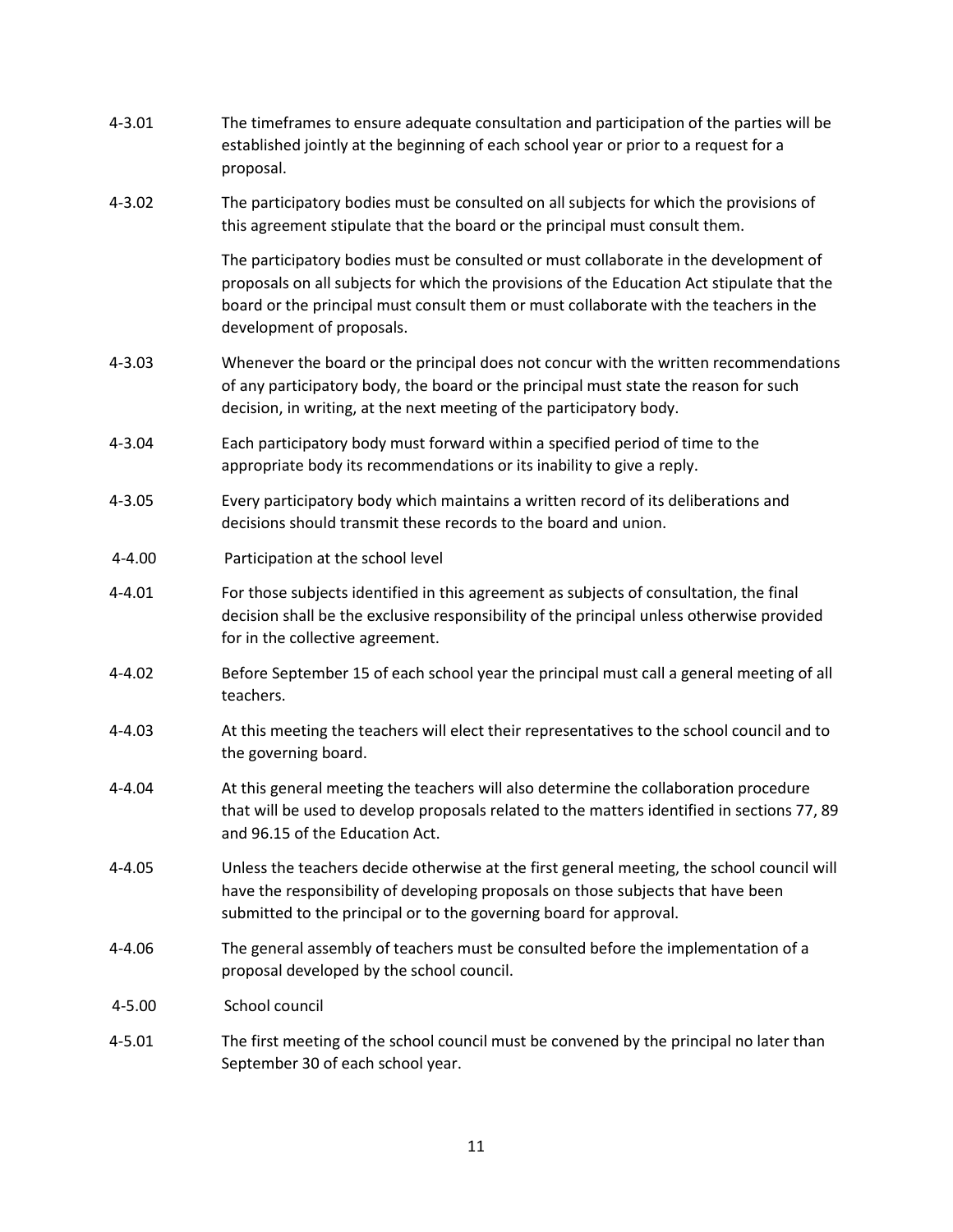- 4-5.02 The school council must include at least three elected teachers and have a maximum of 10 members, including the union delegate or his or her designated and the principal, or a person delegated by the principal to replace him or her.
- 4-5.03 The school council must be consulted prior to any decision being made by the board or the principal, which would modify the pedagogical or administrative organization of the school.
- 4-5.04 In particular, the principal must consult the school council on the following items:

- the system in effect in the school to evaluate the performance and progress of students (8-2.01 h);

- the system to monitor the late arrivals and absences of students (8-2.01 i);

- the criteria for the choice of textbooks and the teaching materials required for the teaching of the programs of study (8-1.03);

- the staffing needs of the school (s. 96.20);
- the professional development needs of teachers (s. 96.20);

- the determination of the educational objectives and the educational project of the school (s. 74, s. 96.13);

- the training of future teachers and the mentoring of new teachers (s. 22);
- the school budget;
- the supervision schedule;
- the determination of the rotation list for emergency substitution;
- the distribution of the duties and responsibilities of the teachers in the school;
- the time, date and agenda of staff meetings and parents' meetings;

- the implementation in the school of the policy concerning the organization of educational services for handicapped students and students with social maladjustments or learning disabilities;

- school success plans;
- all other matters by agreement.
- 4-5.05 The school council may also study and express its opinion on any question within the limits of article 4-5.00 referred to it by a member of the teaching personnel.
- 4-5.06 At its first meeting, the school council shall appoint the chairperson and the secretary from among its members.
- 4-5.07 The school council shall meet at least once a month, between September 1 and June 30. All meetings shall be held outside of the student timetable.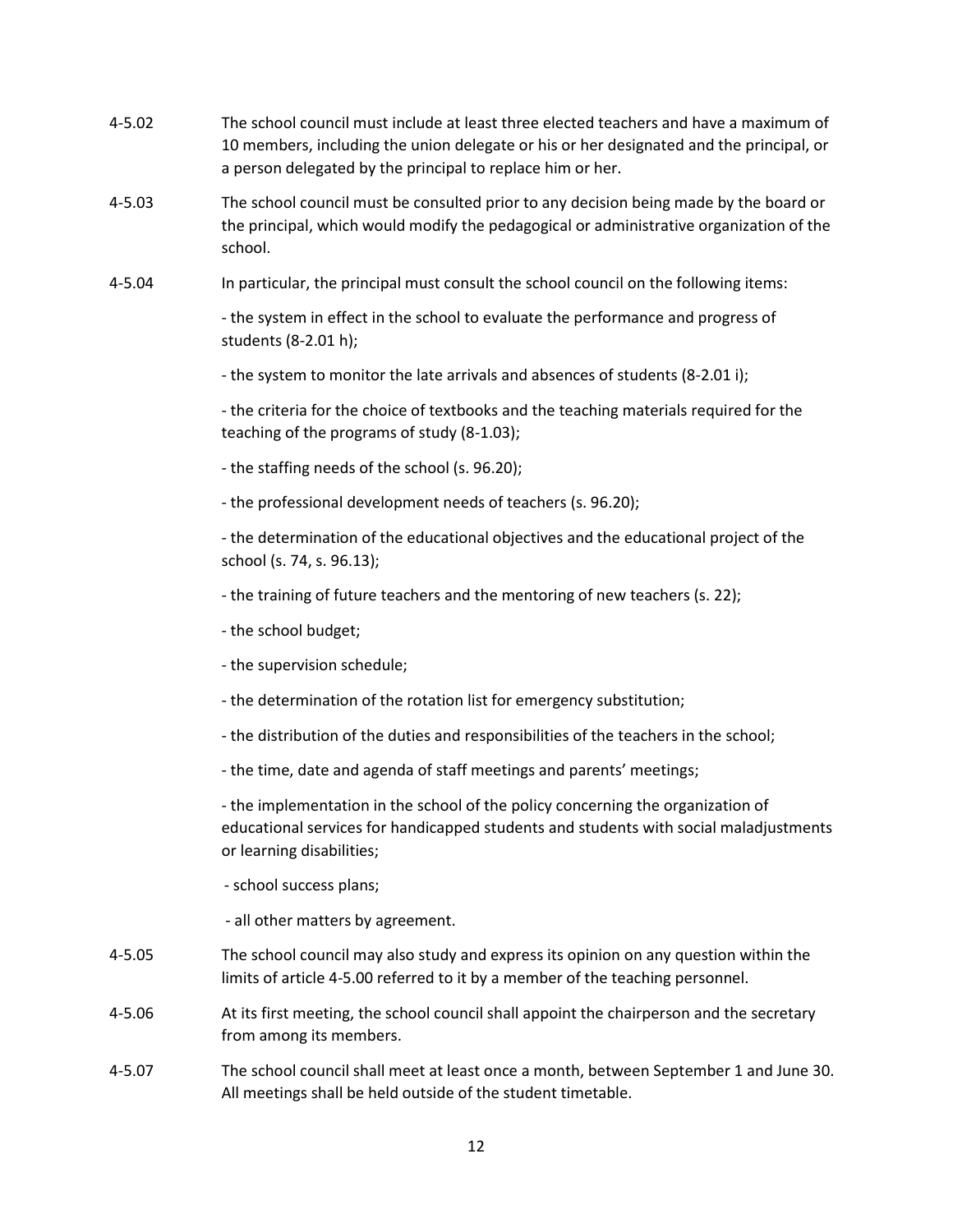- 4-5.08 School council meetings shall be open to all teachers.
- 4-5.09 The school council shall adopt its rules of internal procedures and must include the modalities for the consultation of teachers when such consultation is required by the Education Act.
- 4-5.10 At the first meeting of the school council the members will adopt a proposal containing the matters that will be dealt with during the school year and a calendar of consultation that will allow sufficient time for the active participation of all teachers.
- 4-5.11 Whenever any matter is under consideration, the school council shall hear, during its meetings, at no cost to the board, any person whom the principal or a member of the school council wishes to be heard as a resource person.
- 4-5.12 However, the chairperson of the school council must inform the principal of a school council member's intention to have such a person heard, at least forty-eight (48) hours in advance. The principal must inform the chairperson of any intention to have such a person heard, at least 48 hours in advance.
- 4-5.13 In the event there is no school council any consultation required by virtue of this Article shall take place at a group meeting of teachers.
- 4-5.14 A school may modify the provisions of article 4-4.00 and article 4-5.00 with regard to composition and function, by agreement between teachers and the principal, with such agreement to require renewal on an annual basis.
- <span id="page-12-0"></span>4-6.00 The school level committee on special needs
- 4-6.01 The school level committee shall be composed of 3, 5 or 7 members. In general it is deemed preferable that the committee be composed of a representative from each cycle, the resource supporting teacher and representative(s) from school administration. An attempt should be made to encourage a level of continuity among members. However, the final decision on the composition shall be made in each school at a staff meeting.
- 4-6.02 Each school level committee shall meet at least three times per year as per the following:

- prior to April  $1<sup>st</sup>$  to assess needs for the following school year and inform the parity committee of needs;

- in June or prior to the beginning of classes to discuss and decide on the distribution of resources and to distribute the resources allocated;

- in December/January to assess the effectiveness of the resources allocated and report the findings to the parity committee.

At its first meeting, it shall elect a chair and decide on the rules governing the meetings and decision-making process.

The goal of the committee should be consensual decision-making where possible.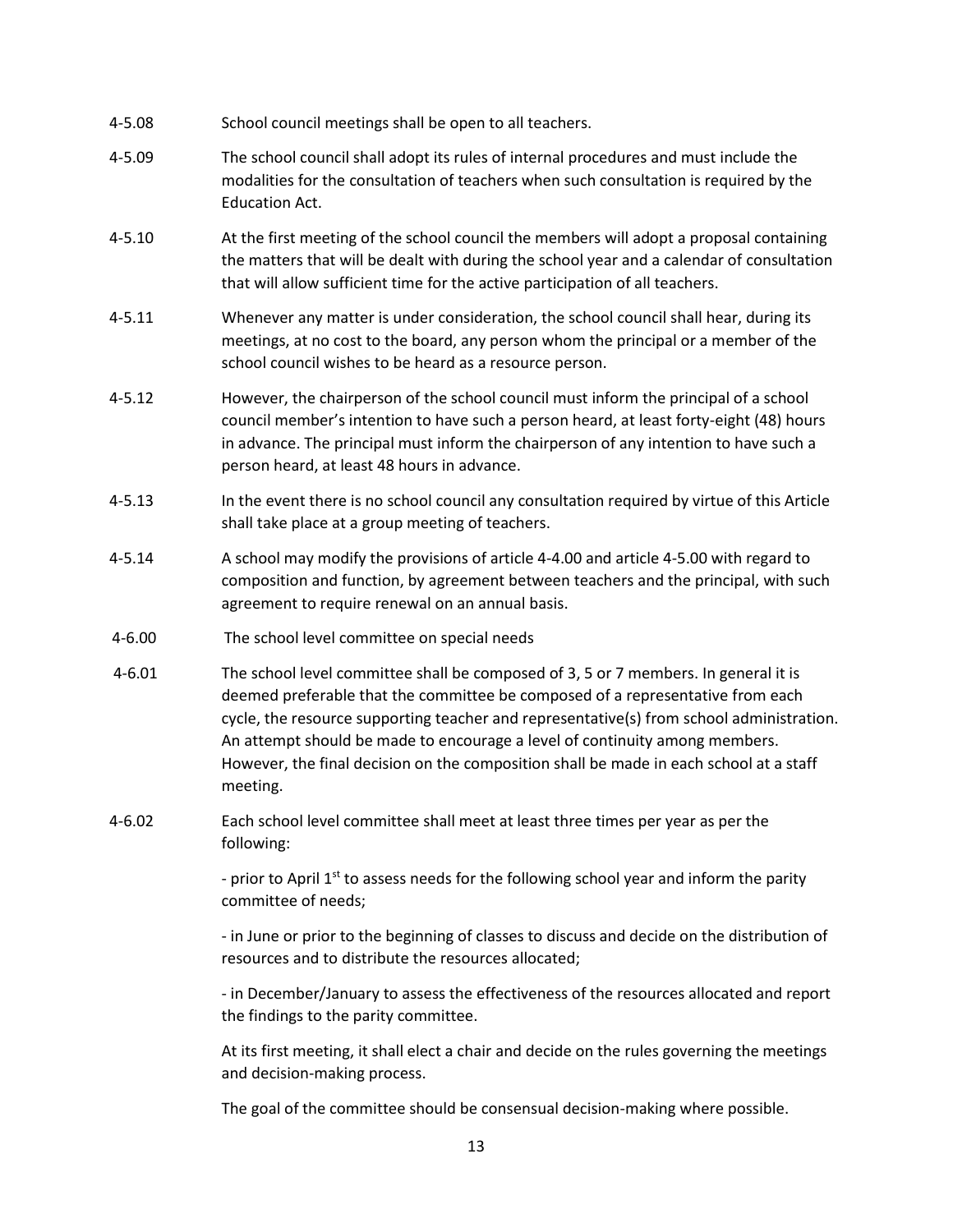In the event of a failure to achieve consensus, the decision can be referred to the Board Parity Committee (BPC).

- 4-6.03 The committee's mandate shall be:
	- a) Taking into account the criteria defined by the parity committee set up under clause 8- 9.02, to identify the specialized and financial resources that it deems necessary for the following school year intended for students with special needs and as support for teachers;
	- b) For the following school year, to inform the parity committee, no later than April 1 or another date that the board determines, of the resources prescribed in the preceding subclause;
	- c) to distribute the resources allocated to the school under clause 8-9.02 as well as the additional services to be determined during the year and to define the conditions of access to services including, where applicable, the possibility of setting up provisional support services before a decision is made under subclause a) of clause 8-9.05;
	- d) to periodically assess the effectiveness of the conditions facilitating access to services in place;
	- e) to report to the parity committee on the allocation of resources agreed to under the preceding subclause c).

In carrying out this mandate, the committee shall take into account the recommendations formulated by the other categories of personnel in the school. Also, in the context of the application of subclauses a) and c), it shall take into account, where applicable, the school organization plan established under article 8-10.00.

- <span id="page-13-0"></span>4-7.00 Implementation of the Education Act
- 4-7.01 Unless the teachers decide otherwise at the first general meeting in September of each school year and subject to the stipulations of clause 4-4.06, the school council will have the responsibility of developing proposals on those subjects that have to be submitted to the principal and the governing board for approval:

- the rules of conduct and safety measures;

- the approach proposed for the implementation of the basic school regulation (s. 84);

- the overall approach for enrichment or adaptation by the teachers of the objectives and suggested content of the program of studies (s. 85);

- the time allocation for each compulsory or elective subject (s. 86);
- the programming of educational activities (s. 87);

- the approach proposed for the implementation of the student services and special educational services program (s. 88).

4-7.02 Unless the teachers decide otherwise at the first general meeting in September of each school year and subject to the stipulations of clause 4-4.06, the school council will have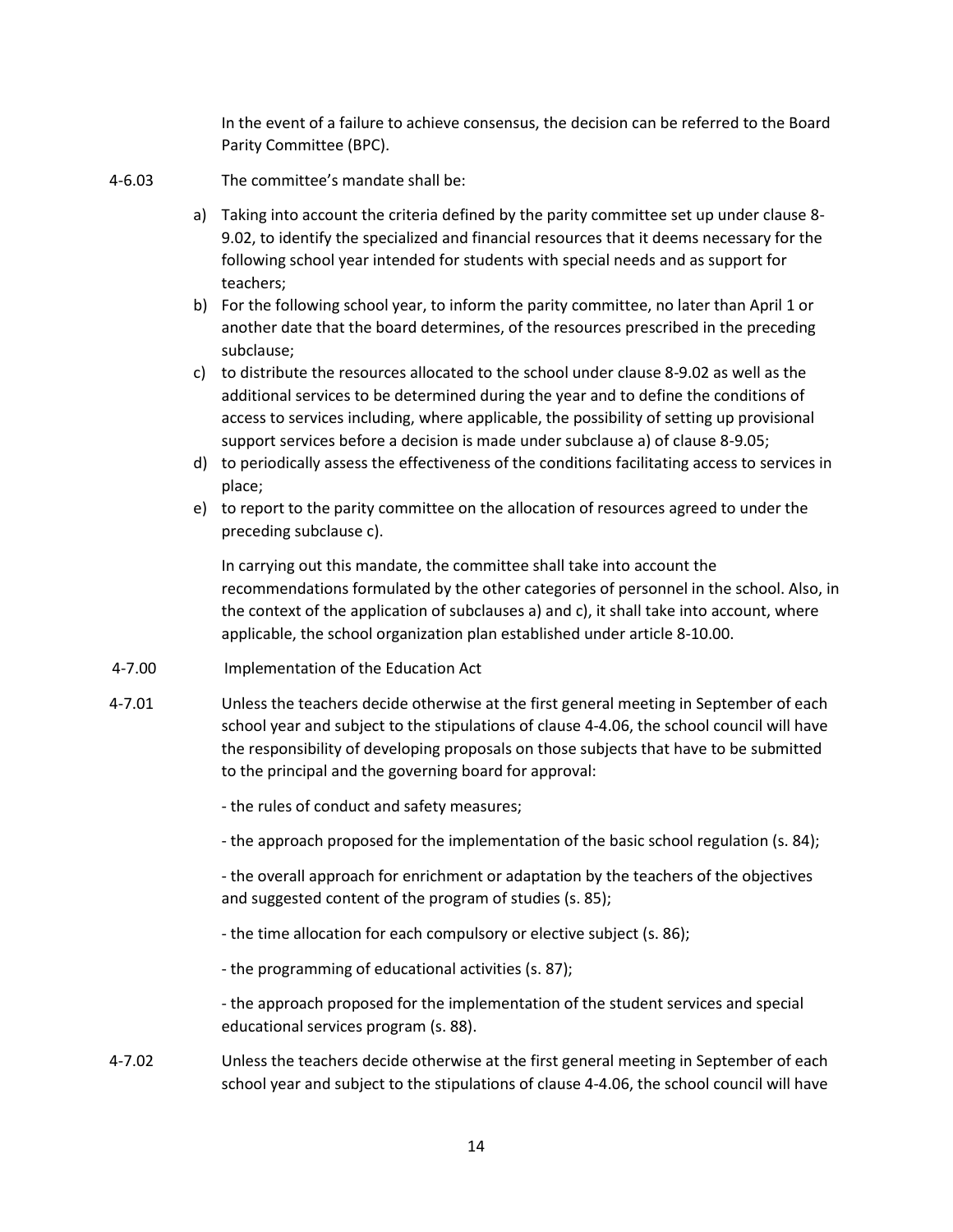<span id="page-14-0"></span>

|        | the responsibility of developing proposals on those subjects that have to be submitted<br>to the principal for approval:                                                                                                                                                                                |
|--------|---------------------------------------------------------------------------------------------------------------------------------------------------------------------------------------------------------------------------------------------------------------------------------------------------------|
|        | - The local programs of studies developed to meet the special needs of students (s.<br>$96.15$ );                                                                                                                                                                                                       |
|        | - The criteria for the introduction of new instructional methods (s. 96.15);                                                                                                                                                                                                                            |
|        | - The textbooks and instructional material required for the teaching of the program of<br>studies (s. 96.15);                                                                                                                                                                                           |
|        | - The standards and procedures for the evaluation of student achievement (s. 96.15);                                                                                                                                                                                                                    |
|        | - The rules governing the placement of students and their promotion from one cycle to<br>the other (s. 96.15).                                                                                                                                                                                          |
| 4-9.00 | <b>Educational Policies Committee</b>                                                                                                                                                                                                                                                                   |
| 4-9.01 | The board and the union shall form an Educational Policies Committee composed of<br>between eight and ten members. The board and the union shall each appoint an equal<br>number of members.                                                                                                            |
| 4-9.02 | If a member cannot attend a meeting of the Educational Policies Committee, an<br>alternate may be sent by the party concerned. For the purpose of this meeting, the<br>alternate shall enjoy all the rights, privileges and responsibilities of the member<br>replaced.                                 |
| 4-9.03 | The Educational Policies Committee shall adopt its rules of internal procedures and shall<br>determine the manner in which it reports its deliberations to the appropriate bodies.<br>These rules must include the modalities for the consultation of teachers when such<br>consultations are required. |
| 4-9.04 | The board shall convene the first meeting before September 30 of each school year. The<br>Education Policies Committee shall meet at least four times a year.                                                                                                                                           |
| 4-9.05 | At the first meeting of the Educational Policies Committee the members will adopt a<br>proposal containing the matters that will be dealt with during the school year and a<br>calendar of consultation that will allow sufficient time for the active participation of all<br>teachers.                |
| 4-9.06 | The Educational Policies Committee will be participatory body for the consultation of<br>teachers on the following issues:                                                                                                                                                                              |
|        | - the introduction of new teaching methods (8-1.02);                                                                                                                                                                                                                                                    |
|        | - the criteria governing the selection of textbooks (8-1.03);                                                                                                                                                                                                                                           |
|        | - the changes in the report card (8-1.04);                                                                                                                                                                                                                                                              |
|        | - the board's evaluation policy (8-1.05);                                                                                                                                                                                                                                                               |
|        | - the timetable (8-1.06);                                                                                                                                                                                                                                                                               |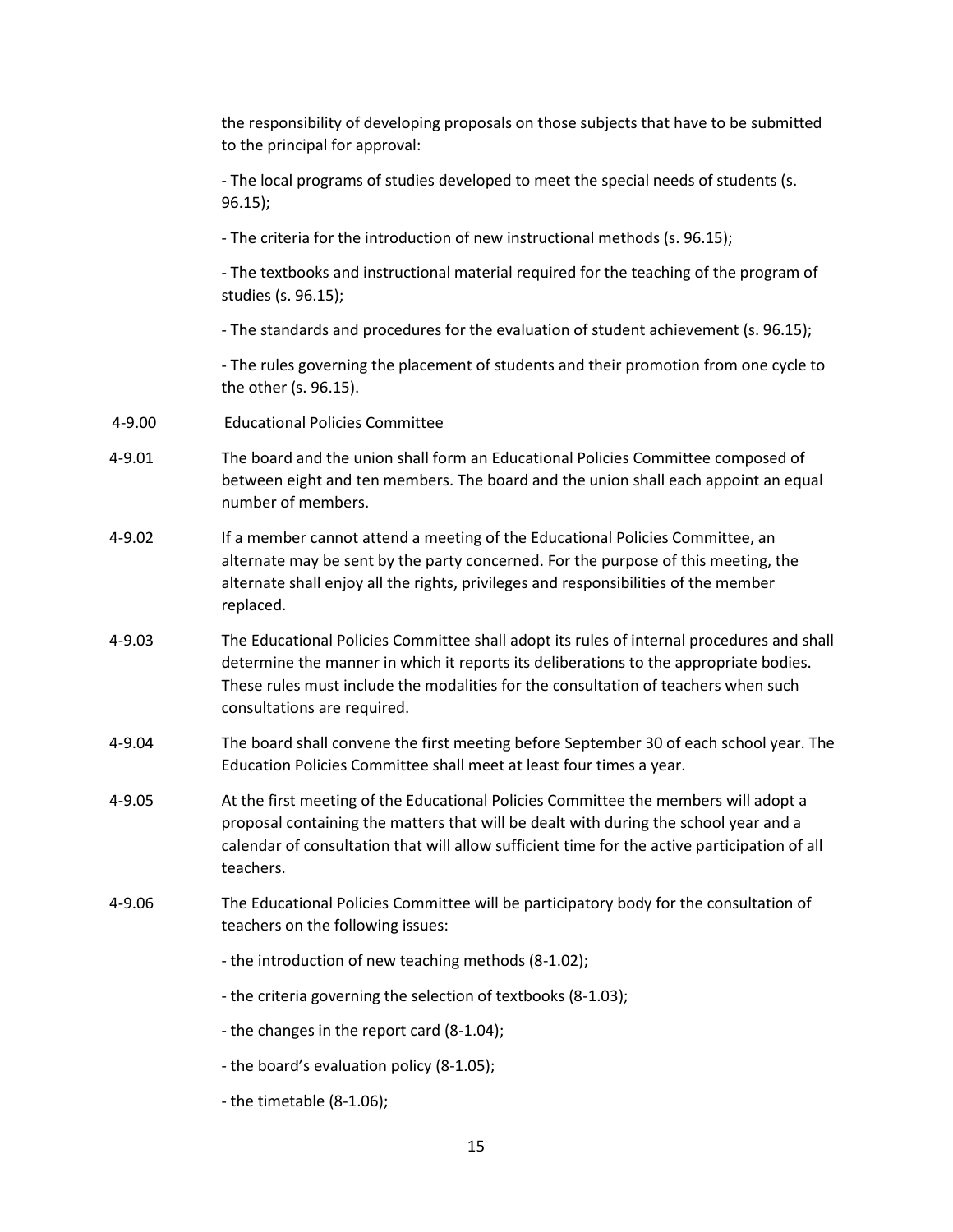- projects related to educational experimentation and research;
- the implementation of the basic school regulation (s. 222);
- any special school project applicable to a group of students (s. 222);
- the implementation of the programs of studies (s 222.1);
- the program for each student service and special education service (s. 224 and 236);
- the administration of examinations imposed by the Ministry or by the board (s. 231);

- the rules governing promotion from elementary school to secondary school and from the first cycle to the second cycle of the secondary level (s. 223);

- the student enrollment criteria (s. 239);

- establishing a school for the purpose of a specific project (s. 240);

- the periodic evaluation of the basic school regulation, the programs of studies, the textbooks and instructional materials (s. 243);

- implementation of pedagogical reform;
- any other matter that has an impact on the organization of educational services;

- any other matter with the agreement of both parties.

The committee shall also have the following mandate:

- to make recommendations to the board on its plan of action to implement curriculum reform;

- to recommend training and staff support activities and modalities;

- to recommend how the money allocated by the Minister for reform implementation should be used;

- to receive financial reports on the use of reform monies at every meeting.
- 4-9.07 Should the board not endorse a recommendation of the Educational Policies Committee, a written explanation shall be provided prior to the implementation of the decision.
- <span id="page-15-0"></span>4-10.00 Professional Improvement Committee
- 4-10.01 In accordance with clause 7-1.04, the board and the union shall establish a parity committee to decide on the system of distribution of the funds for professional improvement.
- 4-10.02 The committee shall consist of four members, two appointed by the board and two appointed by the union.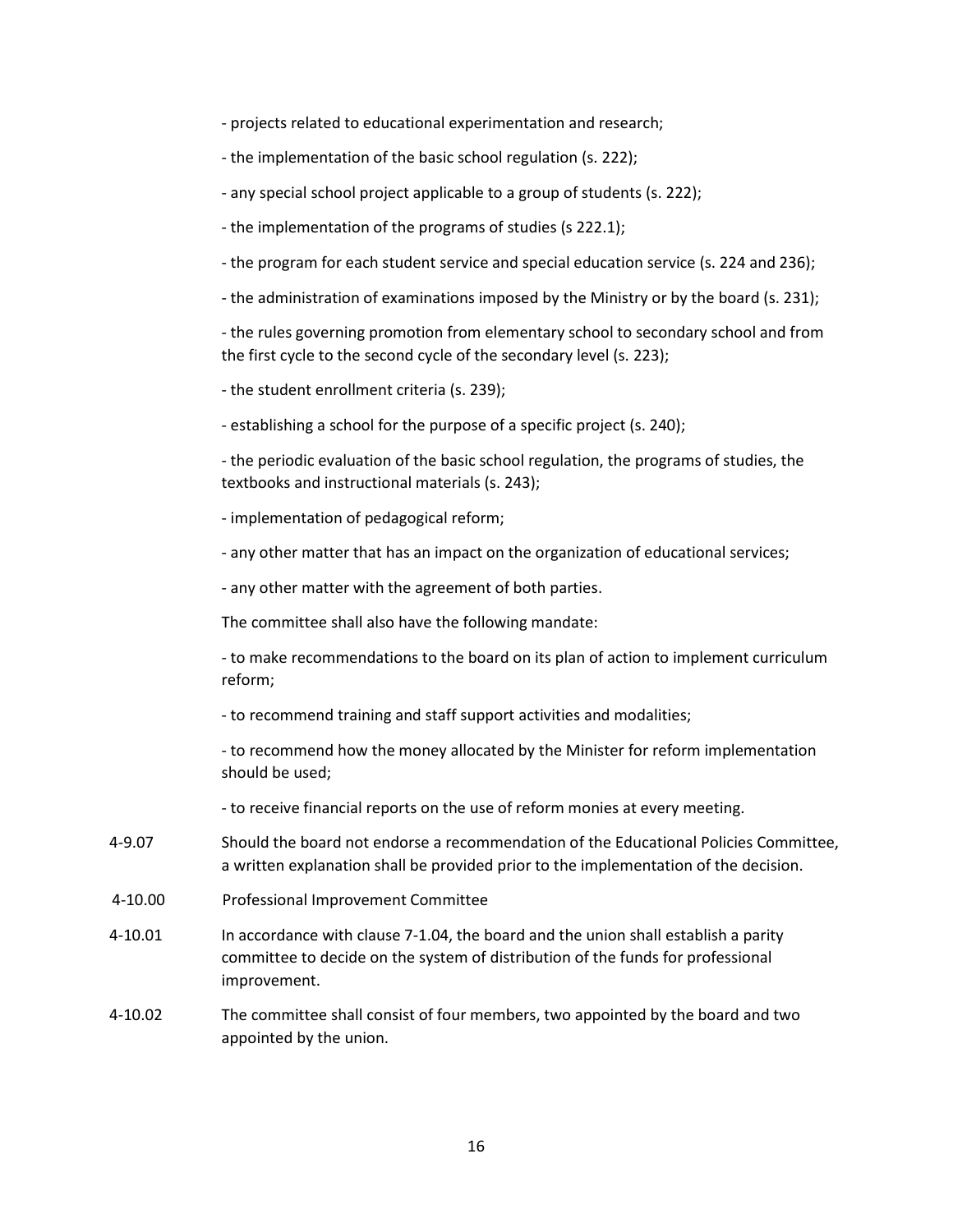<span id="page-16-1"></span><span id="page-16-0"></span>

| 4-10.03 | Each school year, the committee shall prepare an analysis of the professional<br>development needs of the teachers. In preparing this analysis the committee shall take<br>into account:                                                                                                                                       |
|---------|--------------------------------------------------------------------------------------------------------------------------------------------------------------------------------------------------------------------------------------------------------------------------------------------------------------------------------|
|         | - the professional development needs as identified to the principal by the teachers<br>according to the stipulations of section 96.20 of the Education Act;                                                                                                                                                                    |
|         | - the professional development needs as identified by the board and the union.                                                                                                                                                                                                                                                 |
| 4-10.04 | The Professional Improvement Committee shall then distribute the allocated funds to<br>reflect the needs referred to in clause 4-10.03.                                                                                                                                                                                        |
| 4-10.05 | The analysis of the needs referred to in clause 4-10.03 and the system of distribution<br>referred to in clause 4-10.04 shall be submitted to the board.                                                                                                                                                                       |
| 4-10.06 | The professional improvement funds are to be disbursed to teachers according to the<br>policies, priorities and regulations adopted by the Professional Improvement<br>Committee.                                                                                                                                              |
| 4-11.00 | Board level parity committee concerning students with special needs                                                                                                                                                                                                                                                            |
| 4-11.01 | In accordance with clause 8-9.04 of the Agreement, the board and the union shall form<br>an advisory committee dealing with students with handicaps or social maladjustments or<br>learning disabilities composed of at least eight members. The board and the union shall<br>each appoint an equal number of representatives. |
| 4-11.02 | The committee shall establish its own rules on internal procedures and the manner in<br>which it reports its deliberations to the appropriate bodies. It shall also establish the<br>calendar of meetings.                                                                                                                     |
| 4-12.00 | The committee for the support and supervision of student teachers                                                                                                                                                                                                                                                              |
| 4-12.01 | In accordance with Appendix XXXII of the Agreement, the board and the union shall form<br>an advisory committee for the support and supervision of student teachers. It will be<br>composed of two members and the board and the union shall each appoint one<br>member.                                                       |
| 4-12.02 | The committee shall establish its own rules on internal procedures at its first meeting<br>and the manner in which it reports its deliberations to the appropriate bodies.                                                                                                                                                     |
| 4-12.03 | The committee shall meet at least two times a year and the first meeting will be held<br>before September 30 <sup>th</sup> of each year.                                                                                                                                                                                       |
| 4-12.04 | The committee will be the participatory body for the consultation of teachers on the<br>following issues:                                                                                                                                                                                                                      |
|         | - the participation of regular teachers in this program;                                                                                                                                                                                                                                                                       |
|         | - the compensation to be determined in recognition of the time and effort devoted to<br>the training of future teachers;                                                                                                                                                                                                       |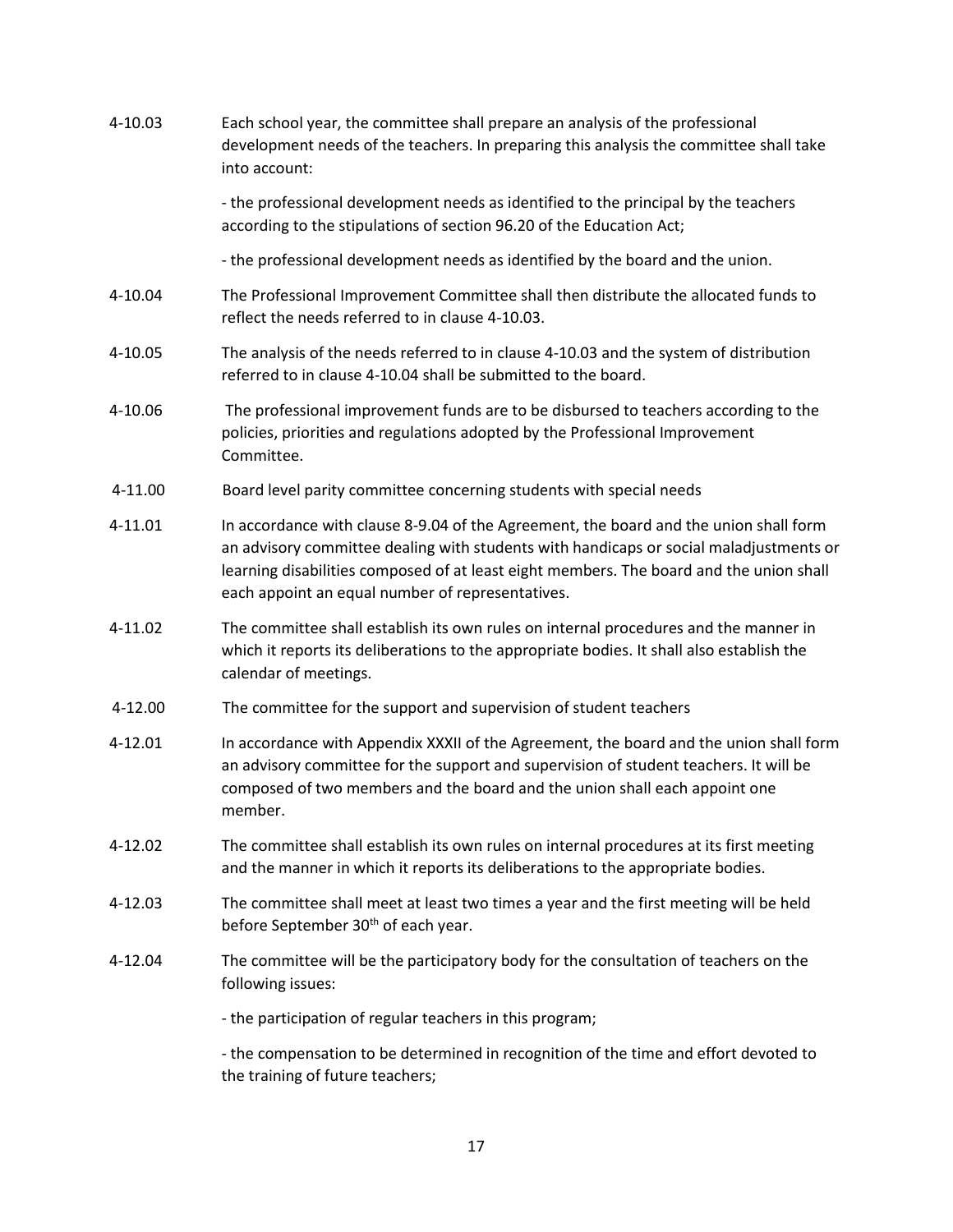- the duties and responsibilities inherent to the cooperating teacher's role;
- the amount allocated for the support and supervision provided to students among teachers.
- 4-12.05 Should the board not endorse a recommendation of this committee, a written explanation shall be provided prior to the implementation of the decision.
- <span id="page-17-0"></span>4.13-00 Distribution in the calendar year of the workdays within the work year
- 4-13.01 For the purpose of establishing a school calendar, the board shall establish a Calendar Committee before February 1 of each school year. The committee shall be composed of the following members:
	- two union representatives;
	- one principal
	- one board representative;
	- one representative from the parents' committee.
- 4-13.02 The Calendar Committee shall decide on the method and timetable of consultation for the school calendars in each district for which the board is the only body providing transportation.
- 4-13.03 The Calendar Committee will recommend to the board, before April 30 of each school year, the school calendar for the following two years.
- 4-13.04 If the board does not accept the recommendation of the Calendar Committee, the committee must again consider the matter and come up with another recommendation.
- <span id="page-17-1"></span>4-14.00 Labour Relations Committee
- 4-14.01 As a general rule labour relations matters shall be decided by a meeting (face to face if possible, by telephone or in any other manner) between the Union President and the Director of Human Resources. It is expected that a minimum of four face-to-face meetings will occur in every school year according to an agreed upon schedule.
- 4-14.02 With the agreement of both parties a larger meeting may be convened to discuss particularly important or sensitive issues. The size of this larger meeting shall be decided on an ad hoc basis prior to each meeting.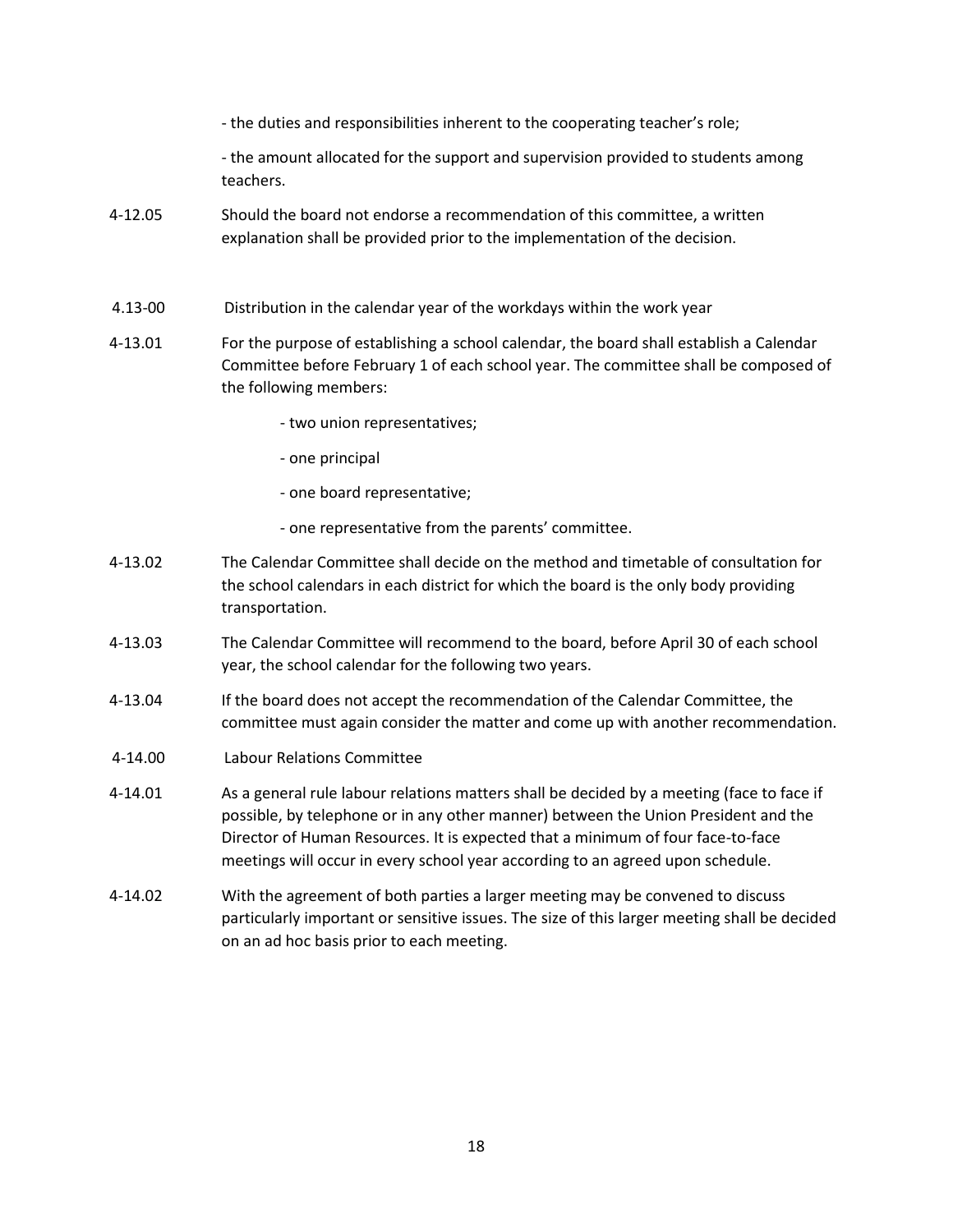### <span id="page-18-0"></span>**5-1.00 PRIORITY OF EMPLOYMENT LISTS FOR PART-TIME CONTRACTS**

(the following clauses replace clauses 5-1.10 to 5-1.19)

- 5-1.10 The priority of employment lists that exist under clauses 5-1.10 to 5-1.19 of the 2009 agreement shall continue to exist under this article.
- 5-1.11 The board shall create priority lists for part-time contracts by region, for the schools in these regions, as follows:
	- Chibougamau;
	- Saguenay-Lac St-Jean;
	- La Tuque;
	- Shawinigan/Trois-Rivières;
	- Thetford Mines;
	- Quebec City Area;
	- Schefferville.
- 5-1.12 The priority of employment lists shall contain the following information: the name of the teachers whom the board has decided to put on the list, the teaching categories for which the teacher is qualified, the seniority and the place of work during the current school year.

Exceptionally the board may propose to the union that a teacher be placed on the lists subject to certain restrictions such as language of instruction or level of instruction. A teacher may also request similar restrictions. Restrictions can be lifted at anytime during the school year following an evaluation. Restrictions are confidential and will not appear on the official list. Teachers with such a restriction will be informed in writing by the school board along with a copy to the Union.

The teacher is deemed qualified to teach in a teaching category (Appendix B) if he/she meets the criteria of clause 5-21.05 or if he/she has been judged successful in his/her teaching assignment of that category provided.

5-1.13 Teachers shall be placed on the list in the region in which their most recent part-time contract was granted. In a situation where a teacher is eligible to be on a new list, he or she must choose on which list he or she would like to be placed. This choice can only be made once a year, when the board updates the priority of employment list.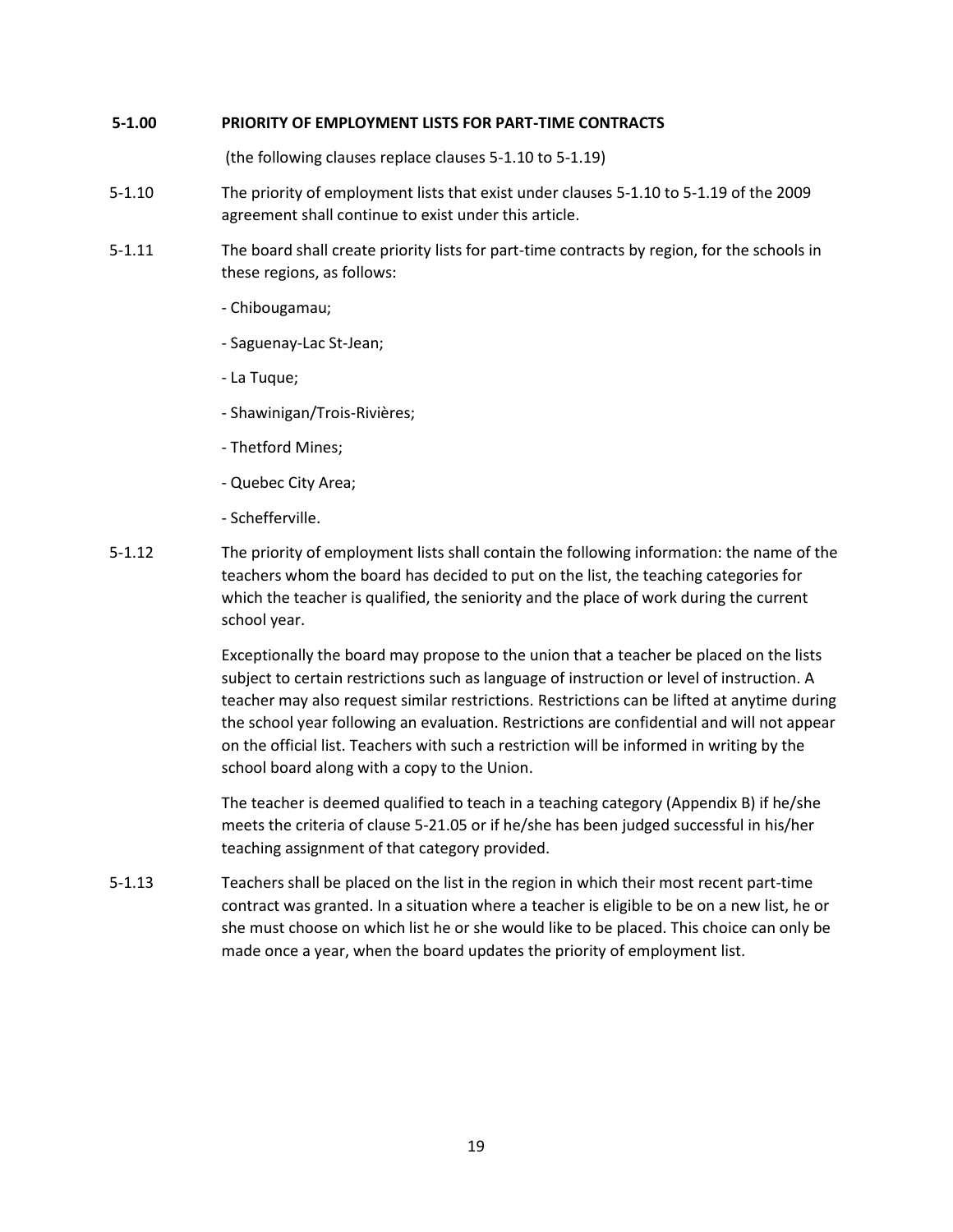| $5 - 1.14$ | Once per year at the latest on June 30 of each school year, the names of legally<br>qualified <sup>1</sup> teachers who have taught between 180 and 270 EFT days under part-time<br>contracts in the previous three years, and who have been judged successful in their<br>teaching assignment will be added to the appropriate list. |
|------------|---------------------------------------------------------------------------------------------------------------------------------------------------------------------------------------------------------------------------------------------------------------------------------------------------------------------------------------|
|            | A teacher who surpasses 270 days, without receiving notice by the school board of the<br>intent not to place him or her on the list, is deemed to have been successful in his or her<br>teaching assignment and is added to the list.                                                                                                 |
|            | Receipt of a notice of intent not to place a teacher on the list shall not be grounds by<br>either party not to respect the contract of engagement to its term.                                                                                                                                                                       |
| $5 - 1.15$ | Teachers who have been non-reengaged for surplus and have exhausted their eligibility<br>to a full-time contract shall be added to the appropriate list for part-time contracts.                                                                                                                                                      |
| $5 - 1.16$ | Teachers who are on the list, but who have not worked as teachers for a period of two<br>school years are removed from the list except in the case of:                                                                                                                                                                                |
|            | - a maternity leave, a paternity leave or a parental leave covered by law;                                                                                                                                                                                                                                                            |
|            | - a disability or work accident;                                                                                                                                                                                                                                                                                                      |
|            | - no contracts for which the teacher was qualified were available during that period;                                                                                                                                                                                                                                                 |
|            | - any other reason agreed upon between the board and the union.                                                                                                                                                                                                                                                                       |
|            | Not withstanding the foregoing, teachers who have not worked for a period of three<br>years are automatically removed from the list.                                                                                                                                                                                                  |
| $5 - 1.17$ | The teacher's name is removed from the list for one of the following reasons:                                                                                                                                                                                                                                                         |
|            | - a teacher who has a regular full-time teaching contract with the CQSB;                                                                                                                                                                                                                                                              |
|            | - a teacher who is not legally qualified within the meaning of clause 1-1.34.                                                                                                                                                                                                                                                         |
| $5 - 1.18$ | The names of the teachers eligible to the lists are placed in order of seniority, as<br>calculated by use of clause 5-2.05. Only seniority acquired under a teaching position will<br>be considered.                                                                                                                                  |
| $5 - 1.19$ | Despite paragraph d) of clause 5-2.07, as long as a teacher is eligible to be on a list, he or<br>she shall not lose seniority.                                                                                                                                                                                                       |

<sup>&</sup>lt;sup>1</sup> Someone who is legally qualified in other Canadian Provinces or Territories of Canada and is providing proof that he or she is in the process of obtaining a Quebec Legal Qualification is deemed to meet the requirements. This process should not take more than 12 calendar months to complete, otherwise the name of the teacher shall be removed from the list. In exceptional circumstances, the 12-month period may be waived.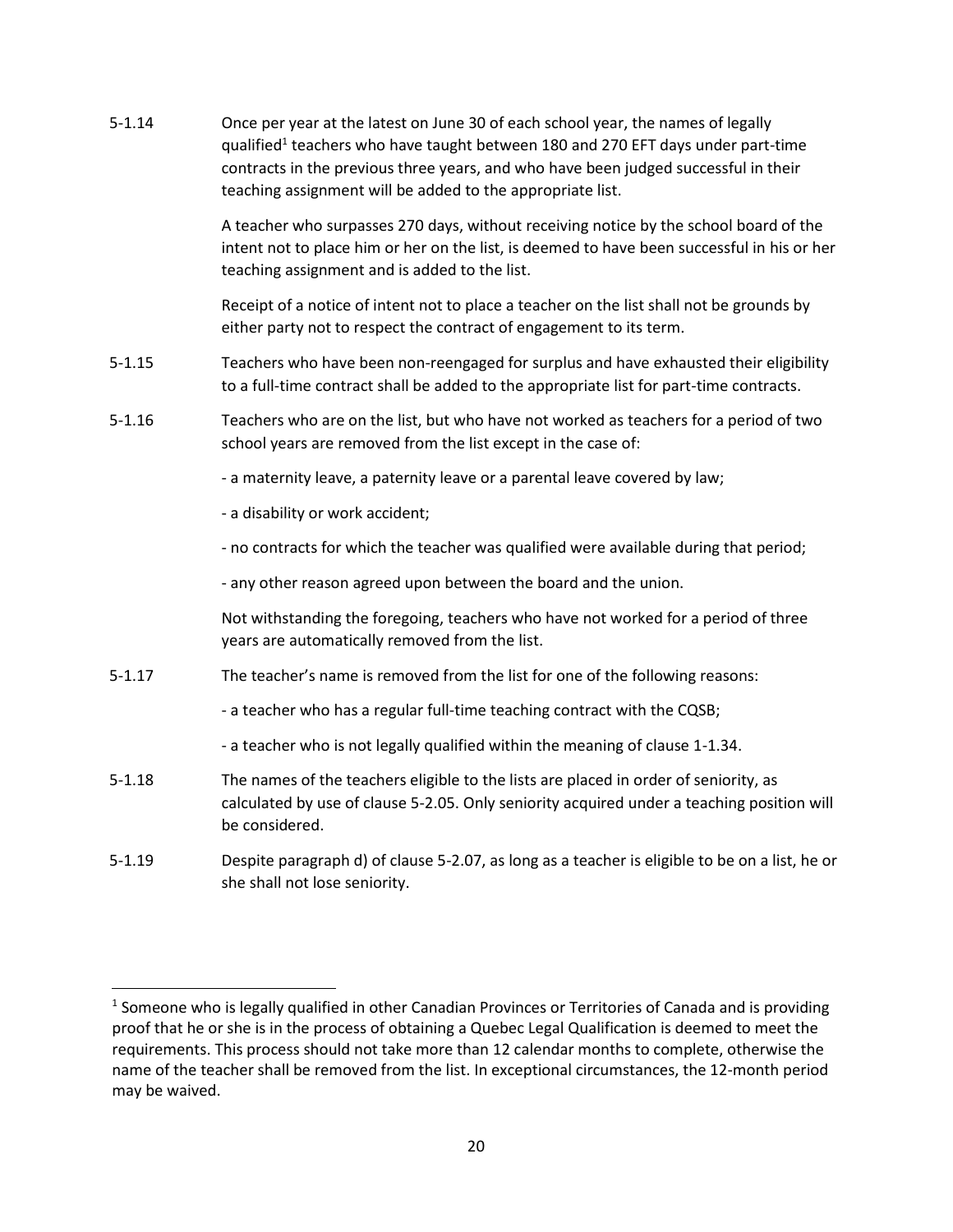5-1.20 At the latest on June 30 of each school year, the board shall update the lists to add the seniority acquired during the school year and the teaching categories for those already on the lists.

A provisional list shall be sent to the teachers by June  $1<sup>st</sup>$ .

- 5-1.21 No teacher may be assigned to more than one list.
- 5-1.22 A copy of the lists shall be forwarded to the union, by the board, within 30 days of the updating of the list.

USE OF THE PRIORITY LIST FOR GRANTING OF A PART-TIME CONTRACT

5-1.23 In its staffing process, no later than July 15<sup>th</sup>, the School Board shall draw a list of the available positions for the school year, per region. This list shall be transmitted to all teachers on the region's priority of engagement list. The Teachers shall have 48 hours to indicate their choice of position in order of preference. The School Board will assign positions in decreasing order of seniority and respecting the categories of employment and specific requirements. The School Board will confirm positions to teachers by email. If a teacher refuses his/her assignment, his/her name shall remain on the list and he/she is still eligible for positions still vacant following the application of the process of this article.

All communications related to this process will be transmitted by email.

During the school year, except in the case foreseen in the second paragraph of clause 5- 1.08, the board, when it wishes to hire a part-time teacher, shall proceed to offer a parttime contract to the teacher with the greatest seniority on the appropriate list, who is qualified, in conformity with article 5-21.00, and meets the specific requirements of the position.

- 5-1.24 The teacher who holds a part-time contract may, with his or her agreement, be given additional hours of teaching, in the same school, up to a full workload.
- 5-1.25 Teachers on the lists who are offered a part-time contract may refuse any given parttime contract.
- 5-1.26 Teachers who are offered a part-time contract during the school year shall accept or refuse, in writing, any given part-time contract within 48 hours from the time the School Board has made a verbal or written offer.
- Section II ENGAGEMENT (SUBJECT TO SECURITY OF EMPLOYMENT, PRIORITIES OF EMPLOYMENT AND ACQUISITION OF TENURE)
- 5-1.27 Every teacher who is engaged by the board must:

- provide proof of his or her qualifications and experience;

- provide original certificates, diplomas and degrees as well as official transcripts of marks to the board;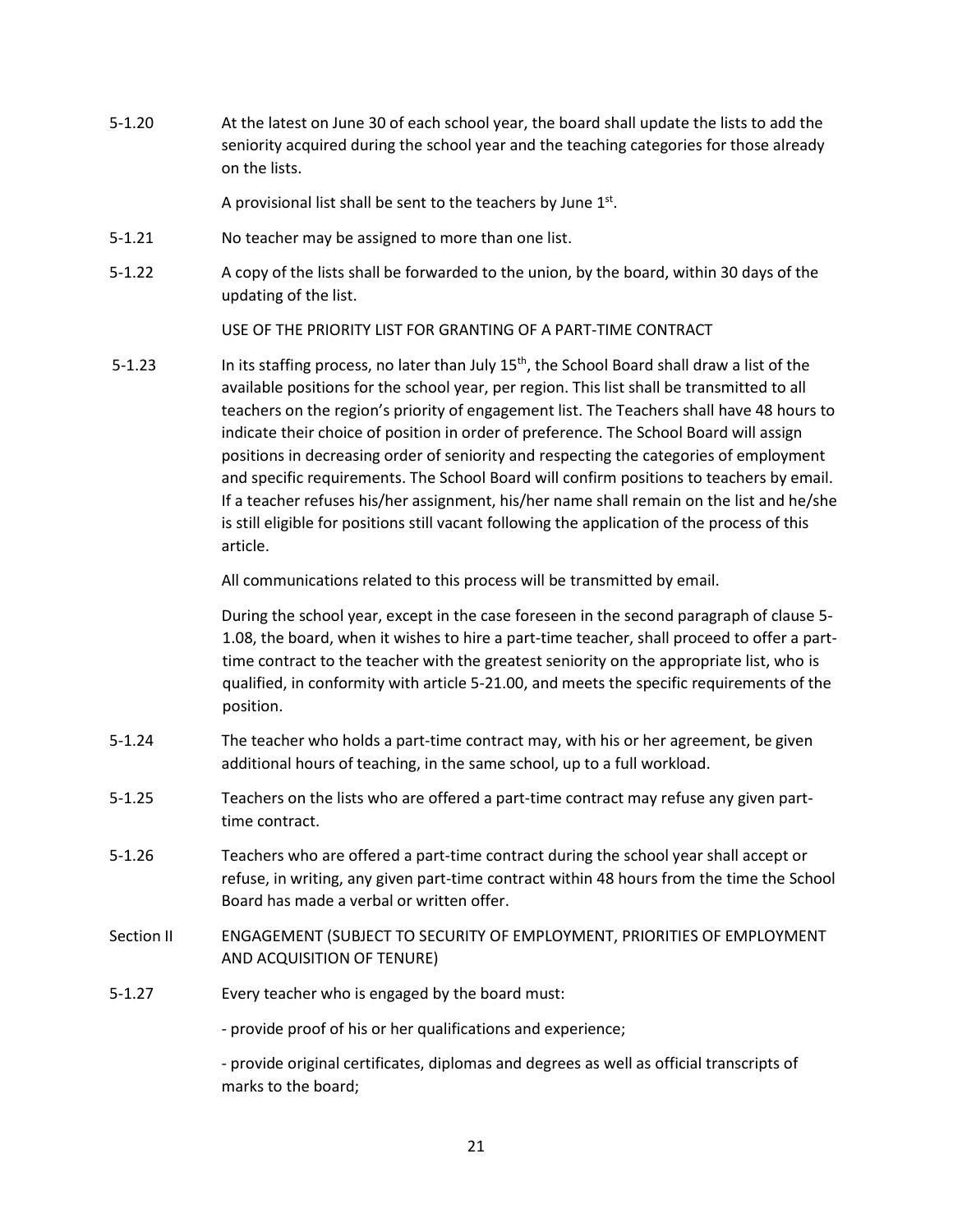- provide proof of teaching or relevant experience;

- provide information necessary for background checks;

- procure any other information required in writing following the application for employment.

- 5-1.28 Any deliberate false declaration made to obtain a contract of engagement fraudulently or any personal omission on the part of a teacher to comply with the provisions of clause 5-1.26 when it is possible to do so shall constitute a reason for terminating the teacher's contract by the board.
- 5-1.29 The teacher must inform the board in writing of any change of address or telephone number.
- 5-1.30 At the time of the engagement of a teacher under contract, the board shall provide the teacher with:

- the Internet link to access a copy of this agreement;

- an application form for membership in the union;

- an application form for the participation in the insurance plan or for exemption, if need be.

- 5-1.31 The board shall provide a copy of the teacher's contract of engagement when completed or no later than 35 workdays form the first workday. In the case of a contract obtained under the second paragraph of clause 5-1.08, the time limit shall begin as of the 61<sup>st</sup> workday.
- <span id="page-21-0"></span>5-5.00 Promotion
- 5-5.06 The board and the union agree to add the following clause to article 5-5.00.
- 5-5.07 In all cases, when filling a position of principal, vice-principal or consultant, the board shall send to the union, and post in the school which it administers and on the board's Website, a notice containing:

- a brief description of the particular characteristics of the position and the benefits connected with it;

- a listing of criteria of eligibility and the requirements of the position;

- an invitation to apply in writing for the said position within specific periods of time which shall not be less than five working days.

During the months of July and August, the board shall send a copy of the notice to the union office.

5-5.08 The positions to staff assistant shall be posted only in the school affected and respect the criteria in clause 5-5.07.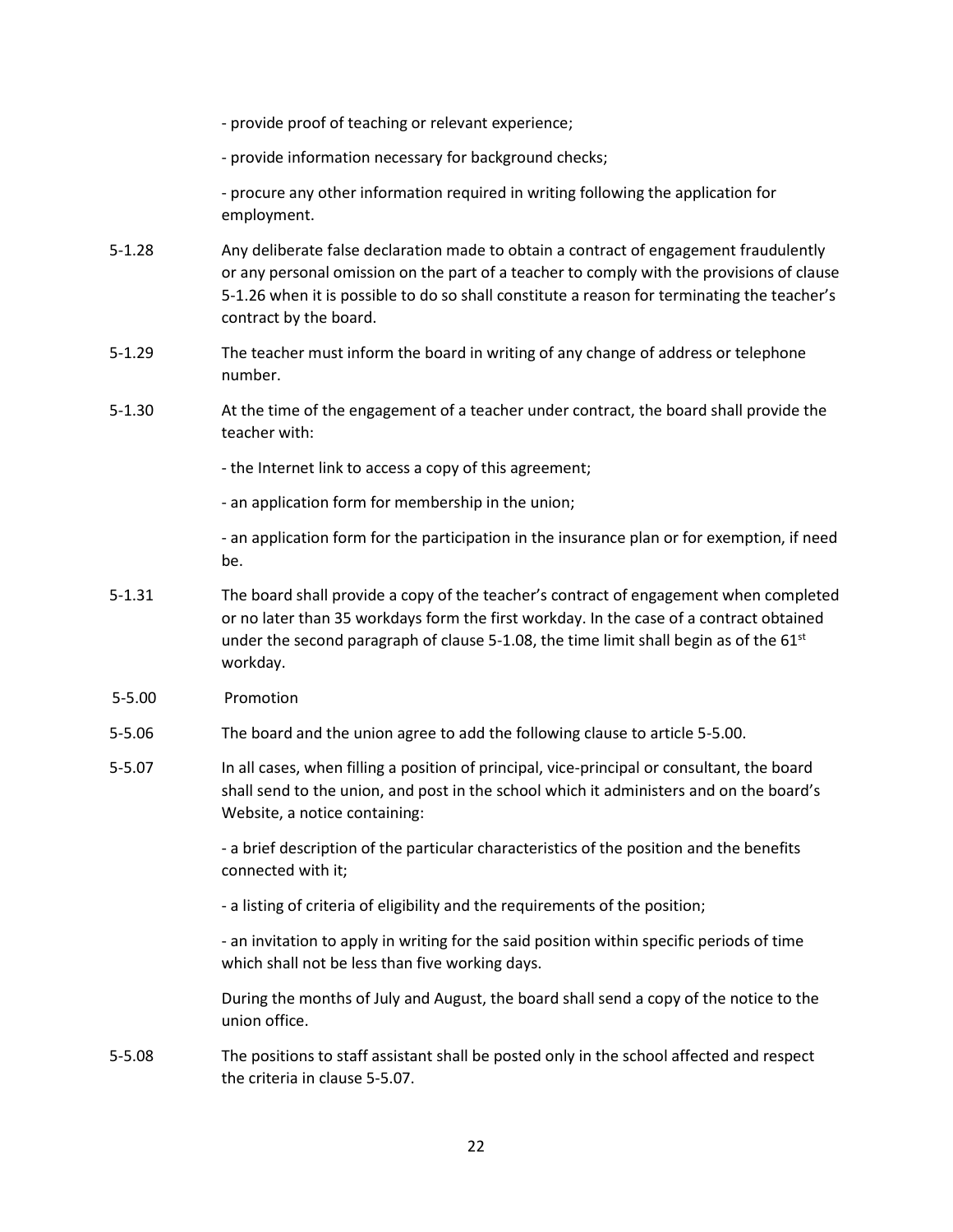<span id="page-22-0"></span>

| $5 - 6.00$ | Personal file and all issues pertaining to disciplinary measures and sanctions excluding<br>dismissal and non-reengagement                                                                                                                                                                                                                                                                                                                                                                                                |
|------------|---------------------------------------------------------------------------------------------------------------------------------------------------------------------------------------------------------------------------------------------------------------------------------------------------------------------------------------------------------------------------------------------------------------------------------------------------------------------------------------------------------------------------|
|            | <b>SECTION A</b><br>DISCIPLINARY MEASURES AND SANCTIONS                                                                                                                                                                                                                                                                                                                                                                                                                                                                   |
| $5 - 6.01$ | A disciplinary measure shall take the form of a letter of warning, reprimand or<br>suspension. A suspension may be with or without total salary. A suspension cannot last<br>more than 20 workdays, unless there is an agreement to the contrary between the<br>board and the union.                                                                                                                                                                                                                                      |
| $5 - 6.02$ | All disciplinary measures must originate from the board or the school administration in<br>accordance with this article.                                                                                                                                                                                                                                                                                                                                                                                                  |
| $5 - 6.03$ | Normally, a letter of reprimand shall be issued only if it has been preceded by at least<br>one written warning on the same subject or a similar subject.                                                                                                                                                                                                                                                                                                                                                                 |
| $5 - 6.04$ | A letter of warning, reprimand or suspension must outline the reasons for the<br>disciplinary measure. In the case of a suspension, the duration of the suspension must<br>be indicated.                                                                                                                                                                                                                                                                                                                                  |
| $5 - 6.05$ | Every teacher receiving a disciplinary measure shall be summoned to a meeting where<br>the disciplinary measure will be issued. The teacher must receive a written notice at<br>least 48 hours before the meeting specifying the subject to be discussed. Such a notice<br>shall also be given to the union delegate.                                                                                                                                                                                                     |
| $5 - 6.06$ | Every teacher summoned for disciplinary reasons is entitled to be accompanied by the<br>union delegate or by another union representative. The union delegate, if necessary,<br>shall be released from his or her teaching duties for the time required for the meeting<br>with the school administration.                                                                                                                                                                                                                |
| $5 - 6.07$ | The letter of warning, reprimand or suspension shall be given to the teacher in question<br>and a copy thereof shall be forwarded to the union. For the sole purpose of<br>acknowledging that he or she knows the content thereof, the letter must be<br>countersigned by the teacher. If the teacher fails to countersign the letter, the union<br>delegate or, in his or her absence, another person must sigh to acknowledge the fact<br>that a disciplinary letter has been given or sent to the teacher in question. |
| $5 - 6.08$ | In the event that the teacher does not present himself or herself at the disciplinary<br>meeting, the countersigned letter shall be sent to the teacher in question by registered<br>or certified mail, by electronic means, or delivered by hand or bailiff.                                                                                                                                                                                                                                                             |
|            | SECTION B PERSONAL FILE                                                                                                                                                                                                                                                                                                                                                                                                                                                                                                   |
| $5 - 6.09$ | Only a disciplinary letter countersigned under clause 5-6.07 may be placed in the<br>teacher's personal file.                                                                                                                                                                                                                                                                                                                                                                                                             |
| $5 - 6.10$ | Within 15 workdays of receiving a letter or warning, reprimand or suspension, the<br>teacher may make written comments he or she feels relevant to the disciplinary<br>measure and have the comments entered in his or her personal file.                                                                                                                                                                                                                                                                                 |
|            |                                                                                                                                                                                                                                                                                                                                                                                                                                                                                                                           |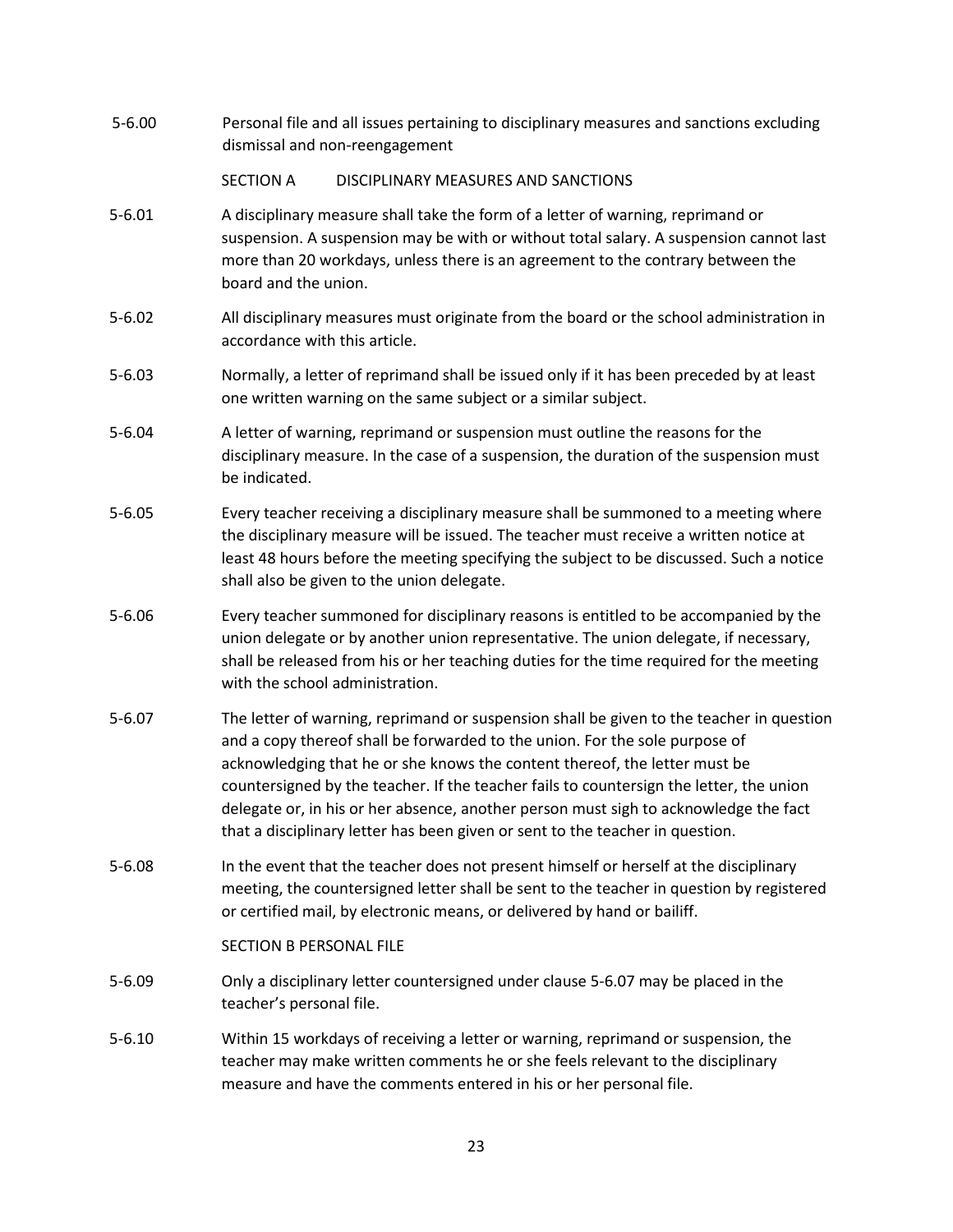<span id="page-23-0"></span>

| $5 - 6.11$ | Every letter of warning placed in the teacher's personal file shall become null and void<br>200 workdays after the date on which it is issued unless it is followed by a disciplinary<br>measure on the same subject or a similar subject within that period.                                                                                         |
|------------|-------------------------------------------------------------------------------------------------------------------------------------------------------------------------------------------------------------------------------------------------------------------------------------------------------------------------------------------------------|
| $5 - 6.12$ | Every letter of reprimand placed in the teacher's personal file shall become null and void<br>200 workdays after the date on which it is issued unless it is followed by a disciplinary<br>measure on the same subject or similar subject within that period.                                                                                         |
| $5 - 6.13$ | Every letter of suspension placed in the teacher's personal file shall be withdrawn from<br>the said file 300 workdays after the beginning of the suspension unless it is followed by a<br>disciplinary measure on the same subject or a similar subject within that period.                                                                          |
| $5 - 6.14$ | In the case of a subsequent disciplinary measure within the time period prescribed in<br>clause 5-6.11, 5-6.12 or 5-6.13, the expiry date of the measure shall automatically be<br>carried forward to the expiry date of the second measure.                                                                                                          |
| $5 - 6.15$ | For the purposes of the periods prescribed in clauses 5-6.11 to 5-6.13, the teacher must<br>have been at work in the employ of the board for at least half of those days.                                                                                                                                                                             |
|            | However, the balance of days necessary to complete the period prescribed may be<br>workdays or leave. A parental leave or a leave caused by circumstances beyond the<br>teacher's control shall be counted as workdays.                                                                                                                               |
| $5 - 6.16$ | Any disciplinary letter that has become null and void shall be returned to the teacher.<br>The comments entered under clause 5-6.10 shall also become null and void and shall be<br>returned to the teacher at the same time as the disciplinary letter to which the<br>comments refer.                                                               |
| $5 - 6.17$ | Upon prior notification of at least 48 hours and at any time during the board's regular<br>office hours, the teacher accompanied or not by a union representative, may consult, at<br>a designated location determined by the board, his or her personal file on the condition<br>that he or she provides proof of his or her identity, if necessary. |
|            | Subject to the same conditions, a union representative, with the teacher's written<br>permission, may consult the teacher's personal file.                                                                                                                                                                                                            |
| $5 - 6.18$ | The only evidence that may be used against a teacher during arbitration shall be found<br>in the teacher's personal file at the board in accordance with this article.                                                                                                                                                                                |
| $5 - 6.19$ | Pursuant to article 9-2.00, the union may contest both the grounds and the procedure<br>for a disciplinary measure defined in clause 5-6.01.                                                                                                                                                                                                          |
| $5 - 7.00$ | Dismissal                                                                                                                                                                                                                                                                                                                                             |
| $5 - 7.01$ | The board may only terminate a teacher's contract of engagement for one of the<br>following reasons: incapacity, negligence in the performance of his or her duties,<br>insubordination, misconduct or immoral behavior.                                                                                                                              |
| $5 - 7.02$ | The board or the school administration may relieve the teacher temporarily of his or her<br>duties, with or without total salary.                                                                                                                                                                                                                     |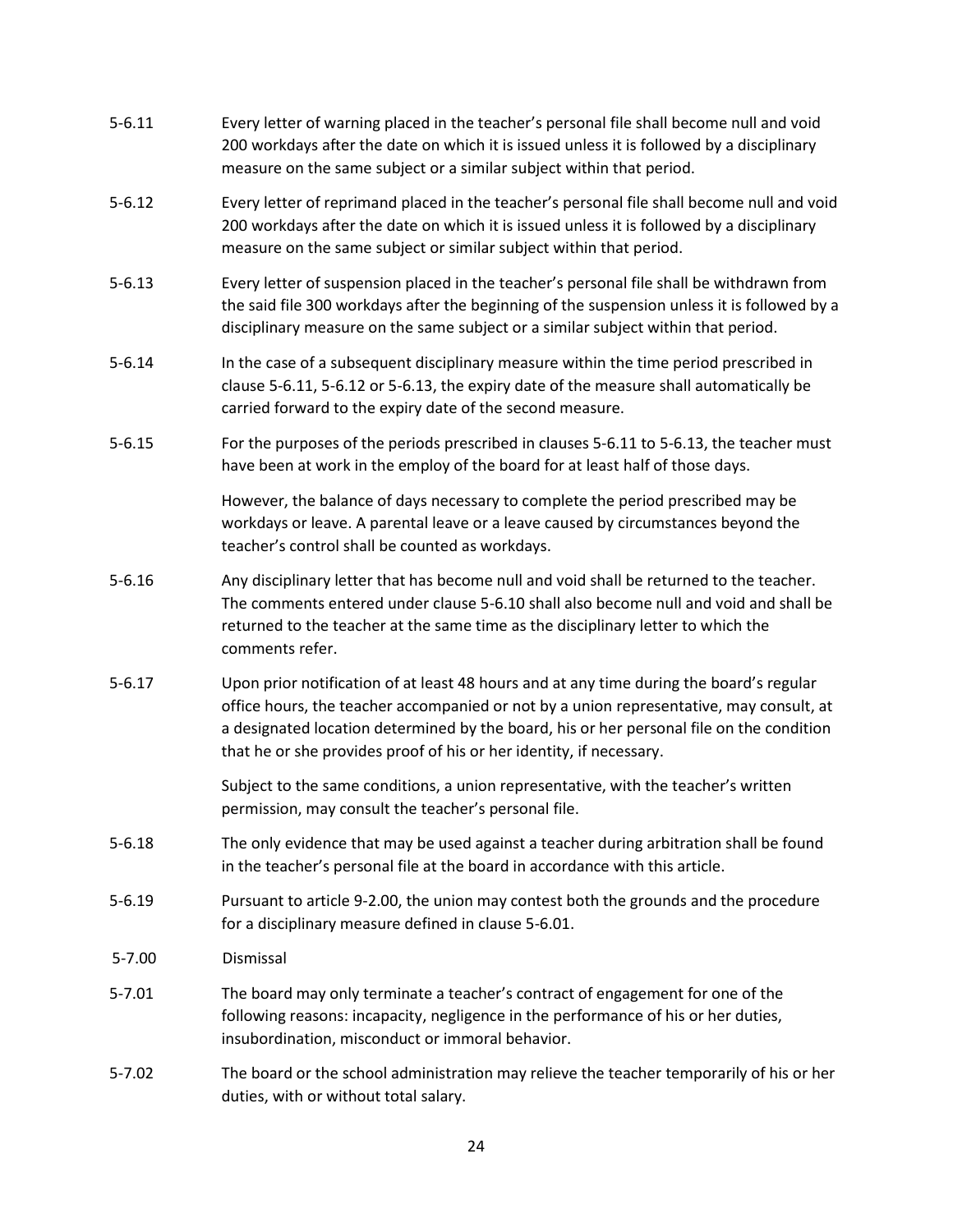| $5 - 7.03$ | The teacher and the union must be informed by written notice sent by registered or<br>certified mail, by electronic means, or delivered by hand or bailiff of:                                                                                                                                                                                                                                                                                                  |  |  |
|------------|-----------------------------------------------------------------------------------------------------------------------------------------------------------------------------------------------------------------------------------------------------------------------------------------------------------------------------------------------------------------------------------------------------------------------------------------------------------------|--|--|
|            | a) the board's intention to terminate the teacher's engagement;<br>b) the date on which the teacher was or will be relieved of his or her duties;<br>the basic facts, for information purposes, and the reasons supporting the intention to<br>C)<br>dismiss the teacher, without prejudice. No objection may be based on the<br>insufficiency of the facts provided.                                                                                           |  |  |
| 5-7.04     | As soon as the union is notified, it may investigate and make the representations it<br>deems necessary.                                                                                                                                                                                                                                                                                                                                                        |  |  |
| $5 - 7.05$ | A teacher's contract of engagement may only be terminated between the 15 <sup>th</sup> and the<br>35 <sup>th</sup> day from the date on which the teacher was relieved of his or her duties unless the<br>board and the union agree in writing on an extension of the time limit.                                                                                                                                                                               |  |  |
|            | The contract may be terminated only after deliberations at a meeting of the council of<br>commissioners or the board's executive committee.                                                                                                                                                                                                                                                                                                                     |  |  |
| $5 - 7.06$ | At least 48 hours before the meeting is held, the union shall be notified of the date, time<br>and place where the decision to terminate or not the engagement shall be made. The<br>union and the teacher concerned may intervene and be present during the vote at the<br>public meeting. The union and the board shall determine the terms and conditions of<br>the intervention.                                                                            |  |  |
| $5 - 7.07$ | Within three workdays of the board's decision, the board shall send notice to the<br>teacher and the union by registered or certified mail, by electronic means, or delivered<br>by hand or bailiff of its decision to terminate or not the teacher's contract of<br>engagement and, as the case may be, of the date on which the teacher resumed or is to<br>resume his or her duties.                                                                         |  |  |
| $5 - 7.08$ | If the board does not terminate the contract of engagement within the time limit<br>prescribed, the teacher shall regain all his or her rights, including total salary, as though<br>he or she had never been relieved of his or her duties.                                                                                                                                                                                                                    |  |  |
| $5 - 7.09$ | In the case where criminal action is taken against the teacher and the board considers<br>that the nature of the accusation causes it serious prejudice as an employer it may<br>relieve the teacher of his or her duties without total salary until the conclusion of his or<br>her trial. The time limit prescribed in clause 5-7.05 shall begin as of the date on which<br>the teacher informs the board that a judgment was issued related to this lawsuit. |  |  |
| $5 - 7.10$ | The board agrees not to invoke the absence of legal qualifications to terminate the<br>contract of a teacher engaged as such.                                                                                                                                                                                                                                                                                                                                   |  |  |
| $5 - 7.11$ | Should the union wish to submit a grievance, it must do so in accordance with article 9-<br>2.00.                                                                                                                                                                                                                                                                                                                                                               |  |  |
|            |                                                                                                                                                                                                                                                                                                                                                                                                                                                                 |  |  |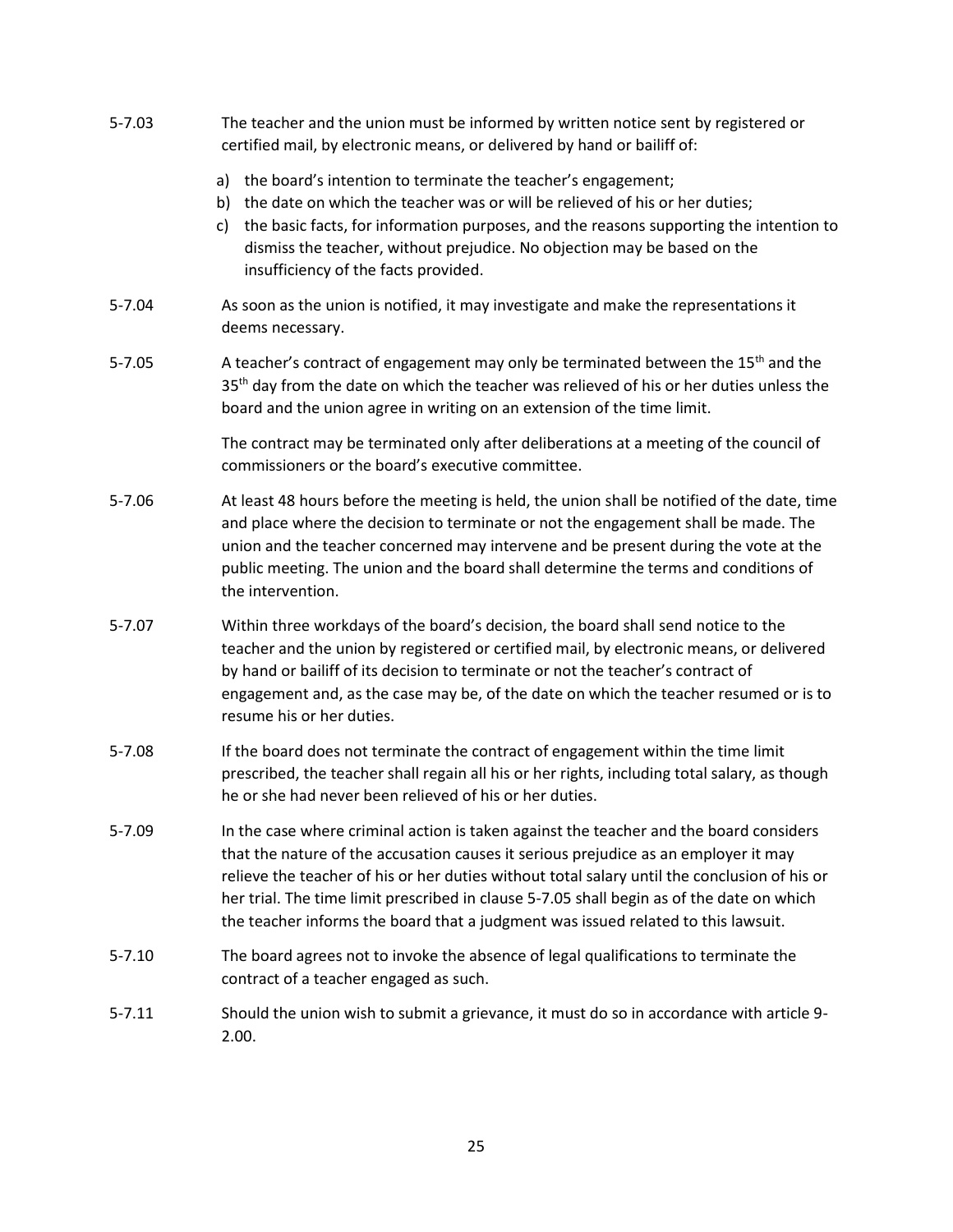<span id="page-25-0"></span>5-7.12 The arbitrator hearing the grievance shall decide whether the procedure prescribed for the dismissal was followed and whether the reasons given by the board in support of such a dismissal constitute one of the reasons for termination specified in clause 5-7.01. The arbitrator may modify or annul the board's decision, if the procedure prescribed was not followed or if the reasons for dismissal are not justified or do no constitute sufficient cause for dismissal, may order that the teacher in question be reinstated in his or her duties and may determine, if need be, the amount of the compensation to which he or she is entitled. 5-8.00 Non-reengagement 5-8.01 This article applies to regular teachers only. 5-8.02 The board may decide to non-reengage a teacher for one of the following reasons only: incapacity, negligence in the performance of his or her duties, insubordination, misconduct, immoral behavior and surplus of personal within the framework of article 5- 3.00. 5-8.03 The union must be informed no later than May 15 of each year, by means of a list to this effect, sent by registered or certified mail, by electronic means, or delivered by hand or bailiff of the board's intention not to renew the engagement of one or more teachers. The board must also forward such a notice to the teacher concerned. However, this clause does not apply to non-engagement because of surplus of personnel within the framework of article 5-3.00. 5-8.04 As soon as the union receives the list, it may investigate and make the representations it deems necessary. 5-8.05 At least 48 hours before the meeting is held, the union shall be notified of the date, time and place where the decision regarding non-engagement shall be made. The union and the teacher concerned may intervene and be present for the vote during public meetings. The board and the union may determine the terms and conditions of the intervention. 5-8.06 The board must, before June 1 of the current school year, send a written notice by registered or certified mail, by electronic means, or delivered by hand or bailiff to the teacher concerned and the union of its decision not to renew the engagement of the teacher for the following school year. The notice must contain the reason or reasons justifying the board's decision. A decision concerning a non-engagement may be made at a meeting of the council of commissioners or of the board's executive committee only. 5-8.07 The union may, if it claims that the procedure provided for in this article was not followed, submit a grievance to arbitration in accordance with article 9-2.00. 5-8.08 The union may, if it contests the reasons given by the board, submit a grievance to arbitration in accordance with article 9-2.00, but only if the teacher has been in the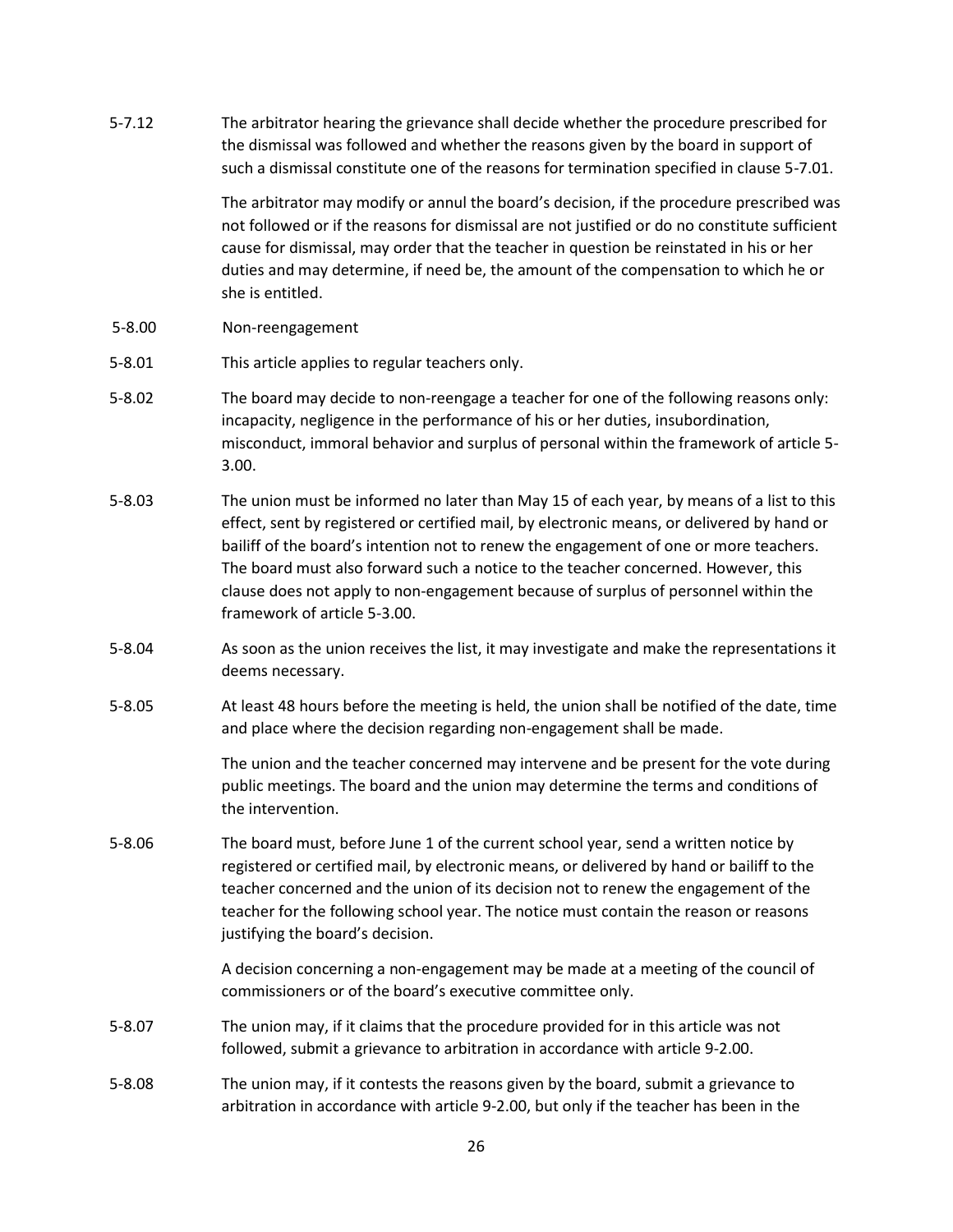employ of a board, a school administered by a government ministry or another education institution designated by the Minister, in which he or she held, with the same employer, a pedagogical or educational position<sup>2</sup> for two periods of 160 workdays or more or, if there was a change in employers, three periods of 160 workdays. Each period falls in a distinct year of engagement included in a continuous period not exceeding five years.

5-8.09 The arbitrator hearing the grievance shall decide whether the procedure prescribed for the non-engagement was followed and, where applicable, whether the reason or reasons given by the board in support of the non-reengagement constitute one of the reasons for non-reengagement mentioned in clause 5-8.02.

> The arbitrator may annul the board's decision if the procedure prescribed was not followed or if the reason or reasons for non-engagement are not well-founded or do not constitute sufficient cause for non-engagement, may order that the teacher in question be reinstated in his or her duties and may determine, if need be, the amount of the compensation to which he or she is entitled.

- 5-8.10 The lack of legal qualifications may not be invoked against a teacher who has met, within the time limits prescribed, the conditions set for obtaining the legal qualifications but who has not produced the required documents due to an administrative delay not attributable to him or her.
- <span id="page-26-0"></span>5-9.00 Resignation and breach of contract

## SECTION A RESIGNATION

5-9.01 The teacher shall be bound by his or her contract of engagement for the duration specified therein. However, the teacher may resign from the board without penalty 15 workdays after notifying the board. The teacher may resign prior to the expiry of the time limit, provided the board engaged a replacement for the teacher.

> In the case of a resignation submitted between June 15 and the first workday of the school year, the period of notice required will be 21 calendar days.

#### SECTION B BREACH OF CONTRACT

5-9.02 When a teacher does not report to the school administration or does not assume the duties to which he or she is assigned and fails to give valid reasons for the absences within five workdays from the beginning of the absence, the absence and failure to give valid reasons constitute a breach of contract, retroactive to the date of the beginning of the absence. There is no breach of contract if the teacher does not give valid reasons within the time limit prescribed due to physical or mental incapacity or due to circumstances beyond his or her control, proof of which shall be the responsibility of the teacher.

<sup>&</sup>lt;sup>2</sup> Within the meaning of the Règlement définissant ce qui constitue une fonction pédagogique ou éducative aux fins de la Loi sur l'Instruction publique (L.R.Q., 1981, c-I-14, r. 9) in effect on December 1<sup>st</sup> 2017.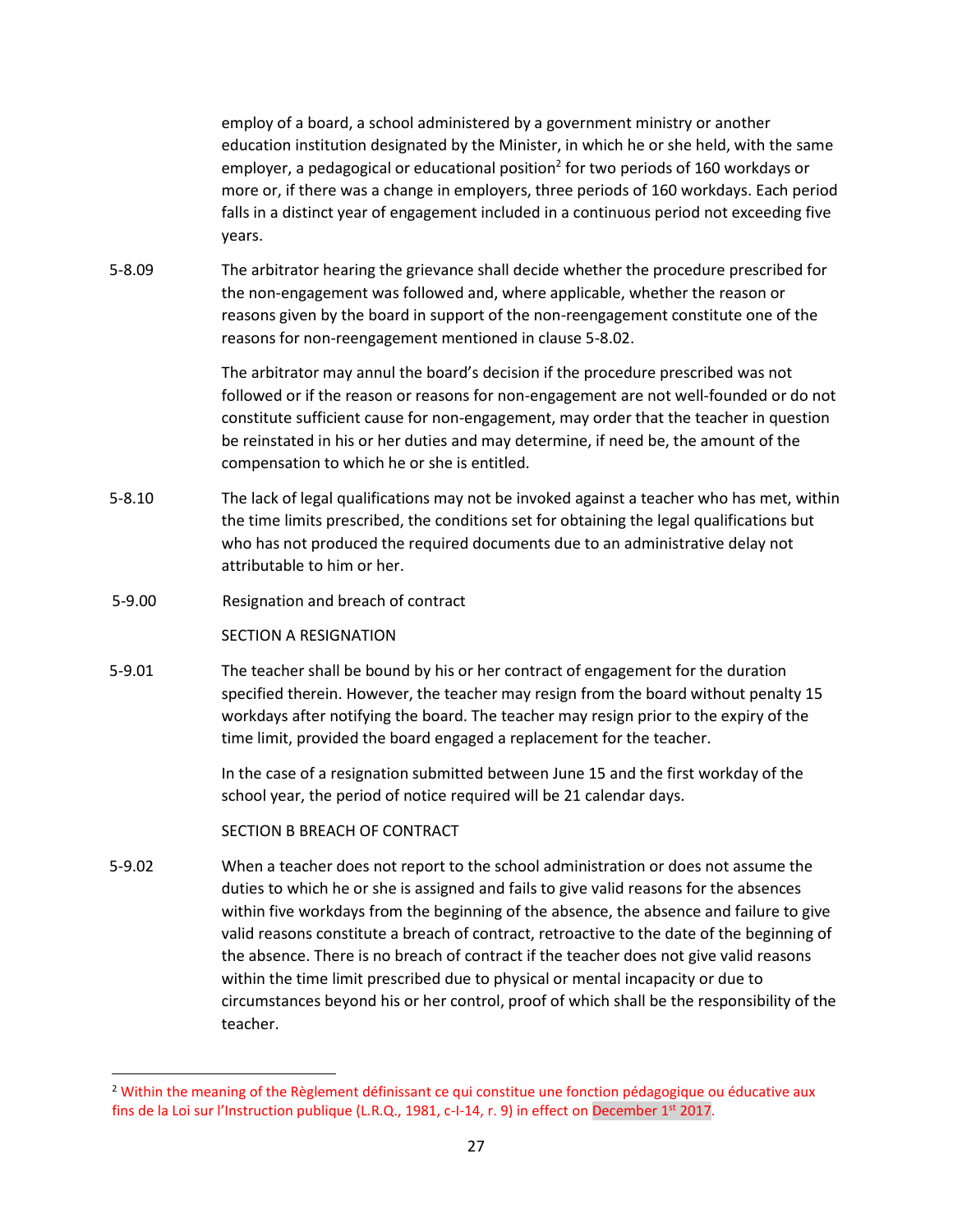- 5-9.03 A teacher who is on a leave without salary that terminated at the end of a school year and who fails to give notice of his or her intention to resign within the time limit specified in clause 5-9.01 shall be considered as returning to work. However, the teacher who does not return to his or her position on the first workday of the school year during which he or she must return t work shall be in breach on contract as of the second workday of that same year.
- 5-9.04 The fact that a teacher uses his or her leave of absence without salary for purposes other than those for which he or she obtained it may constitute a breach of contract as of the beginning of the leave, unless there is an agreement between the teacher and the board.
- 5-9.05 Failure on the part of a teacher to signify, under clause 5-7.09, that a judgment has been rendered in his or her case within the time limit specified will constitute a breach of contract from the date on which he or she was relieved of his or her duties.
- 5-9.06 In the case of a breach of contract within the meaning of clauses 5-9.02, 5-9.03, 5-9.04 or 5-9.05, the contract shall not be terminated automatically. Such a breach of contract shall constitute a reason for dismissal and shall have the effect of allowing the board to terminate a teacher's contract of engagement according to the procedure prescribed in clauses 5-7.03, 5-7.04 and 5-7.06.
- 5-9.07. Such termination is retroactive to the date specified in clauses 5-9.02 to 5-9.05.
- 5-9.08 Such a breach of contract cannot have the effect of canceling the payment to a teacher of any amount owing under the agreement.
- <span id="page-27-0"></span>5-11.00 Regulations regarding absences
- 5-11.01 A teacher unable to report for duty shall give notification beforehand to the principal of the school in accordance with the instruction by the latter regarding the policy to be followed in that school and according to the regulations established by the board.
- 5-11.02 A teacher intending to return to duty shall give notification beforehand to the principal of the school in accordance with the instruction issued by the latter regarding the policy to be followed in that school and according to the regulations established by the board.
- 5-11.03 A teacher who has been absent shall, on the day of return to duty, provide the principal of the school with a completed form indicating the length of time and the reason for the absence. The teacher shall also provide a medical certificate if required to do so by virtue of article 5-1.00.

The form to be used will be determined by the board after consultation of the union. Any changes to the form will be implemented only after consultation of the union.

5-11.04 The failure of the teacher to give reasons for an absence as indicated in clause 5-11.03, and except in cases where it is clearly impossible to do so, all cases of absence without prior approval from the principal shall be treated as unauthorized absence subject to income deduction excluding the benefits provided for in Chapter 12-0.00.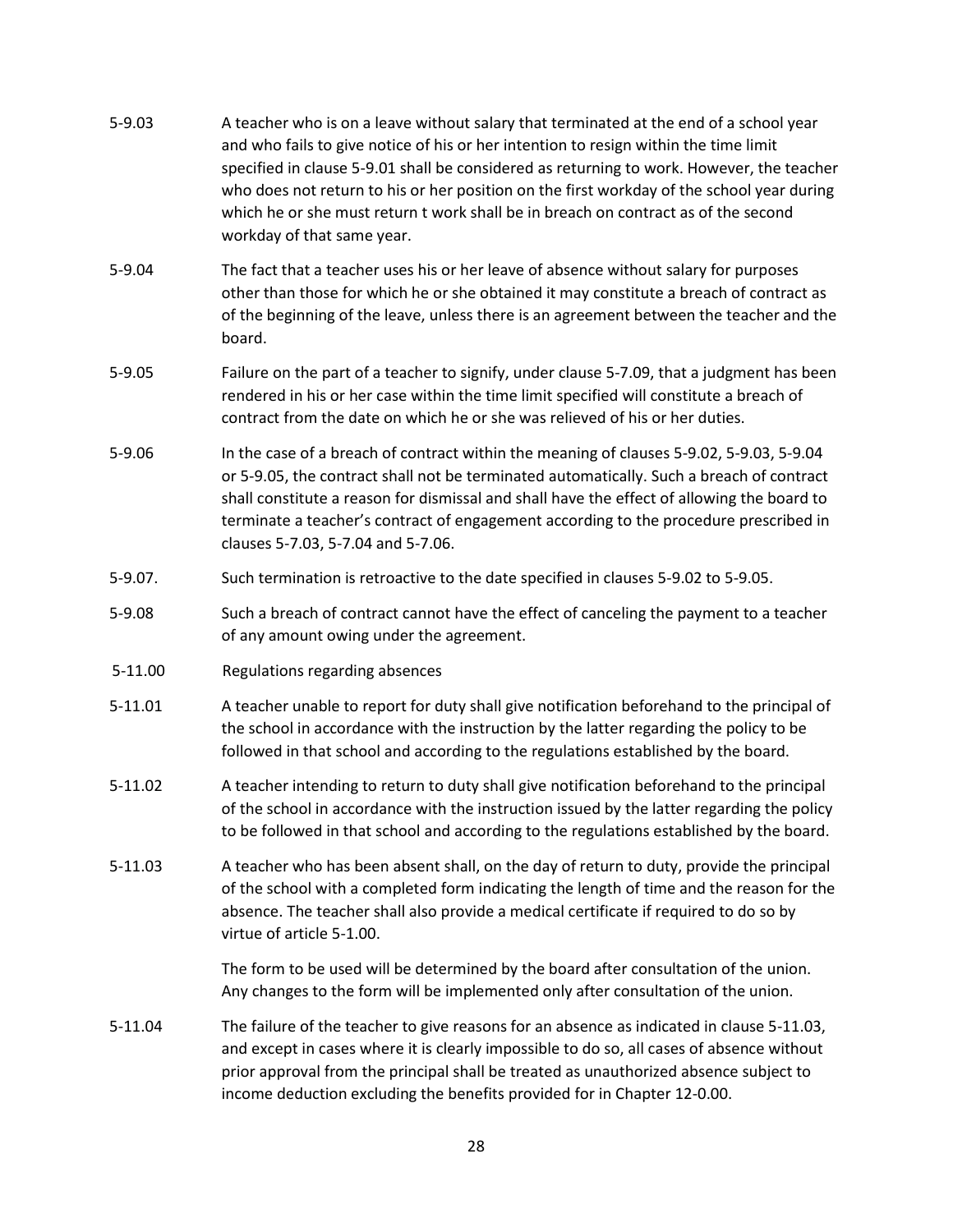- 5-11.05 The board may contest the reasons stated within 30 days following the date upon which the teacher has submitted the reason for the absence. In the case of contesting a medical certificate, the above delay shall not begin until the submission of the said certificate.
- 5-11.06 The requirement of a teacher reporting to the school shall be waived if the board or its principal declares the school closed to pupils because of inclement weather or for reasons which cause the building to be unfit for normal use. It shall be the teacher's responsibility to assure that the school has been declared closed by the board or its principal.
- 5-11.07 If the school is closed when the pupils are already present in the school, a sufficient number of teachers shall remain on duty until the dismissal of the pupils has been completed to the satisfaction of the principal.
- <span id="page-28-0"></span>5-12.00 Civil responsibility
- 5-12.01 This article also applies to casual supply teachers, teachers-by-the-lesson and hourly paid teachers.
- 5-12.02 The board shall undertake to assume the case of every teacher whose civil responsibility might be issued during the actual performance of his or her duties during the workday or outside the workday when the teacher is carrying out activities specifically authorized by the school administration. The board agrees to make no claim against the teacher in this respect, unless a teacher has been found guilty of serious faults or gross negligence by a court of law.
- 5-12.03 As soon as the legal responsibility of the board has been established by a court of law, the board shall indemnify every teacher for the total or partial loss, theft or destruction of personal belongings which by their nature are normally used in or brought to school, unless the teacher has shown gross negligence which has been established by a court of law. However, in the case of theft due to breaking and entering, or of destruction due to acts of God, such as fire, the board shall indemnify the teacher even if its legal responsibility has not been established. In the event that such loss, theft or destruction is already covered by insurance held by the teacher, the compensation paid shall be equal to the loss actually incurred by the teacher.
- <span id="page-28-1"></span>5-14.00 Special leaves
- 5-14.01 Clause 5-14.02 of the Provincial Agreement is replaced by clauses 5-14.06 to 5-14.12.
- 5-14.06 For the events mentioned in clauses 5-14.07 to 5-14.12, the board shall grant each fulltime teacher a maximum of eight non-cumulative nonredeemable working days each year without loss of salary, supplements or premiums for regional disparities.
- 5-14.07 Request should be made in writing except in exceptional circumstances.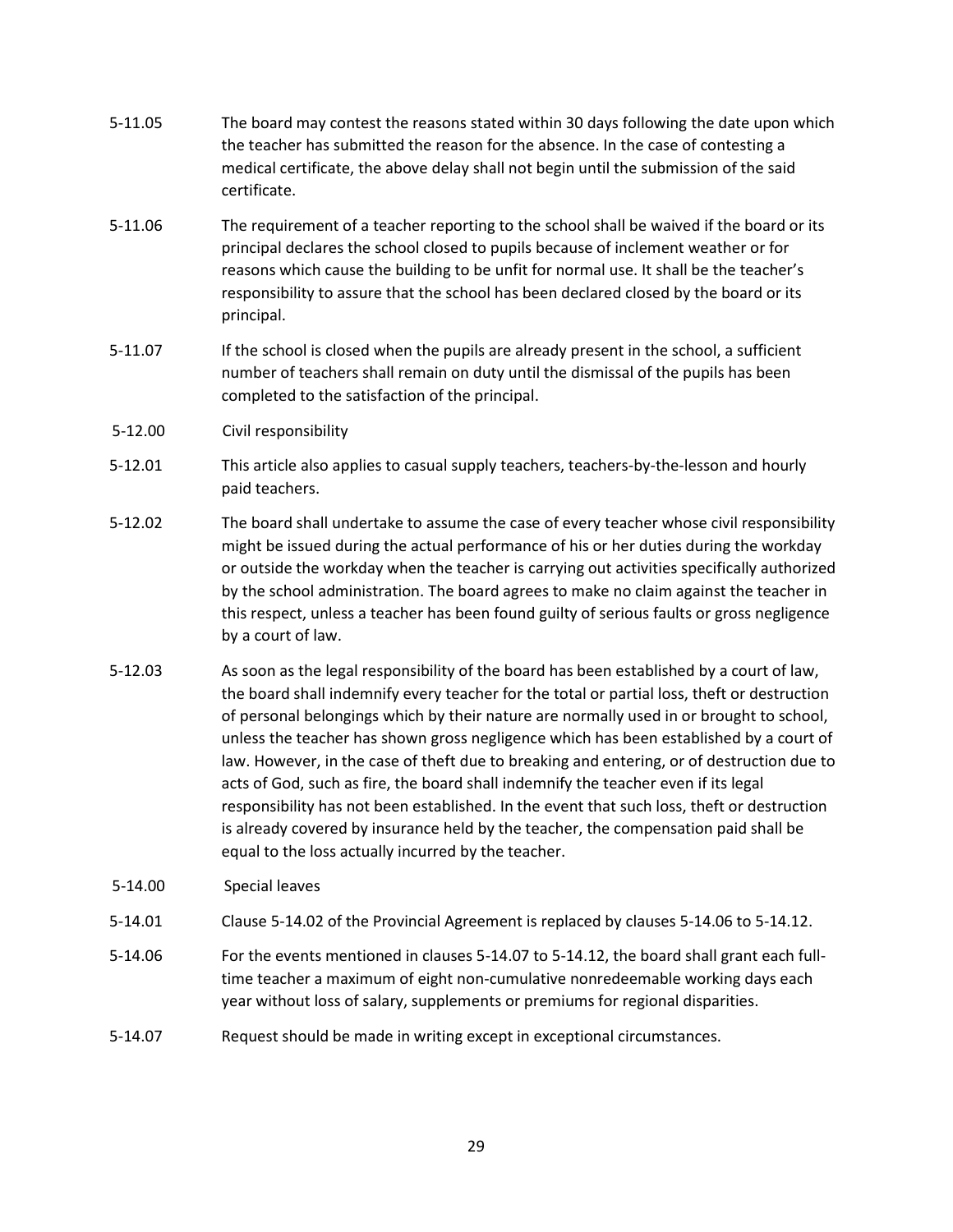In the event of a death of a member of the teacher's family, a maximum of five consecutive working days including the day of the funeral. The teacher may keep a maximum of one day for the funeral or burial.

The teacher's family includes at least the following: spouse, child, spouse's child, father, mother, brother, sister, parent-in-law, grandparents, brother-in-law, sister-in-law, sonin-law, grandchildren.

5-14.08 A teacher shall be granted one day of special leave, for:

- the baptism of the teacher's child;

- the marriage of the teacher's parent, brother, sister, or child, or spouse's children living under the same roof;

- the ordination, the taking of habit, perpetual vows, by the teacher's child, brother, sister, parent, or spouse;

- the graduation from university of the teacher, the teacher's spouse, child or parent;

- the changing of the teacher's domicile for the purpose of moving the teacher's furniture and personal effects. This provision shall not apply in cases where the teacher is changing domicile due to the termination of employment with the board;

- the naturalization of the teacher as a Canadian citizen.

5-14.09 A teacher will be granted a special leave for the following events:

- medical, dental or optical appointments that cannot be conducted outside of working hours: a maximum of three days. Under normal circumstances, the teacher benefiting from this provision shall make requests to the principal at least two days in advance;

- the minimum necessary travel time when they have to leave their community for any of the reasons mentioned in this article.

- 5-14.10 A teacher shall be granted the days specified, up to the stated maximum, for the following provided the teacher has notified the board in writing by September 15:
	- a) three days for a teacher for professing the Jewish faith and celebrating Rosh Hashana and Yom Kippur;
	- b) two days for the teacher who for reasons of faith observed Christmas Day and Good Friday on dates established by the Julian calendar;
	- c) two days for a teacher professing a faith other than the Judeo-Christian faiths for the observance of major religious holy days.
- 5-14.11 A teacher shall be granted an annual maximum of three days to cover any other event considered an Act of God (disaster, fire, flood) which obliges the teacher to be absent from work.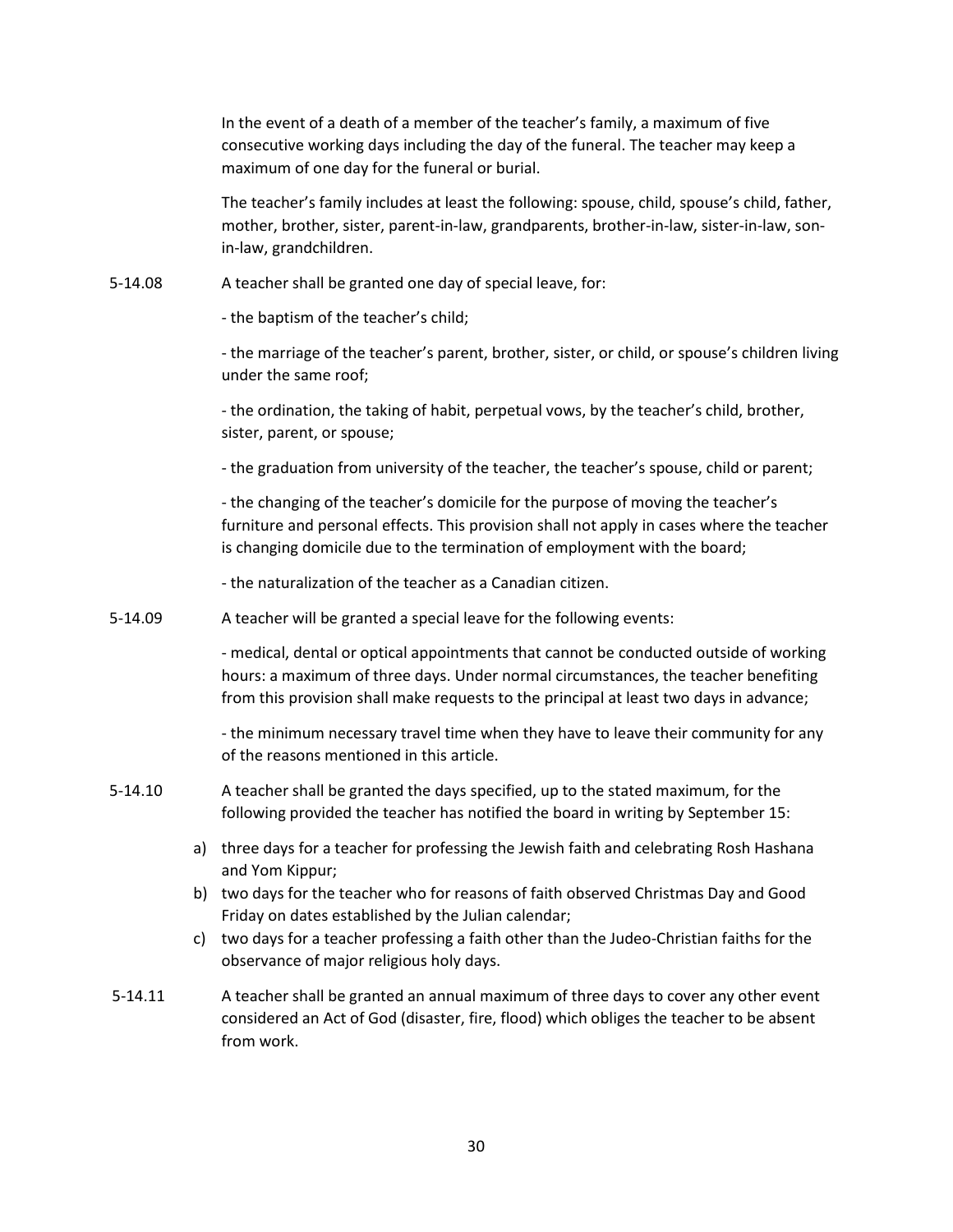<span id="page-30-0"></span>

| $5 - 14.12$ | A teacher shall be granted leave for his or her marriage: a maximum of five working<br>days, including the day of the wedding; in that case the absence must not immediately<br>precede nor prolong a holiday of more than three days.                                                                                                                 |
|-------------|--------------------------------------------------------------------------------------------------------------------------------------------------------------------------------------------------------------------------------------------------------------------------------------------------------------------------------------------------------|
| $5 - 14.13$ | At the discretion of the board special leave may be granted for each of the following,<br>provided valid reason is presented:                                                                                                                                                                                                                          |
|             | a) Adverse weather conditions which make it impossible for the teacher to report to<br>school;<br>b) Urgent and important personal and/or legal business that cannot be conducted<br>outside working hours;<br>c) Serious illness of a child when the provisions of clause 5-13.30 have been exhausted;<br>d) In recognition of special circumstances. |
| 5-15.00     | Nature, duration, terms and conditions of leaves of absence without pay as well as<br>inherent rights and obligations excluding leaves provided for under union prerogatives,<br>parental rights and leaves for public office                                                                                                                          |
| 5-15.01     | Every regular teacher who has completed one year of service with the board may benefit<br>from the provision of this article.                                                                                                                                                                                                                          |
| 5-15.02     | The board shall grant, upon written request, a leave of absence without pay, for a<br>specified period of time, not exceeding 90 days, for the following reasons:                                                                                                                                                                                      |
|             | a) The death of the teacher's spouse or child; the request must be made within 30 days<br>of the death;<br>The teacher's spouse or dependent child is suffering from a serious illness at the time<br>b)<br>of said requests.                                                                                                                          |
| 5-15.03     | The board may grant an extension of clause 5-15.02, to the end of the school year.                                                                                                                                                                                                                                                                     |
| 5-15.04     | The teacher who is suffering from an extended illness, attested by a medical certificate<br>accepted by the board, and who has exhausted all sick leave benefits in accordance with<br>5-10.00, shall, upon written request, be granted a leave of absence without pay for the<br>remainder of the school year already in session.                     |
| 5-15.05     | The board may grant a teacher a leave of absence without pay for a period not<br>exceeding one school year for any reason deemed valid by the board. This leave cannot<br>be granted to a teacher who has not completed two years of service.                                                                                                          |
| 5-15.06     | Every leave of absence without pay may be renewed by the board for periods of one<br>school year each.                                                                                                                                                                                                                                                 |
| 5-15.07     | Except for the cases provided for in clauses 5-15.02 and 5-15.04, the request to obtain or<br>renew every leave of absence without pay must be made in writing prior to April 1st and<br>must clearly establish the reasons supporting it.                                                                                                             |
| 5-15.08     | In conformity with clause 5-10.10 of the collective agreement a teacher who is on a<br>leave of absence without salary or an educational leave shall remain covered by the<br>health insurance plan. In addition, he or she may choose to remain covered by the other                                                                                  |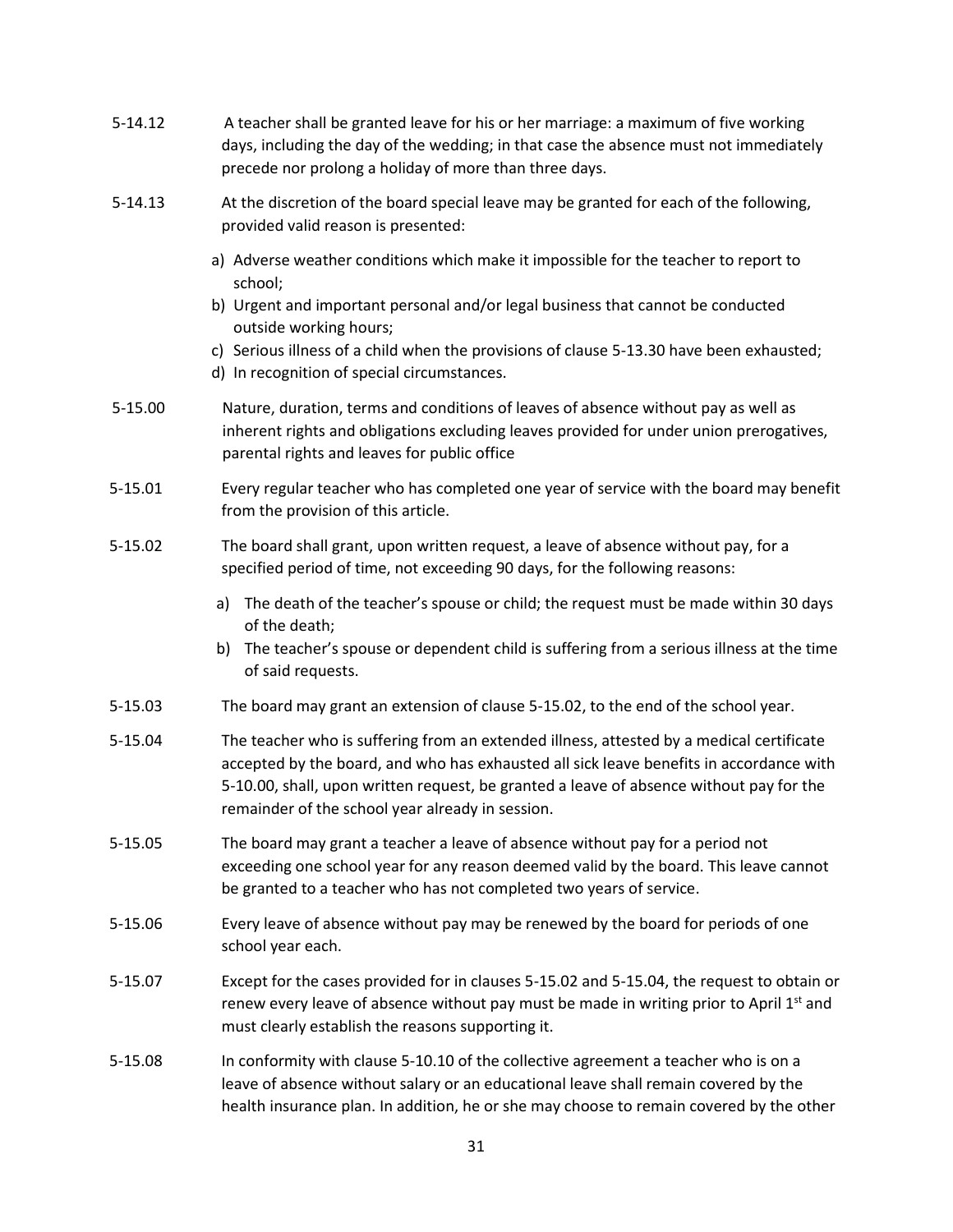plans, in which case he or she must inform the board in writing. The teacher must pay the full amount of the required premiums.

- 5-15.09 In the case of the resignation during or at the end of a leave of absence without pay, the teacher shall reimburse every sum paid by the board for and in the name of the said teacher during the leave of absence.
- 5-15.10 A teacher returning from a leave of absence without pay shall be considered as a member of the staff from the school in which he or she was employed prior to the leave of absence.
- 5-15.11 The board may grant upon written request of the teacher a part-time leave without pay for the purpose of attending an education institution of for any other reason deemed valid by the board.
- 5-15.12 A teacher on part-time leave without pay may have such leave extended.
- 5-15.13 The board may not refuse a full-time leave without pay either for the entire school year or to complete the school year provided that the leave begins on or prior to October 15, if the granting of such leave permits the latter to assign the teacher referred to in subparagraph a) of clause 5-3.36 or to recall a teacher it placed on availability.

Moreover, the board may not refuse a part-time leave without pay, provided that this permits the board to use the services of a teacher on availability.

The terms and conditions relating to the obtaining of such a leave shall be agreed upon beforehand by the board and the teacher.

- <span id="page-31-0"></span>5-16.00 Leaves of absence for matters related to education
- 5-16.01 The teacher who is invited to give lectures on educational matters or to take part in activities (seminars, pedagogical committees, conventions, symposiums, pedagogical study sessions) dealing with education may, after having obtained the prior approval of the board, benefit from a leave of absence without loss of salary with the rights and benefits the teacher would have received under this agreement had he or she actually been in the service of the board.
- 5-16.02 Clauses 5-16.03 to 5-16.05 apply to a teacher called upon to participate in an exchange program with other boards in Quebec, Canadian provinces or foreign countries within the scope of an agreement concluded between the board, the Government of Canada or the Government of Quebec and another board, a foreign government or another provincial government.
- 5-16.03 The teacher called upon to participate in an exchange program described in clause 5- 16.02 shall, for the duration of the exchange, obtain a leave of absence without loss of salary, with the rights and benefits, excluding Chapter 8-00.00, that the teacher would have received under this agreement had he or she actually was in the service of the board.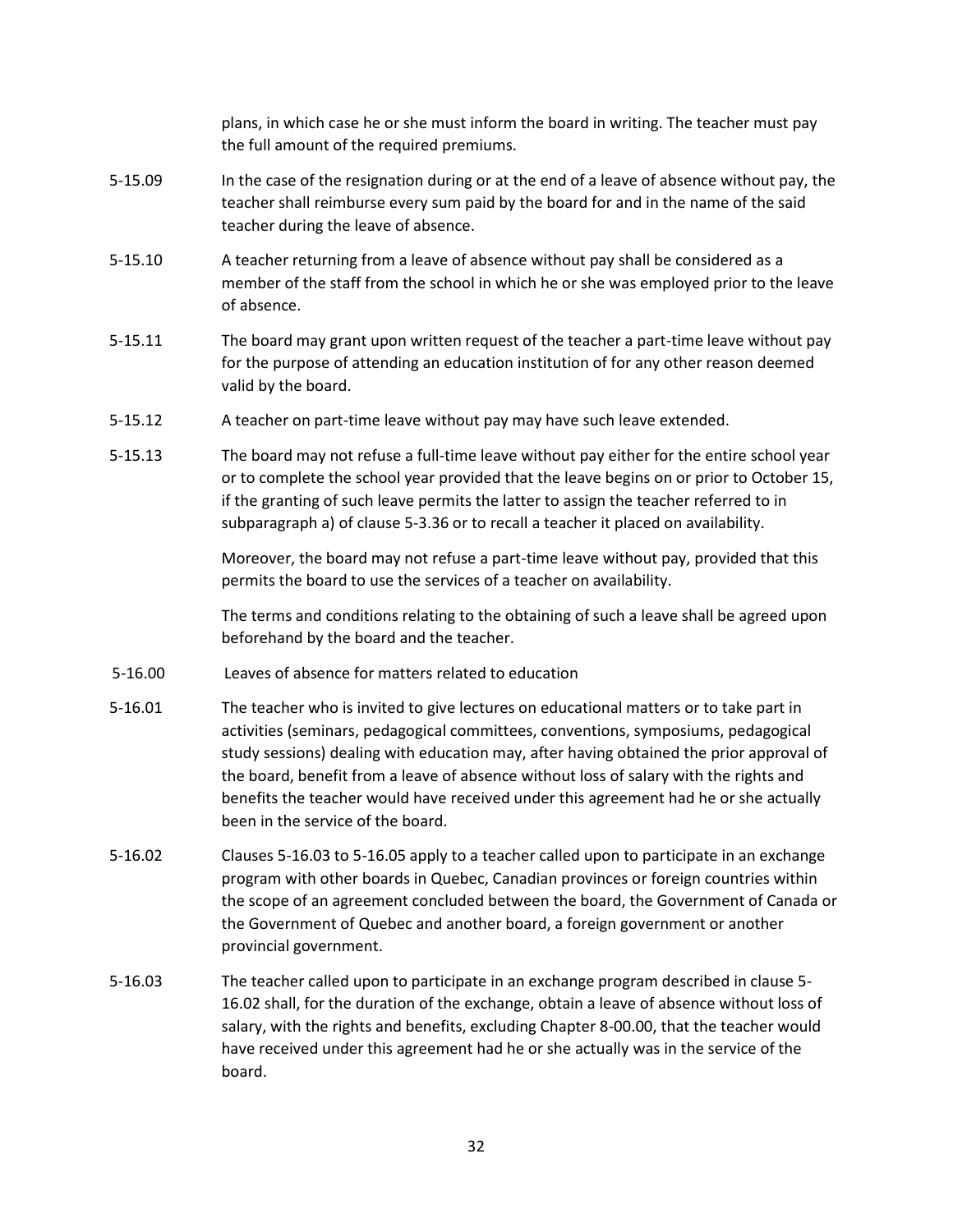<span id="page-32-0"></span>

| 5-16.04     | The provision of clause 5-16.03 apply to the preparation and evaluation meeting<br>required for the exchange program.                                                                                                                                                                       |
|-------------|---------------------------------------------------------------------------------------------------------------------------------------------------------------------------------------------------------------------------------------------------------------------------------------------|
| 5-16.05     | Upon his or her return, the teacher shall be assigned duties in accordance with the<br>provisions of this agreement.                                                                                                                                                                        |
| $5 - 21.00$ | Assignment and transfer                                                                                                                                                                                                                                                                     |
| 5-21.07     | Each year, the school administration shall establish the pedagogical objectives and<br>organization of the school for the following school year and this, after consultation with<br>the teachers in the school.                                                                            |
| 5-21.08     | Each year, every teacher who wishes to express assignment preferences for the<br>following school year must so inform the school administration in writing before April<br>15.                                                                                                              |
|             | The assignment preferences shall be taken into account by the school administration<br>when the provisional assignments of teachers in a school are determined for the<br>following school year.                                                                                            |
| 5-21.09     | Before April 30, the school administration shall inform the School Council of the<br>provisional needs in terms of staff for the following school year.                                                                                                                                     |
| $5 - 21.10$ |                                                                                                                                                                                                                                                                                             |
|             | During the month of June, the teachers in a school shall be informed of their<br>a)<br>subject(s) (secondary level), level(s) or speciality(ies) (pre-school and primary levels)<br>which have been determined provisionally by the school administration for the<br>following school year; |
|             | The teachers of a school will receive confirmation of yearly teaching assignments no<br>b)<br>later than the first workday of the school year;                                                                                                                                              |
|             | Changes to these assignments can be made by the principal after consultation with<br>c)<br>the teacher concerned and after having given the teacher a reasonable notice in<br>order to make the necessary adaptations.                                                                      |
| $5 - 21.11$ | Each year, any teacher who wishes to express a preference concerning transfers for the<br>following school year must do so in writing to the board before April 15. The granting of                                                                                                         |

transfers is at the discretion of the board.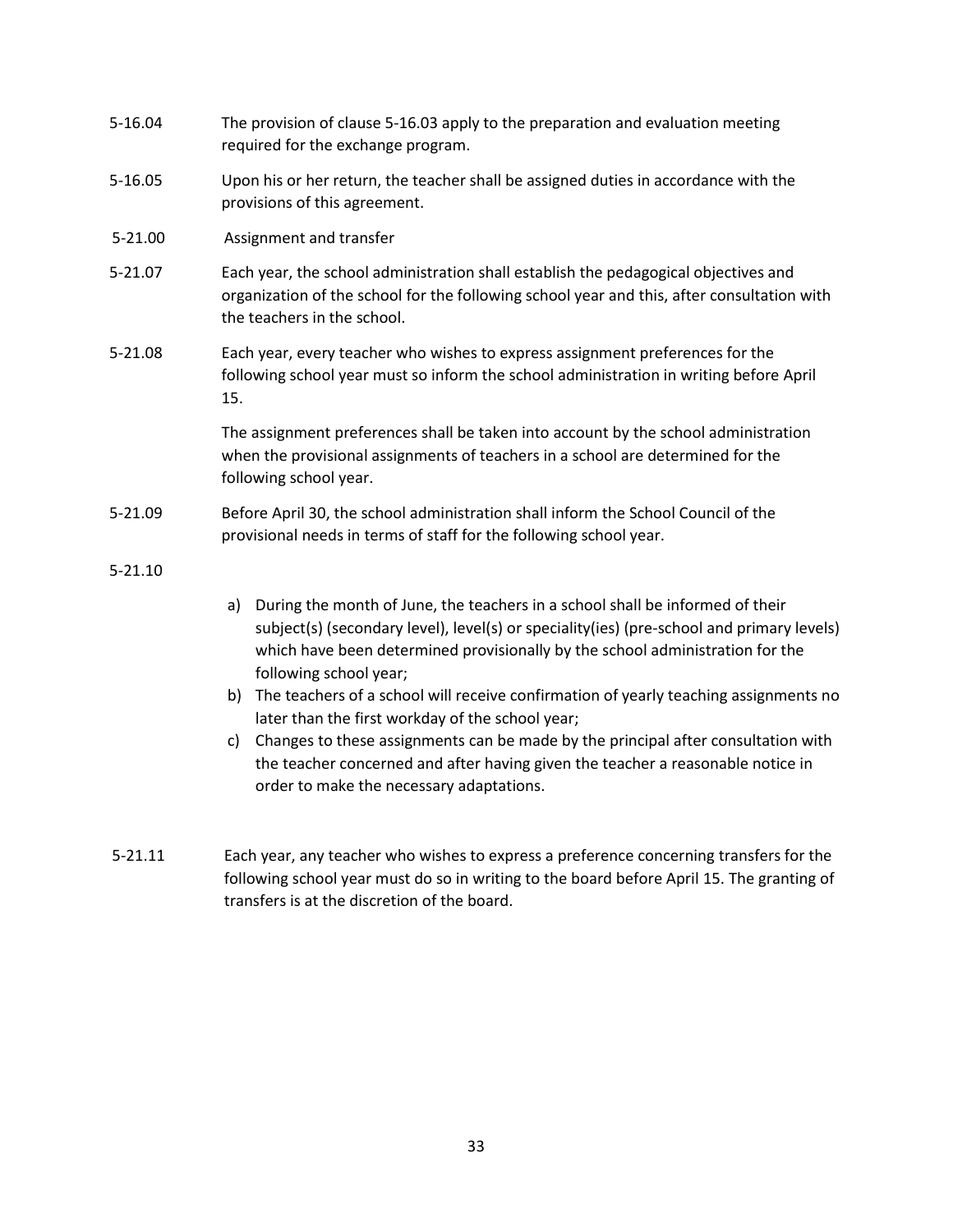## <span id="page-33-0"></span>**6-8.00 PAYMENT OF SALARY**

| $6 - 8.01$ | In conformity with the provisions of clause 6-8.01, the following terms and conditions<br>for the payment of salary shall apply:                                                                                                                                                                                                                                                                          |
|------------|-----------------------------------------------------------------------------------------------------------------------------------------------------------------------------------------------------------------------------------------------------------------------------------------------------------------------------------------------------------------------------------------------------------|
|            | a) The total salary of the teacher shall be paid in 26 equal installments;<br>The first pay period must be no later than Thursday of the first calendar week in<br>b)<br>which the first work day falls.                                                                                                                                                                                                  |
| $6 - 8.02$ | Statements of earnings and deductions shall be distributed to each employee with each<br>payment foreseen by clause 6-9.01. An explanatory memo will be included with the<br>statement whenever there is a significant change to a teacher's pay slip or pay deposits.                                                                                                                                    |
| $6 - 8.03$ | Any monetary compensation not provided for in clause 6-9.02, including benefits<br>provided for in clause 5-10.25, the monetary value of the balance of redeemable days as<br>provided for in clause 5-10.31, as well as any amount due to a teacher who leaves the<br>employ of the board at the end of the school year, shall be payable no later than July 31<br>following the end of the school year. |
| $6 - 8.04$ | The total income of teachers referred to in clause 6-9.01, and the monies provided for in<br>clauses 6-9.03 and 6-9.09 shall be deposited at any bank, credit union or trust company<br>of the teacher's choosing at no cost to the individual teacher. If circumstances will not<br>permit a direct deposit then payment shall be made by check sent to the teacher's<br>personal address.               |
| $6 - 8.05$ | The teacher who leaves the employ of the board during the school year shall be entitled<br>to receive all monies owed within 21 days of the teacher's departure.                                                                                                                                                                                                                                          |
| $6 - 8.06$ | Should the board discover or be informed of an error in the payment of the teacher's<br>remuneration, this error shall be corrected, at the latest, within the two pay periods<br>which follow the discovery or notification of the error.                                                                                                                                                                |
|            | However, if the teacher is required to repay any monies due to an error in payment, the<br>board shall consult the teacher about the method of payment and the number of<br>payments.                                                                                                                                                                                                                     |
| $6 - 8.07$ | The board shall reimburse the teacher as soon as possible but no later than four weeks<br>after the presentation of the supporting vouchers, for the expenses incurred by virtue of<br>articles 12-3.00, 12-4.00 and 12-5.00.                                                                                                                                                                             |
| $6 - 8.08$ | A payment due to a teacher for a travel allowance incurred by virtue of clause 10-8.01<br>shall be paid as soon as possible, but in no case later than two pay periods after the<br>receipt of the completed claim.                                                                                                                                                                                       |
| $6 - 8.09$ | Payment for time worked in a given two-week pay period shall be made in accordance<br>with clause 6-9.04, within the subsequent three working weeks, providing the board has<br>received the appropriate documentation, for the following:                                                                                                                                                                |
|            | Occasional substitutes and adult education teachers;<br>a)                                                                                                                                                                                                                                                                                                                                                |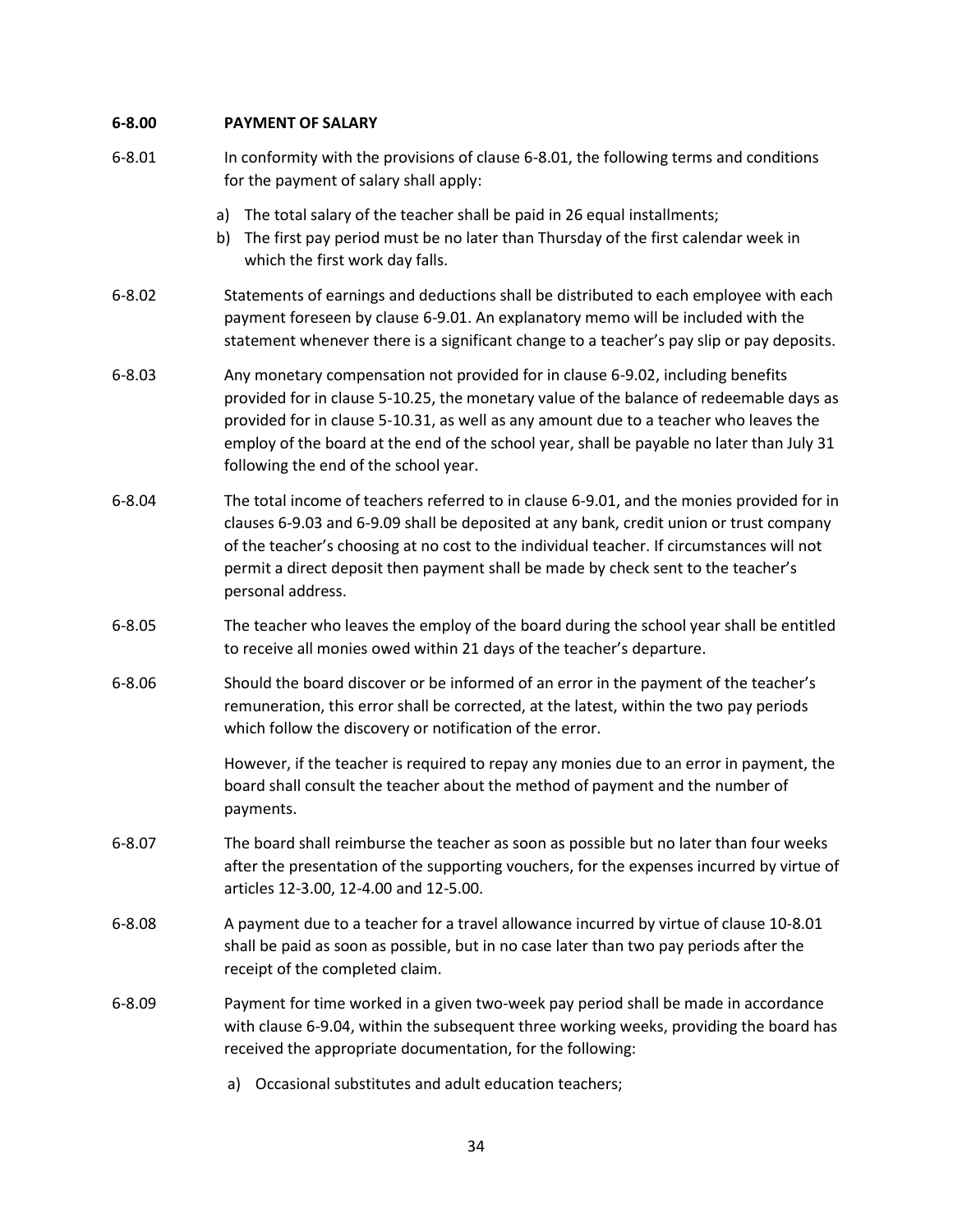- b) Substitution or adult education works by a teacher holding a contract with the board;
- c) Payment due by virtue of clause 8-7.02 e);
- d) Part-time teachers employed for less than a full year.
- 6-8.10 Payments to teachers as a result of professional improvement activities shall be made according to the procedures and timelines determined by the professional improvement committee established by this collective agreement.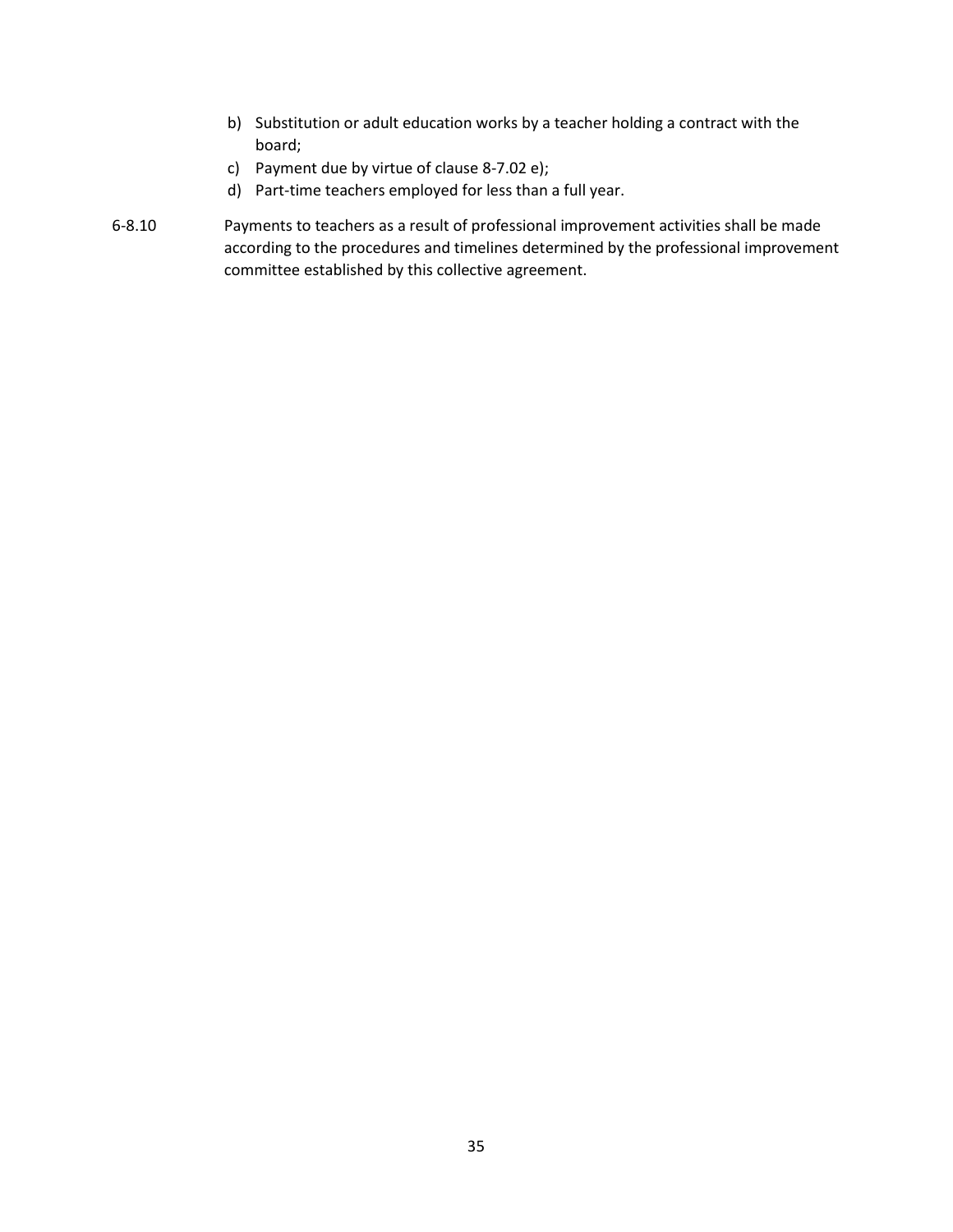## <span id="page-35-0"></span>**7-00.00 PROFESSIONAL IMPROVEMENT SYSTEM**

7-2.00 PROFESSIONAL IMPROVEMENT (SUBJECT TO THE AMOUNTS ALLOCATED AND THE PROVINCIAL PROFESSIONAL IMPROVEMENT PROGRAMS)

> In conformity with the provisions of article 7-2.00 of the Provincial Agreement, clause 4- 10.00 replaces article 7-2.00.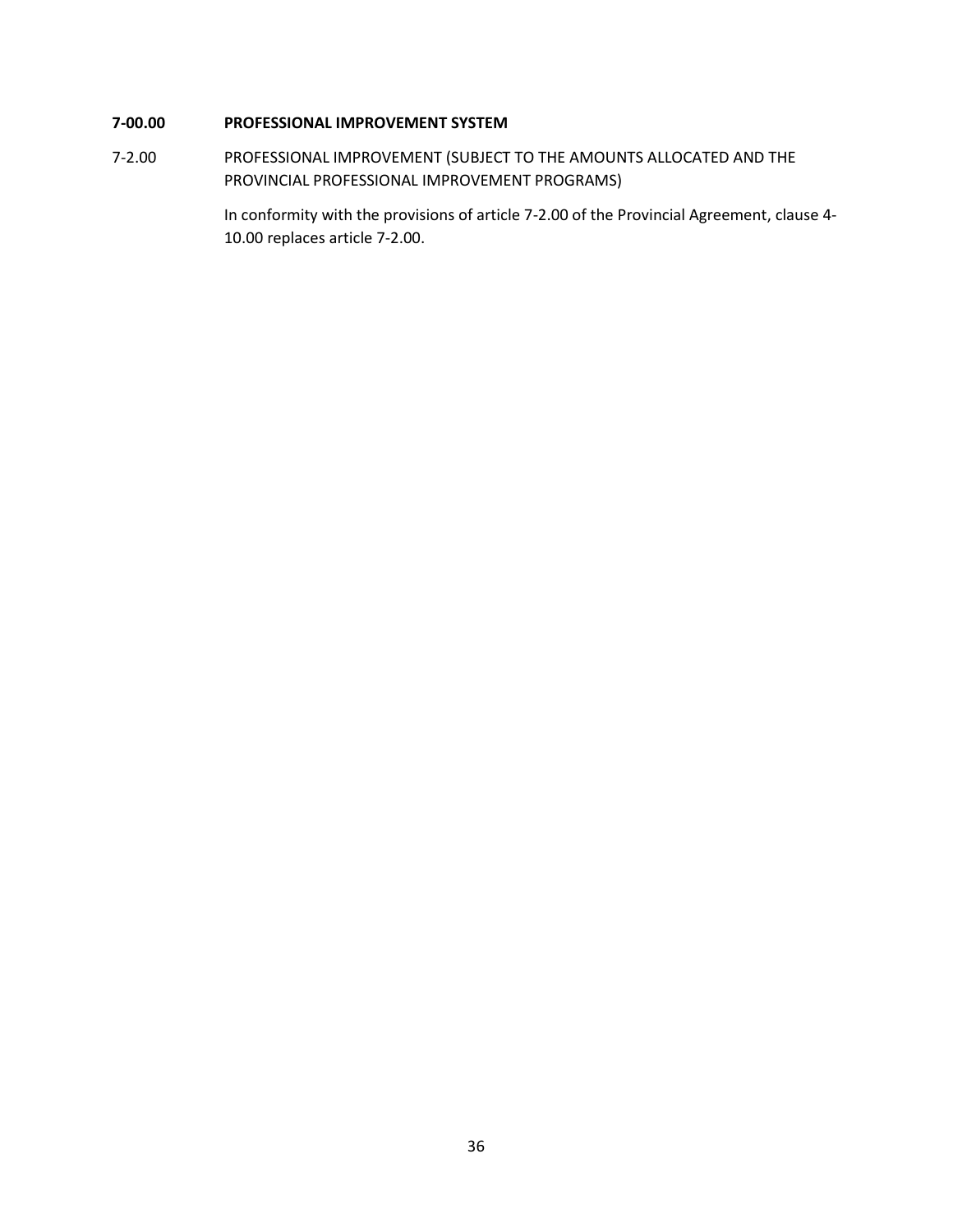<span id="page-36-0"></span>8-5.02 DISTRIBUTION IN THE CALENDAR YEAR OF THE WORKDAYS WITHIN THE WORK YEAR EXCLUDING THE DETERMINATION OF THE NUMBER OF WORKDAYS AND PERIOD COVERED BY THE WORK YEAR

> In conformity with the provision of clause 8-5.02 of the Provincial Agreement, the board and the union agree that clause 8-5.02 of the agreement shall be replaced by article 4- 13.00 inclusively.

- <span id="page-36-1"></span>8-8.05 Substitution, group meetings and meetings with parents
- 8-8.05.01 In case of a teacher's absence, the replacement shall be assumed either by a teacher on availability or by a teacher assigned in whole or part to substitutions. Failing this, the board or school shall call upon:

Either

a) An occasional substitute;

Or

- b) The teachers of the school who have reached the maximum of their workload in conformity with the collective agreement and who wish to do so on a voluntary basis.
- 8-8.05.02 If none of the foregoing is available, the other teachers of the school according the following emergency system: to deal with such emergency situations, the school administration after consulting the teachers of its school, shall establish an emergency system among the teachers of its school in order to permit the smooth operation of the school. It shall assure each teacher will be treated equitably by the distribution of substitution within the emergency system.

Except in the case where the teacher is assigned partially to substitutions, the teacher shall be freed from the obligation to undertake such substitution within the emergency system as of the third consecutive day of a teacher's absence.

#### <span id="page-36-2"></span>8-8.05.03 GROUP MEETINGS AND MEETINGS WITH PARENTS

The board or the principal may convene the teachers for any group meeting held during the teachers work year, taking into consideration the following provisions:

- the teacher shall not be obliged to attend group meetings on Saturdays, Sundays or holidays;

- outside the 27 hours of presence provided for in clause 8-6.02 a)i, the teacher may not be required to attend during the work year more than:

a) 10 group meetings of teachers convened by the board or the principal. These meetings must be held immediately after the dismissal of all the pupils from school and teachers shall not be required to remain at these group meetings more than one hour and a half;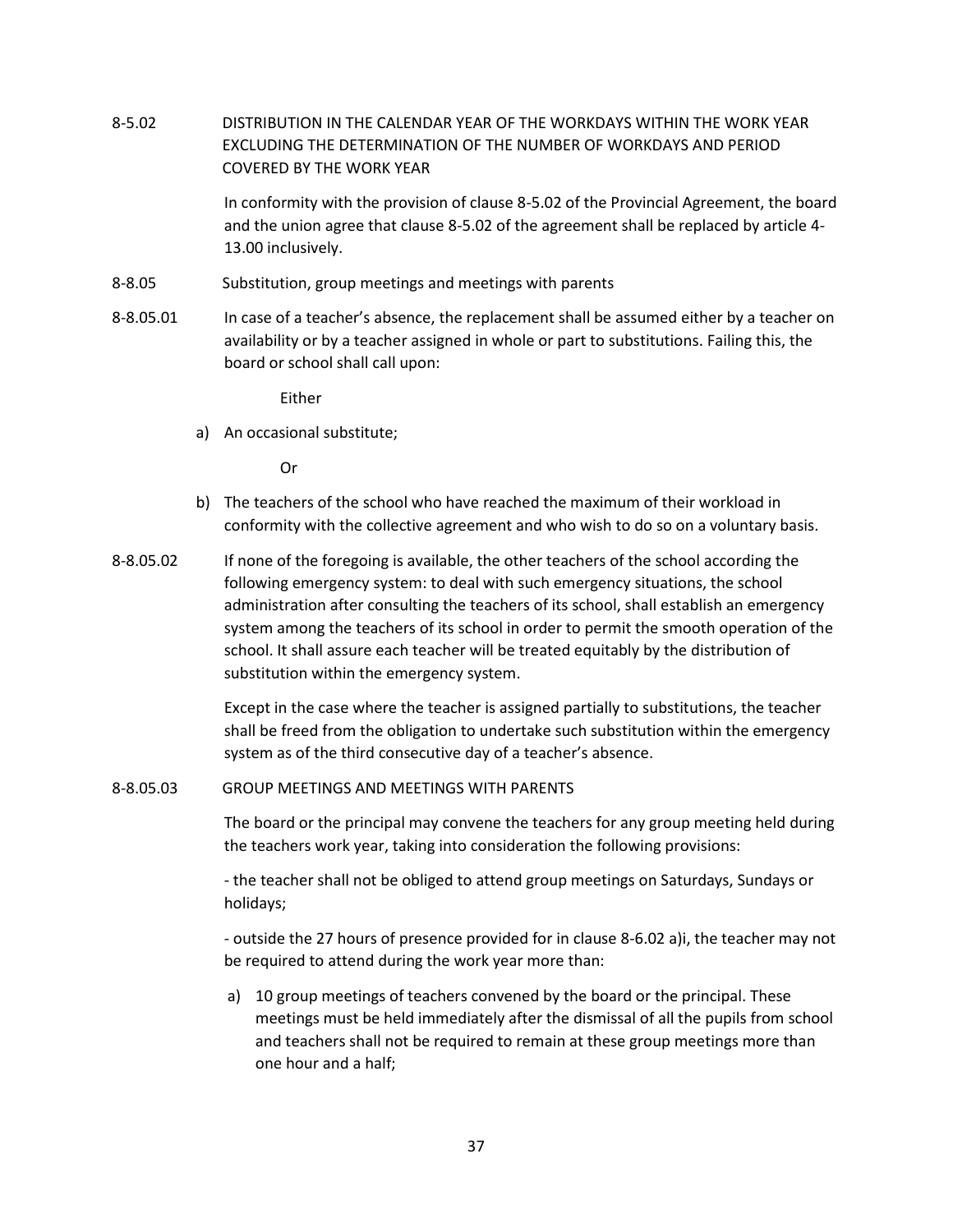For the purpose of applying this subparagraph, every meeting of a particular group of teachers such as those of the same grade, cycle, level, subject and schools shall be considered as a group meeting of teachers.

b) Three meetings to meet parents. Such meetings shall normally be held in the evening and teachers shall not be required to remain at these meetings more than two hours and a half.

### 8-8.05.04 PROCEDURES FOR CONVENING MEETINGS

The principal shall convene staff and parent meetings. All teachers of the school shall attend on condition that the principal:

- a) Provides a notice of at least five work days for an after-school meeting;
- b) Provides at least 10 calendar day's notice for an evening meeting;
- c) Prepares an agenda which includes items suggested by the board, the principal or the school council;
- d) Posts the agenda at least three workdays prior to the meeting.
- 8-8.05.05 The notice stipulated in clause 8-8.05.04, for after-school meetings, shall be waived in situations in which the vital interests of the school require prompt action.
- <span id="page-37-0"></span>8-12.00 Distribution of duties and responsibilities among the teachers of a school
- 8-12.01 In primary schools, non-instructional time for teachers that occurs during the students' instructional timetable shall be in blocks of at least 30 minutes unless there is prior agreement between the teacher and the principal.
- 8-12.05 A teacher who is teaching at both the elementary and secondary levels shall have his or her basic workload established on a pro rata basis, based upon the teaching time established for the elementary and secondary levels in clause 8-7.03.
- 8-12.06 The itinerant teacher shall be entitled to an uninterrupted period of time of no less than 50 minutes for lunch, exclusive of traveling time.
- 8-12.07 In establishing the supervision schedules, the principals shall, as much as possible, assign the teacher in the school on an equitable rotation basis.

Supervision shall include homeroom, hall, school building and the surrounding area, and all other duties assigned to teachers, with the exclusion of the time devoted to the presentation of courses and lessons, and remediation.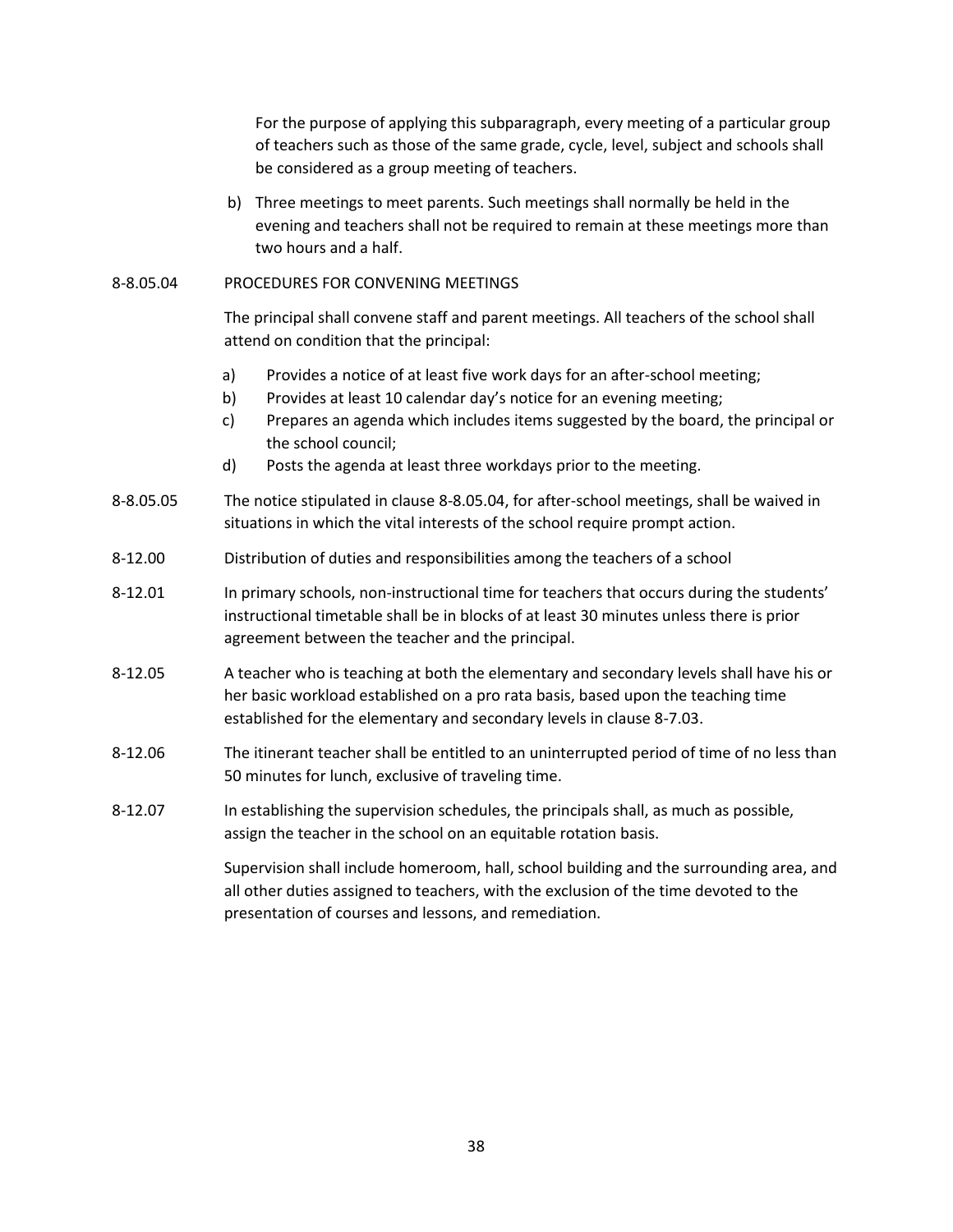## <span id="page-38-0"></span>**9-2.00 GRIEVANCES AND ARBITRATION (FOR MATTERS NEGOTIATED AT THE LOCAL LEVEL)**

- 9-2.01 The procedure for settling grievances and arbitration prescribed in article 9-1.00 applies.
- 9-2.02 Instead of the notice of grievances prescribed in clause 9-1.05, the union may send a letter to the board to reserve its right to contest a disciplinary measure granted under article 5-6.00. The letter must be sent within the time limit prescribed in clause 9-1.05.
- 9-2.03 In the case of a disciplinary measure provided for under article 5-6.00, the date of the disciplinary notice is the date of the event.
- 9-2.04 In the case of a termination of a teacher's contract of engagement under article 5-7.00 or non-reengagement under article 5-8.00, the date of the meeting at which the board shall make its decision is the date of events.
- 9-2.05 Notwithstanding clauses 9-1.06 to 9-1.09, in the case of the termination of a teacher's contract of engagement under article 5-7.00 or non-reengagement under article 5-8.00, the notice of grievances constitutes a notice of arbitration once it is received by the QPAT and the QESBA.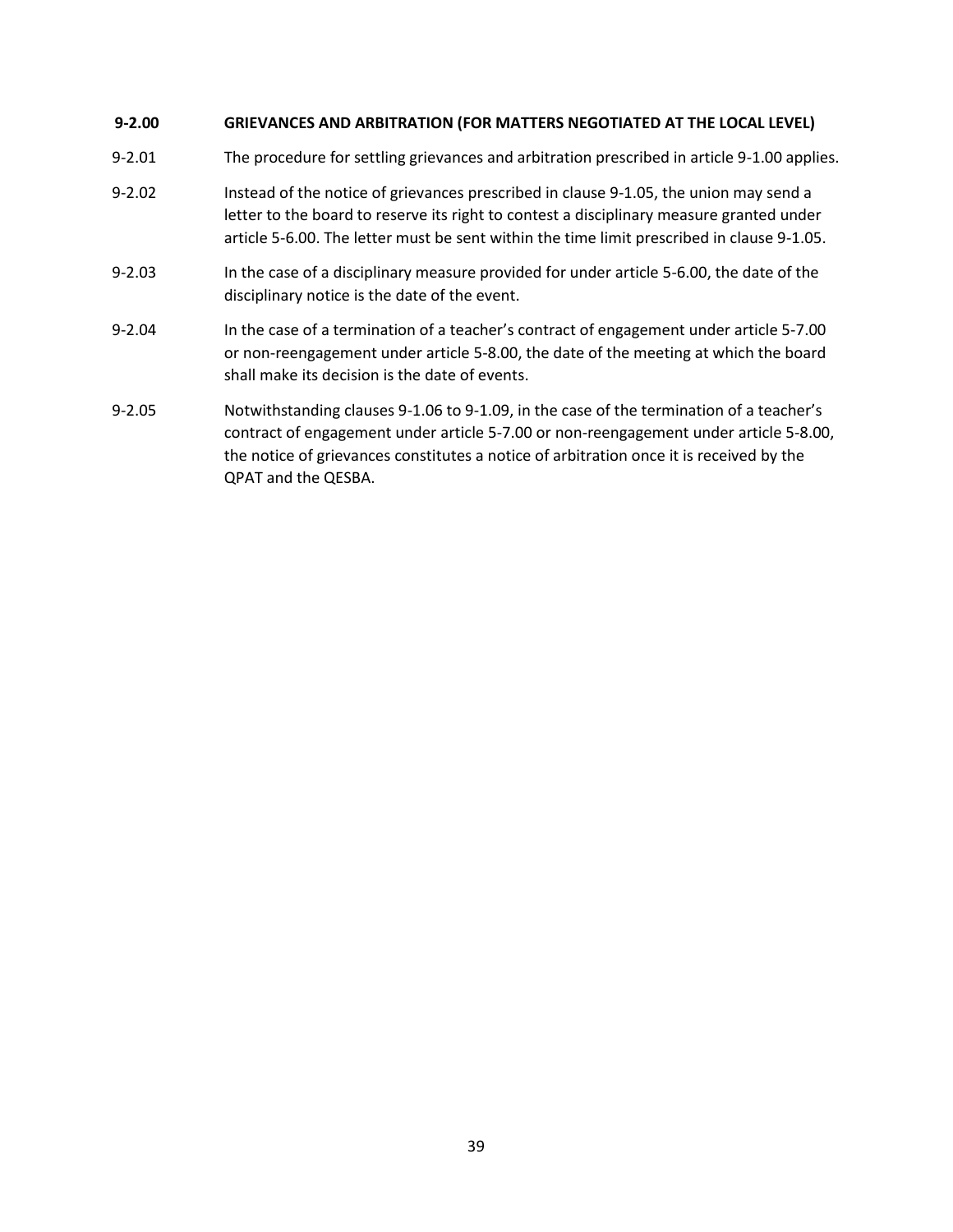## <span id="page-39-0"></span>**10-7.00 HYGIENE, OCCUPATIONAL HEALTH AND SAFETY**

- 10-7.01 In this article, ''Act'' refers to the Act respecting occupational health and safety (R.S.Q., c. S-2.1) and ''regulations'' refer to the inherent regulations.
- 10-7.02 The board and the union shall cooperate in order to maintain working conditions that respect the health, safety and physical well-being of teachers.
- 10-7.03 The obligations of teachers and the board are those prescribed by the Act and the regulations.
- 10-7.04 The means and individual or common protective equipment placed at the disposal of teachers, when this proves to be necessary by virtue of Act and the regulations applicable to the board, to respond to their particular needs, must in no way diminish the efforts required of the board, the union and the teachers to eliminate the sources of danger to their health, safety and physical well-being.
- 10-7.05 Whenever a teacher exercises the right of refusal prescribed by the Act, he or she must immediately advise the school administration.

Once notified, the school administration shall inform the union delegate of the situation and of the solutions it intends to apply.

For the purpose of the meeting, the union delegate may temporarily interrupt his or her work in accordance with the conditions prescribed in clause 3-6.01.

- 10-7.06 The right of a teacher mentioned in clause 10-7.05 is exercised subject to the pertinent sections of the Act and according to the methods prescribed therein, if need be.
- 10-7.07 The board may not dismiss or non-reengage a teacher, or impose any disciplinary or discriminatory measure on him or her, on the grounds that he or she exercised, in good faith, the right provided for in clause 10-7.05.
- 10-7.08 The board and the union agree that the parity committee on health and safety should operate jointly, to the extent possible, with other unionized personnel.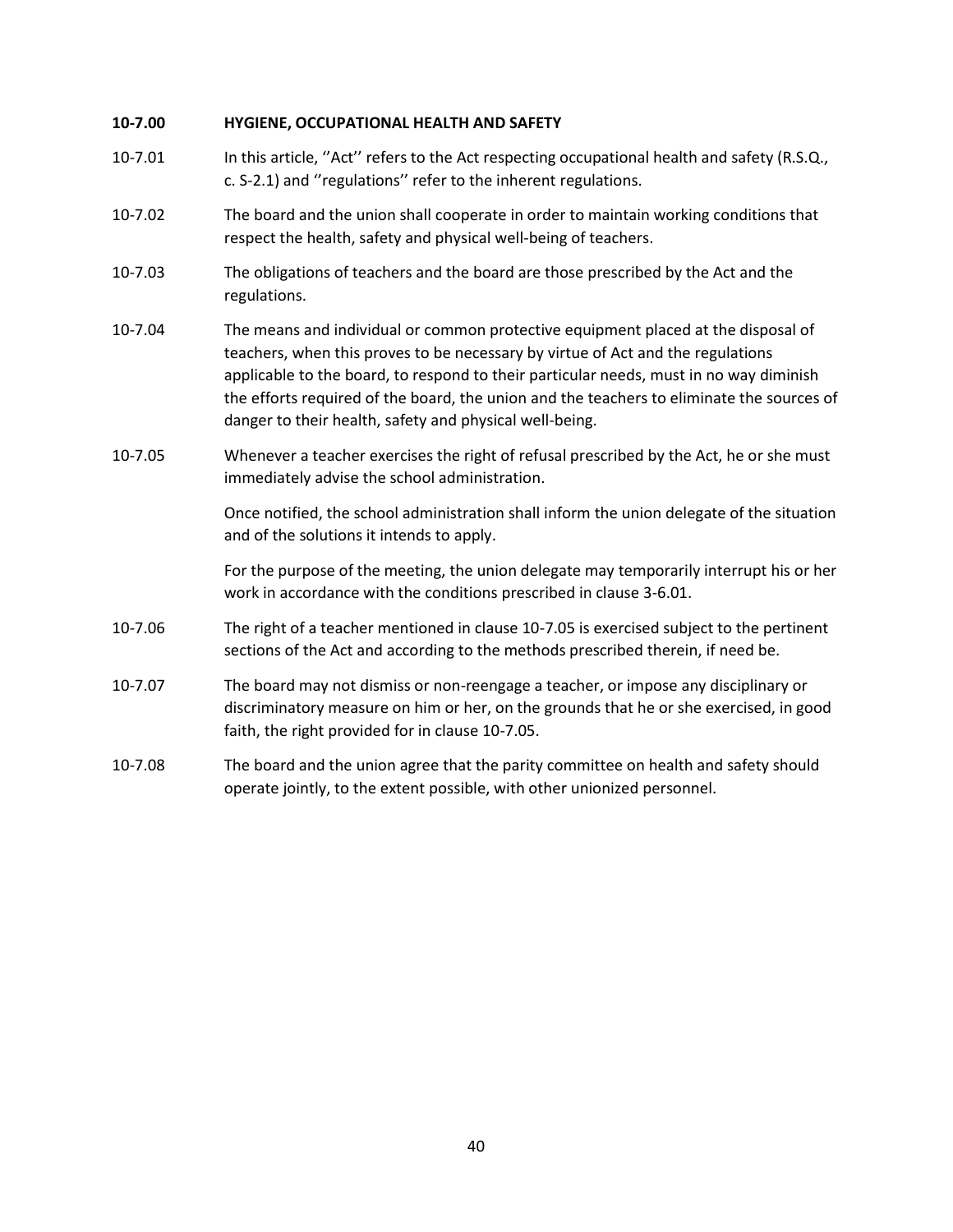### <span id="page-40-0"></span>**11-00.00 ADULT EDUCATION**

When the provisions of this chapter refer to a clause of the youth sector, the term ''school'' shall read ''center'' unless these two terms are used distinctively.

- 11-2.00 RECALL LIST
- 11-02.01 The Union and School Board agree that the following clauses shall replace or modify clauses 11-2.01 to 11-2.05 of the provincial agreement.
- 11-02.01 The recall lists for adult education teachers created under article 11-2.00 of the 1999- 2000 agreement shall continue to exist by virtue of this article.
- 11-02.02 The school board shall establish recall lists of hourly paid teachers or teachers with parttime contracts who are employed in adult education. There shall be two lists, one for each of the following specialities:
	- a) General Academic Subject;
	- b) Language Courses (not included in Ministry programs).

#### 11-02.03 The recall lists shall be prepared for the following areas:

- a) Quebec City;
- b) Other centers with more than 1,000 group-hours.
- 11-02.04 On July  $1^{st}$  of each school year, the board shall add the names of new teachers on the appropriate recall list by speciality who meet the following conditions:
	- a) To have worked in adult education during the preceding year as hourly paid teachers or part-time teachers;
	- b) To have taught for more than 240 hours over two consecutive years;
	- c) To have been judged successful in their teaching.
- 11-02.05 The procedures to be used to evaluate the newly hired teacher shall be determined by the board after consultation with the Union.
- 11-02.06 Hours done as replacement will only be added to the list if the duration of the absence is more than 12 hours.
- 11-02.07 On July  $1<sup>st</sup>$  of each school year, for each teacher whose name already appears on the recall list, the board shall add to their hours already accumulated the number of hours taught for the board in a specialty. The board shall list teachers in decreasing order of the number of hours recognized.
- 11-02.08 The official recall lists shall be sent to teachers by the board no later than July 15 of each school year. The board shall mail this document to the teacher's designated address.
- 11-02.09 The board shall also forward a copy of these lists to the Union no later than July 15 of each school year.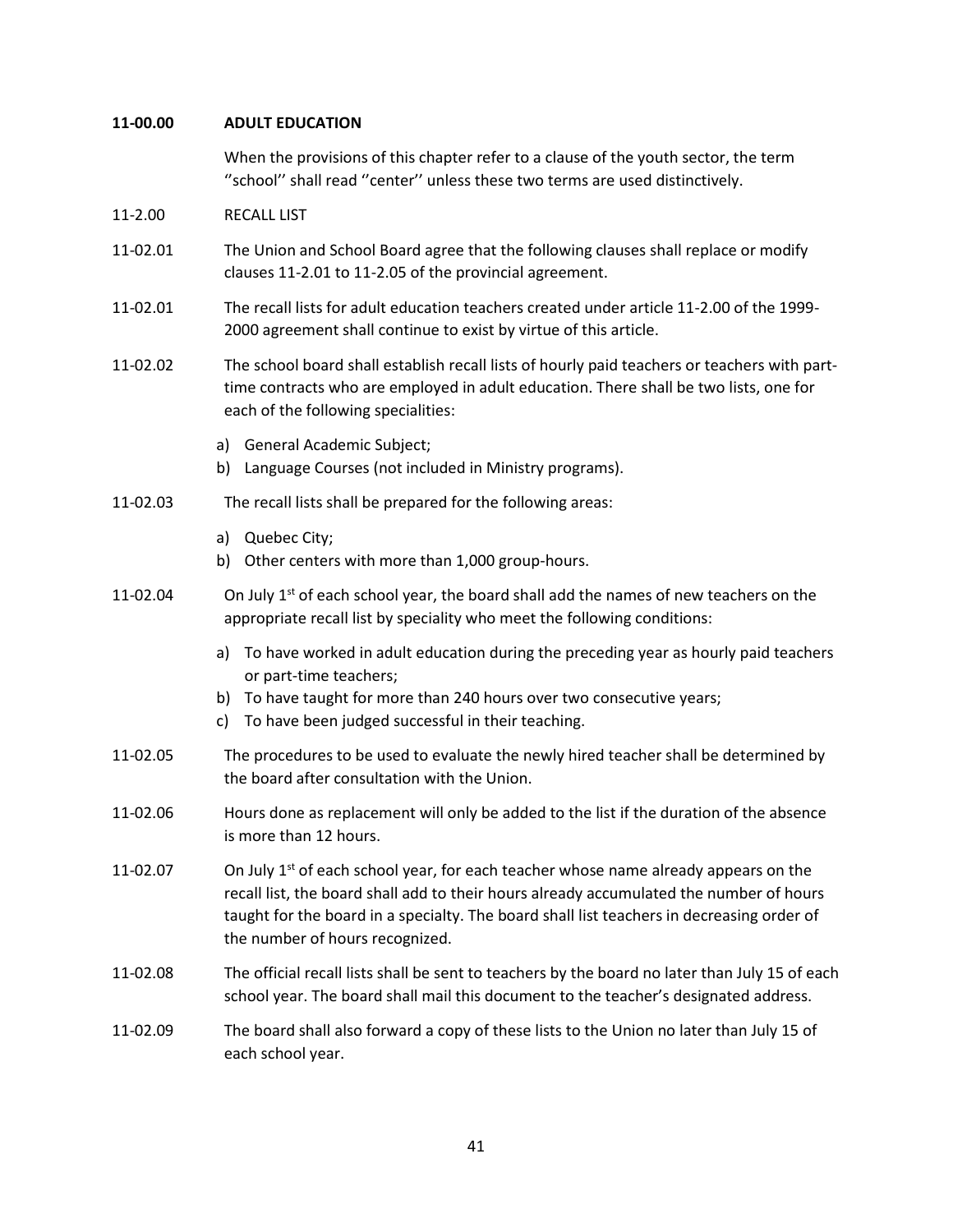- 11-02.10 No later than May 15 of each school year, the board shall forward to each teacher whose name appears on the recall list the form on which he or she shall indicate the periods of availability for the following school year. The board shall mail this document to the teacher's designated address.
- 11-02.11 A teacher on the recall list must indicate in writing to the school board, no later than June  $1<sup>st</sup>$  of each school year, his or her availability for the recall to a job. Such an indication should specify a maximum or a minimum number of hours, an expressed priority in the subject area program, a restricted geographical mobility, specific time(s) of the day and the year, the number of hours per day, per week, per semester, etc.
- 11-02.12 A teacher whose name is placed on the recall list for the first time shall receive, no later than July  $30<sup>th</sup>$ , a copy of the form on which he or she shall indicate the periods of availability for the following school year. The board shall mail this document to the teacher's designated address. This form must be returned to the board within 15 days.
- 11-02.13 The board shall forward to the union a copy of the availability sheet completed by each teacher by August 30.
- 11-02.14 It is understood that the teacher shall be available to be recalled by the board only during those periods indicated on the form. A teacher may amend the notice of availability once a year including the priority expressed. To do so, the teacher must complete and send a new form to the board.

In the situation where a teacher had indicated a period of non-availability, the right to be recalled shall be resumed only from the moment the board receives the new form.

- 11-02.15 The board shall forward to the union a copy of any change in a teacher's availability as it occurs.
- 11-02.16 The form to be used shall be determined by the board after consultation with the union.
- 11-02.17 The board shall remove from the recall list the names of the teachers for the following reasons:
	- a) The refusal in the same school year of two (2) offers for a teaching position for which they are qualified and for which they declared themselves available;
	- b) Not being available for work for a period of 24 consecutive months except for the following reasons: parental leave, medical leave, work-related accident, temporary transfer of spouse, studies approved by the board;
	- c) Having obtained a full-time teaching position;
	- d) Having retired or resigned;
	- e) No longer being legally qualified;
	- f) Not having worked for the past three years.
- 11-02.18 If the school board decides to hire an hourly paid teacher or must grant a part-time contract in one of the areas listed in 11-02.02, it shall proceed in the following manner taking into account the expressed priority of the teachers.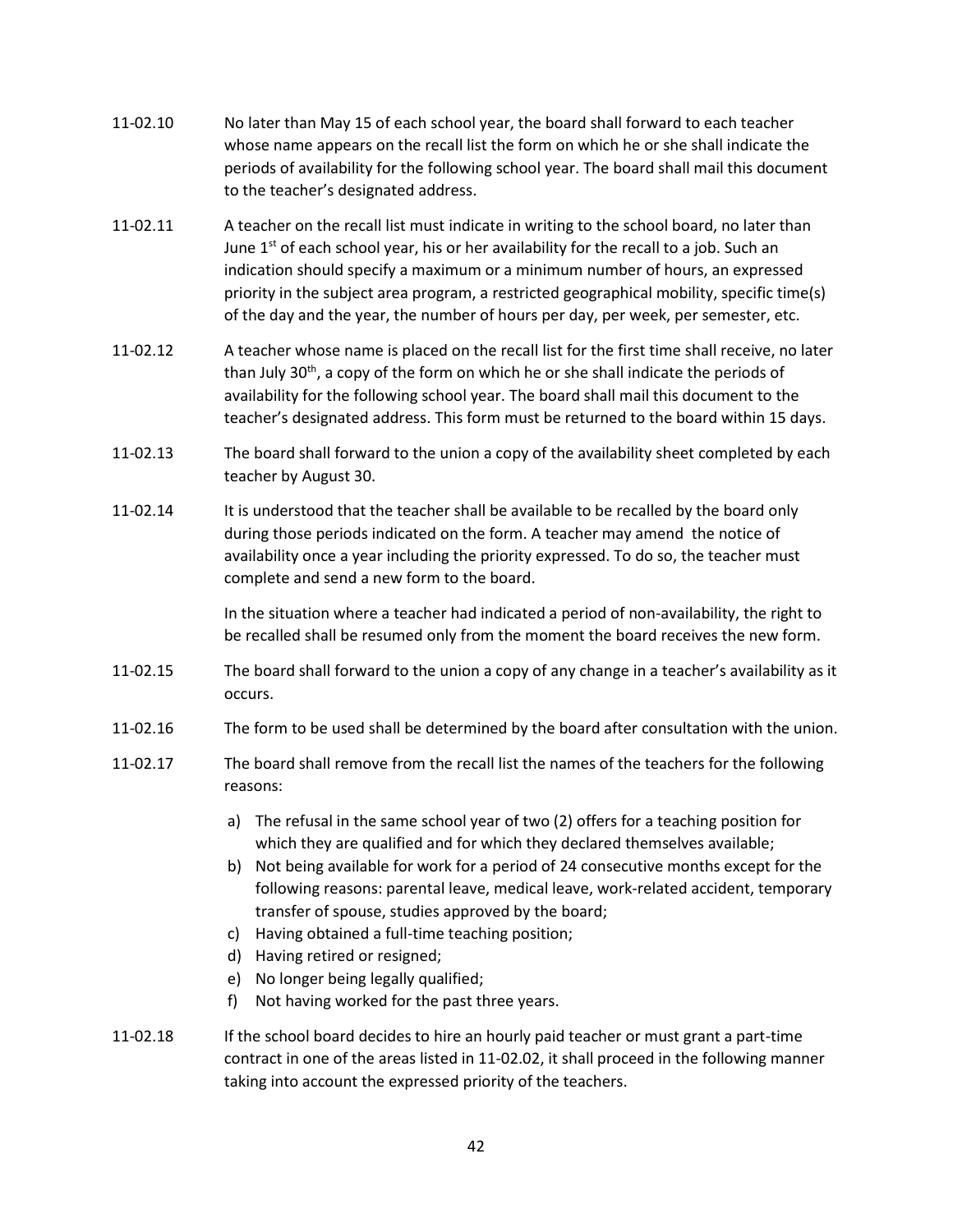- a) The position shall be offered to the teachers on the recall list who are deemed by the school board to be capable of fulfilling the requirements of the position and whose declarations of availability include the position; b) The position shall be offered in order to the teachers who have the greatest number of teaching hours on their recall list and whose declaration of availability includes the position; c) Failing the above, the position shall be offered to a teacher not on the recall list. 11-02.19 A teacher whose name is on the recall list must inform the board where he or she can be reached by telephone, by fax or by email. The school board shall not have the obligation to offer a position to a teacher who cannot be contacted within a 48-hour period. 11-02.20 In the event that two or more teachers have the same number of hours in the specialties listed in clause 11-02.02, priority for recall shall be assigned in the order to the date of entry into services with the board from the earliest to the latest. 11-02.21 Should two or more teachers remain tied following application of the above clause, order of priority shall go the teacher with the greatest amount of teaching hours. 11-02.22 When a teacher accepts a position, a contract stipulating the conditions of the teaching position shall be signed by the teacher and the school board. If, by mutual agreement, the contract is not fulfilled, in part or in whole, then the teacher would not be in breach of contract. 11-02.23 In the event that a teacher engaged at an hourly rate cannot teach the number of hours foreseen due to the following circumstances: a) Death of spouse, child, parent of the teacher; b) Serious illness or disability of the teacher, or the teacher's spouse, child or parent; The teacher shall then receive credit on the recall list for the number of hours the teacher would have taught. However, the teacher shall not be entitled to remuneration for the hours not taught. 11-02.24 The board shall offer a position to the teacher on the recall list who cannot be available for work because of maternity or adoption. For the purpose of this clause, the words maternity and adoption shall be interpreted according to those provisions that would apply to the maternity or adoption leave if the teacher were a regular full-time teacher.
	- a) For the teacher paid at the hourly rate, the position shall be granted and conserved for the duration of the leave. Furthermore, the hours foreseen for the position shall be considered taught for the duration of the leave. However, the teacher shall not be entitled to remuneration during the leave;
	- b) For the teacher under contract, the position and the contract shall be granted, and the teacher shall be entitled to the maternity or adoption leave, and benefits according to the provision of article 5-13.00 as if he or she were a regular full-time

These provisions shall apply in the following manner: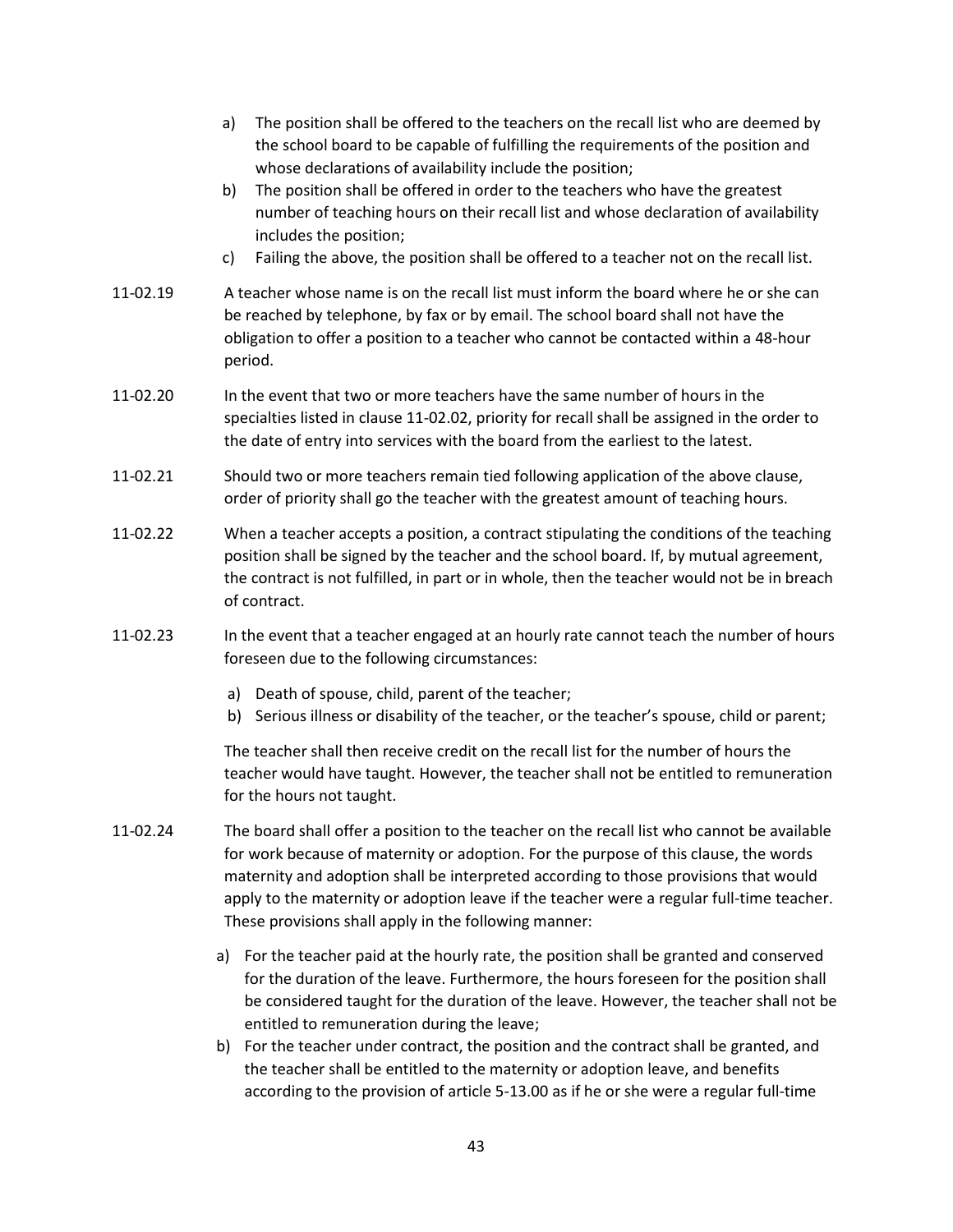teacher. The hours foreseen for the position shall be considered taught for the duration of the leave.

- 11-02.25 In the following circumstances, when the board cancels or modifies a teaching contract, a teacher shall receive full credit on the recall list for the number of hours that he or she would have taught.
	- a) Cancellation of the teaching contract by the school board due to an insufficient number of eligible students;

Or

b) Cancellation of a course or program by an institution with whom the school board has an agreement.

The stipulations of this clause do not apply if the board can offer the teacher another contract with at least the equivalent number of hours.

In the case of a contract of shorter duration, then the difference of hours shall be credited on the recall list.

The teacher shall not be entitled to remuneration for the hours not taught.

- 11-02.26 Any changes in the contract concerning localities and/or time shall be made by mutual agreement.
- 11-02.27 A teacher hired by the school board on an hourly rate or by part-time contract may resign without penalty provided that the teacher gives notice of his or her intent to the board at least 15 working days before the projected date of resignation.
- 11-02.28 When courses are offered by the school board and when conditions which prevent the use of the recall list are placed on the school board by outside bodies, the school board shall not be bound to follow the recall list. The burden of proof to establish such a need shall be borne by the school board.
- 11-02.29 If, in the application of clauses 11-02.01 to 11-02.28, there is a lack of clarity about how to proceed, the school board and the union agree to meet to work an appropriate resolution to any problems that may exist.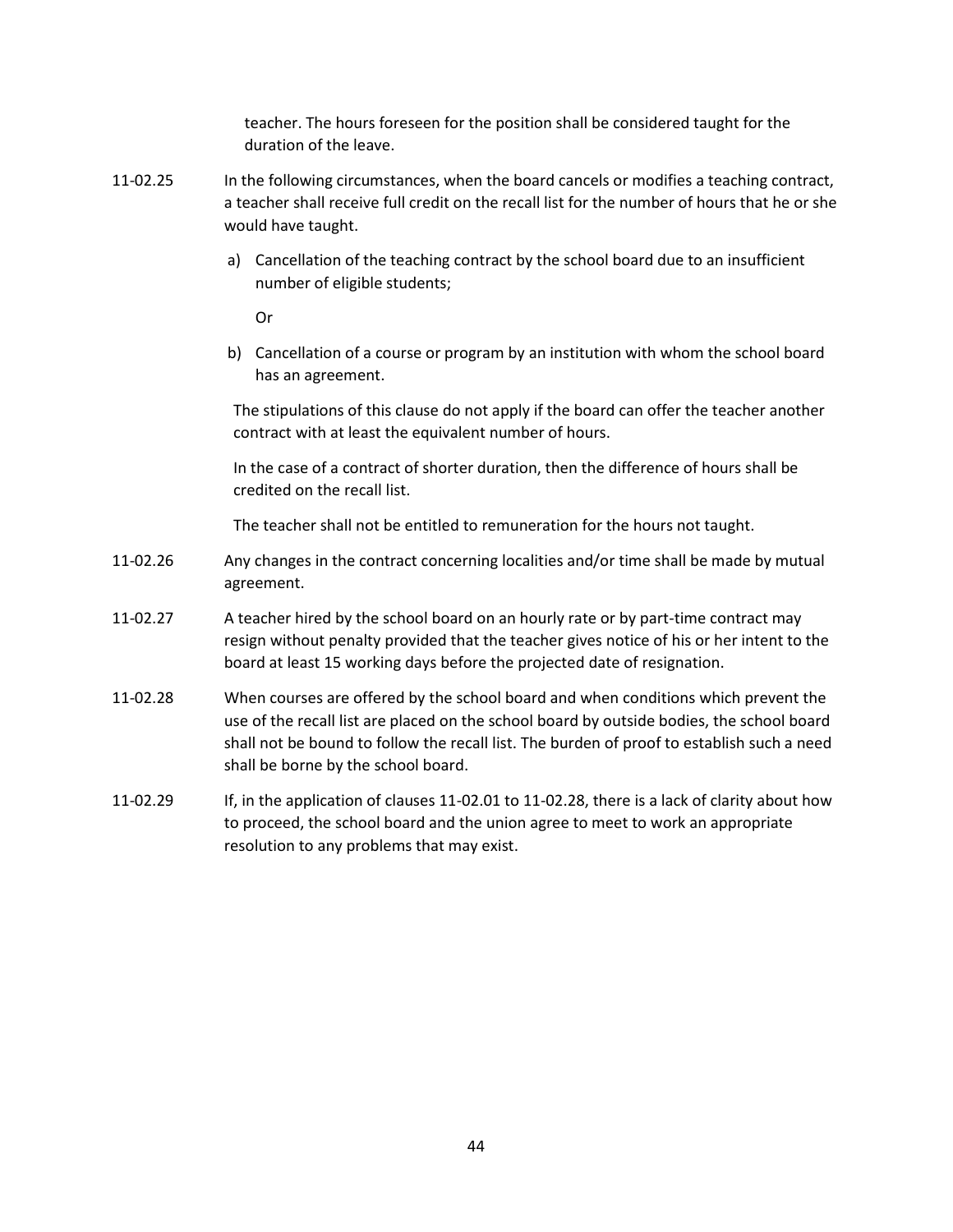### <span id="page-44-0"></span>**13-00.00 VOCATIONAL TRAINING**

When the provisions of this chapter refer to a clause of the youth sector, the terms "school" shall read "center" unless these two terms are used distinctively.

- 13-3.00 RECALL LIST
- 13-03.01 The Union and School Board agree that the following clauses shall replace or modify clauses 13-3.01 to 13-3.06 of the provincial agreement.
- 13-3.01 The recall list for vocational education teachers created under article 13-3.01 of the 1999-2000 agreement shall continue to exist by virtue of this article.
- 13-03.02 The school board shall establish a recall list of hourly paid teachers or teachers with part-time contracts who are employed in vocational education for the following specialties:
	- a) Secretarial Studies
	- b) Starting a Business
	- c) Hotel reception
	- d) Assistance in Health Care Facilities
	- e) Health, Assistance and Nursing
	- f) Pharmacy Technical Assistant
- 13-03.3 The recall list shall be prepared for the following areas:
	- a) Quebec City;
	- b) Other centers with more than 1,000 group-hours.
- 13-03.04 On July 1st of each school year, the board shall add the names of new teachers on the appropriate recall list by speciality who meet the following conditions:
	- a) To have worked in vocational training during the preceding year as hourly paid teachers or part-time teachers;
	- b) To have taught during at least two different semesters over the last two (2) years;
	- c) To have taught for more than 240 hours over two consecutive years;
	- d) To have been judged successful in their teaching.
- 13-03.05 The procedure to be used to evaluate the newly hired teachers shall be determined by the board after consultation with the Union.
- 13-03.06 For the purposes of the hiring process outlined in this article, the school year shall be divided into two semesters. The beginning and the end of each semester shall be determined by the Board after consultation with the Union.
- 13-03.07 On July  $1<sup>st</sup>$  of each school year, for each teacher whose name already appears on the recall list, the board shall add to their hours already accumulated the number of hours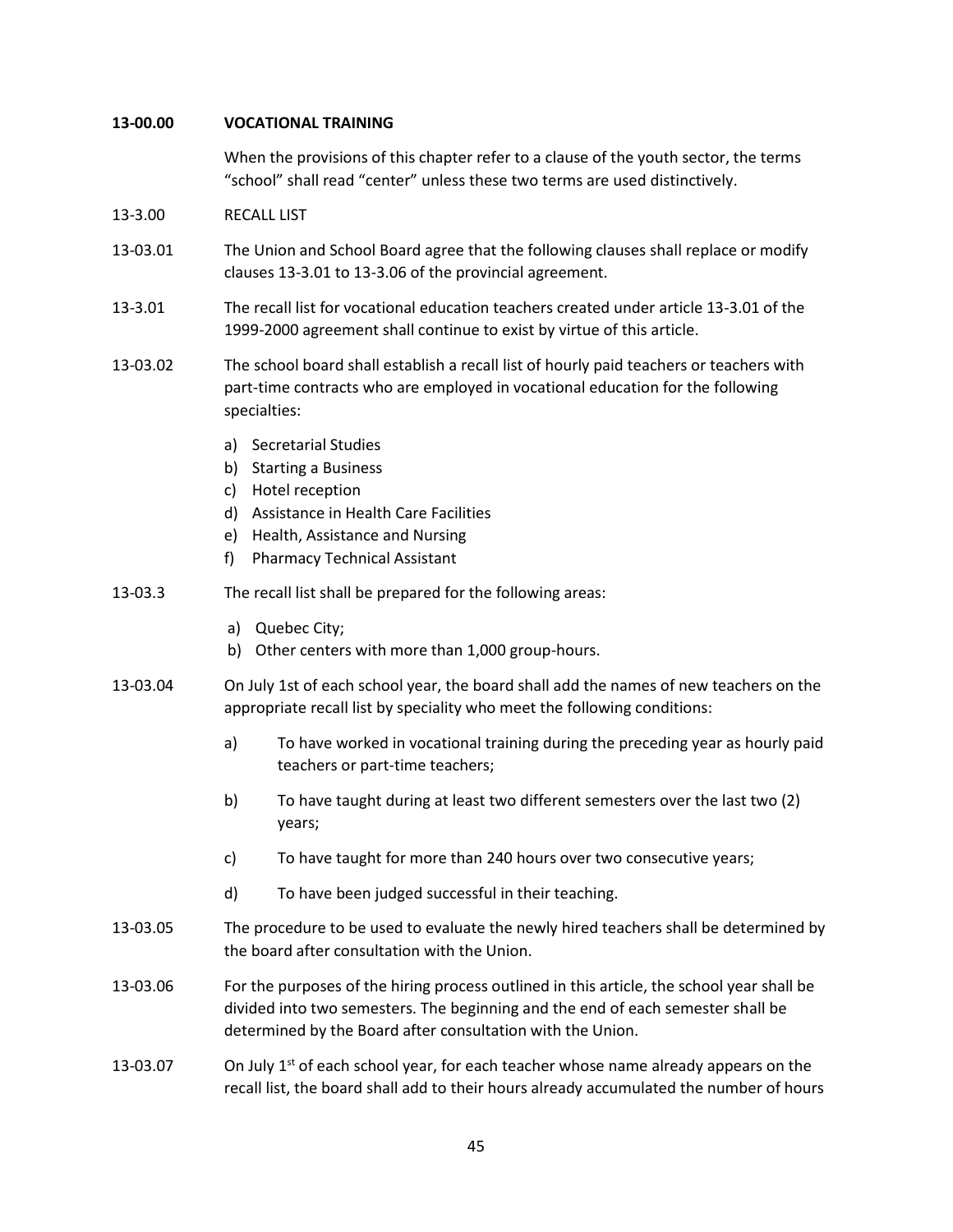taught for the board in a specialty. The board shall list teachers in decreasing order of the number of hours recognized.

- 13-03.08 The official recall lists shall be sent to the teachers by the board no later than July 15 of each school year. The board shall mail this document to the teacher's designated address.
- 13-03.09 The board shall also forward a copy of these lists to the Union no later than July 15 of each school year.
- 13-03.10 No later than May 15 of each school year, the board shall forward to each teacher whose name appears on the recall list the form on which he or she shall indicate the periods of availability for the following school year. The board shall mail this document to the teacher's designated address.
- 13-03.11 A teacher on the recall list must indicate in writing to the school board, no later than June  $1<sup>st</sup>$  of each school year, his or her availability for the recall to a job. Such an indication should specify a maximum or a minimum number of hours, an expressed priority in the subject area program, a restricted geographical mobility, specific time(s) of the day and the year, the number of hours per day, per week, per semester, etc.
- 13-03.12 A teacher whose name is placed on the recall list for the first time shall receive, no later than July 30<sup>th</sup>, a copy of the form on which he or she shall indicate the periods of availability for the following school year. The board shall mail this document to the teacher's designated address. This form must be returned to the board within 15 days.
- 13-03.13 The board shall forward to the union a copy of the availability sheet completed by each teacher by August 30.
- 13-03.14 It is understood that the teacher shall be available to be recalled by the board only during those periods indicated on the form. A teacher may amend a maximum of 3 times during the year the notice of availability including the priority expressed. To do so, the teacher must complete and send a new form to the board.

In the situation where a teacher had indicated a period of non-availability, the right to be recalled shall be resumed only from the moment the board receives the new form.

- 13-03.15 The board shall forward to the union a copy of any change in a teacher's availability as it occurs.
- 13-03.16 The form to be used shall be determined by the board after consultation with the union.
- 13-03.17 The board shall remove from the recall list the names of the teachers for the following reasons:
	- a) The refusal in the same school year of two (2) offers for a teaching position which they are qualified for and for which they declared themselves available;
	- b) Not being available for work for a period of 24 consecutive months except for the following reasons: parental leave, medical leave, work-related accident, temporary transfer of spouse, studies approved by the board;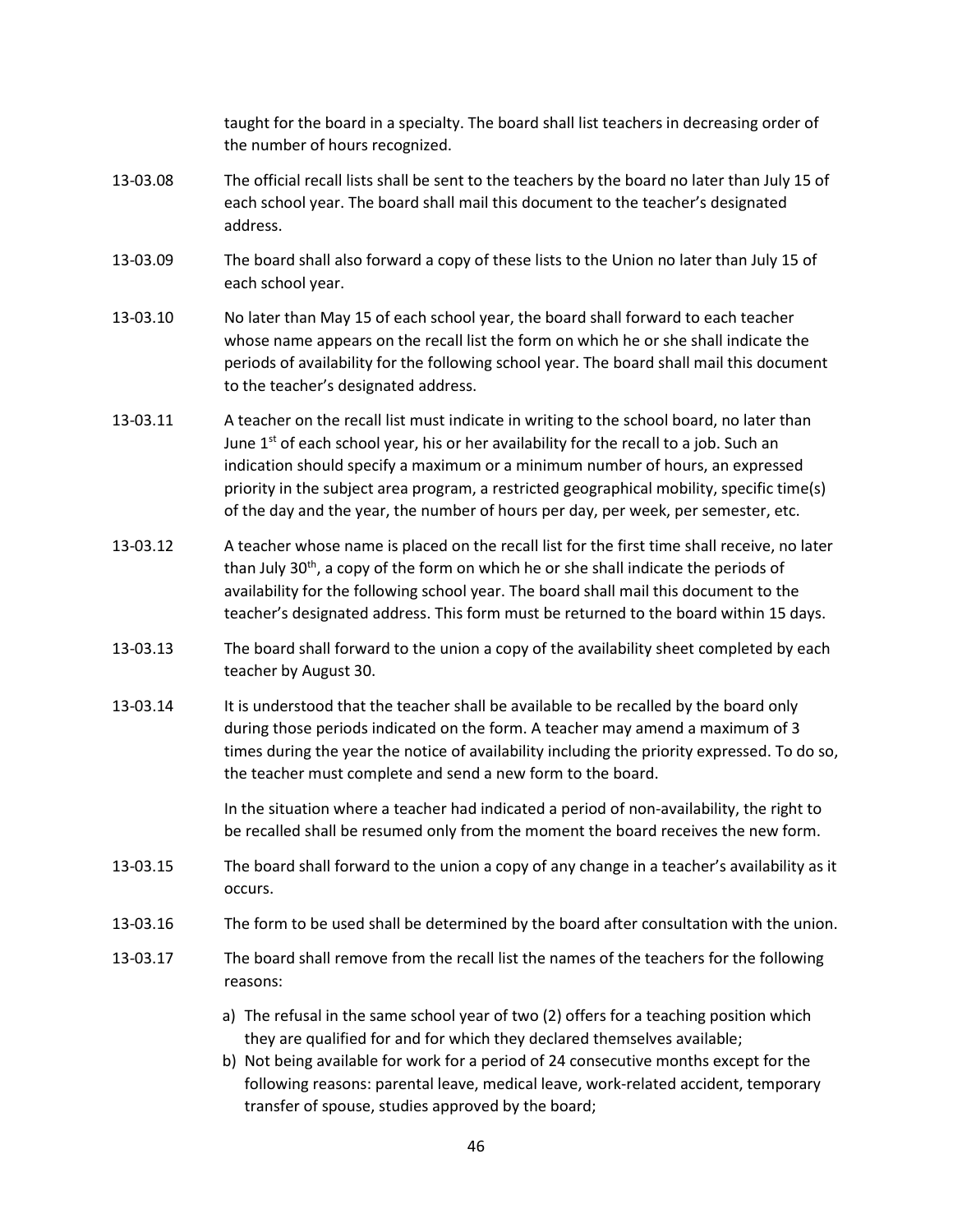- c) Having obtained a full-time teaching position;
- d) Having retired or resigned;
- e) No longer being legally qualified;
- f) Not having worked for the past three years.
- 13-03.18 If the school board decides to hire an hourly paid teacher or must grant a part-time contract in one of the areas listed in 13-03.02, it shall proceed in the following manner taking into account the expressed priority of the teachers:
	- a) The position shall be offered, the means of communication indicated on the availability form, to the teachers on the recall list who are deemed by the school board to be capable of fulfilling the requirements of the position and whose declarations of availability include the position;
	- b) The position shall be offered in order to the teachers who have the greatest number of teaching hours on their recall list and whose declaration of availability includes the position;
	- c) Failing the above, the position shall be offered to a teacher not on the recall list.
- 13-03.19 A teacher whose name is on the recall list must inform the board where he or she can be reached by telephone, by fax or by email. The school board shall not have the obligation to offer a position to a teacher who cannot be contacted within a 48-hour period.
- 13-03.20 In the event that two or more teachers have the same number of hours in the specialties listed in clause 13-03.02, priority for recall shall be assigned in the order to the date of entry into services with the board from the earliest to the latest.
- 13-03.21 Should two or more teachers remain tied following application of the above clause, order of priority shall go the teacher with the greatest amount of teaching hours.
- 13-03.22 When a teacher accepts a position, a contract stipulating the conditions of the teaching position shall be signed by the teacher and the school board. If, by mutual agreement, the contract is not fulfilled, in part or in whole, then the teacher would not be in breach of contract.
- 13-03.23 In the event that the teacher engaged at an hourly rate cannot teach the number of hours foreseen due to the following circumstances:
	- a) Death of spouse, child, parent of the teacher;
	- b) Serious illness or disability of the teacher, or the teacher's spouse, child or parent;

The teacher shall then receive credit on the recall list for the number of hours the teacher would have taught. However, the teacher shall not be entitled to remuneration for the hours not taught.

13-03.24 The board shall offer a position to the teacher on the recall list who cannot be available for work because of maternity or adoption. For the purpose of this clause, the words maternity and adoption shall be interpreted according to those provisions that would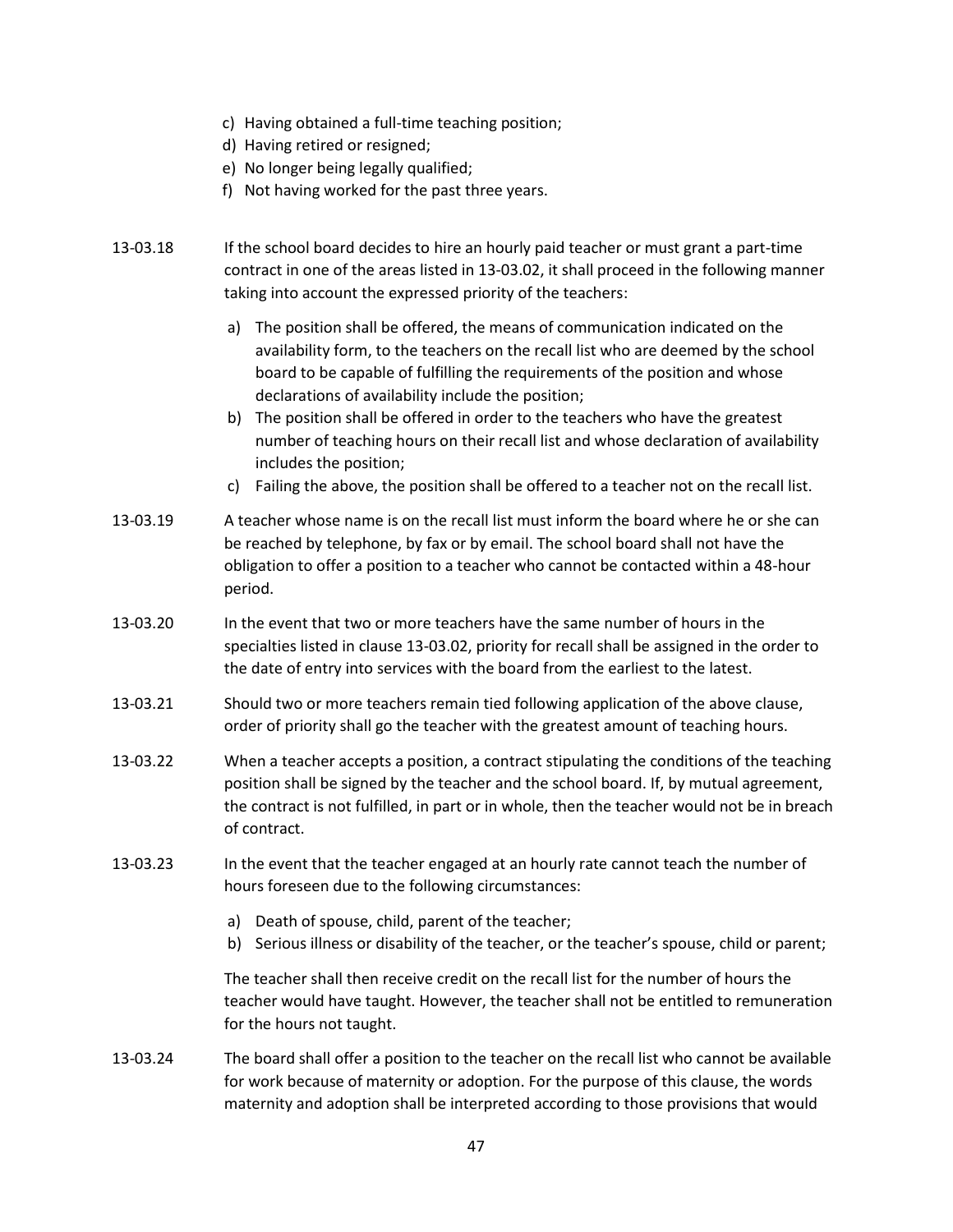apply to the maternity or adoption leave if the teacher were a regular full-time teacher. These provisions shall apply in the following manner:

- a) For the teacher paid at the hourly rate, the position shall be granted and conserved for the duration of the leave. Furthermore, the hours foreseen for the position shall be considered taught for the duration of the leave. However, the teacher shall not be entitled to remuneration during the leave;
- b) For the teacher under contract, the position and the contract shall be granted and the teacher shall be entitled to the maternity or adoption leave, and benefits according to the provision of article 5-13.00 as if he/she were a regular full-time teacher. The hours foreseen for the position shall be considered taught for the duration of the leave.
- 13-03.25 In the following circumstances, when the board cancels or modifies a teaching contract, a teacher shall receive full credit on the recall list for the number of hours that he or she would have taught:
	- a) Cancellation of the teaching contract by the school board due to an insufficient number of eligible students;

Or

- b) Cancellation of a course or program by an institution with whom the school board has an agreement;
- Or
- c) Changes in the terms of the agreement.

The stipulations of this clause do not apply if the board can offer the teacher another contract with at least the equivalent number of hours.

In the case of a contract of shorter duration, then the difference of hours shall be credited on the recall list.

The teacher shall not be entitled to remuneration for the hours not taught.

- 13-03.26 Any changes in the contract concerning localities and/or time shall be made by mutual agreement.
- 13-03.27 A teacher hired by the school board on an hourly rate or by part-time contract may resign without penalty provided that the teacher gives notice of his or her intent to the board at least 15 working days before the projected date of resignation.
- 13-03.28 When courses are offered by the school board and when conditions which prevent the use of the recall list are placed on the school board by outside bodies, the school board shall not be bound to follow the recall list. The burden of proof to establish such a need shall be borne by the school board.
- 13-03.29 If, in the application of clauses 13-03.01 to 13-03.28, there is a lack of clarity about how to proceed, the school board and the union agree to meet to work an appropriate resolution to any problems that may exist.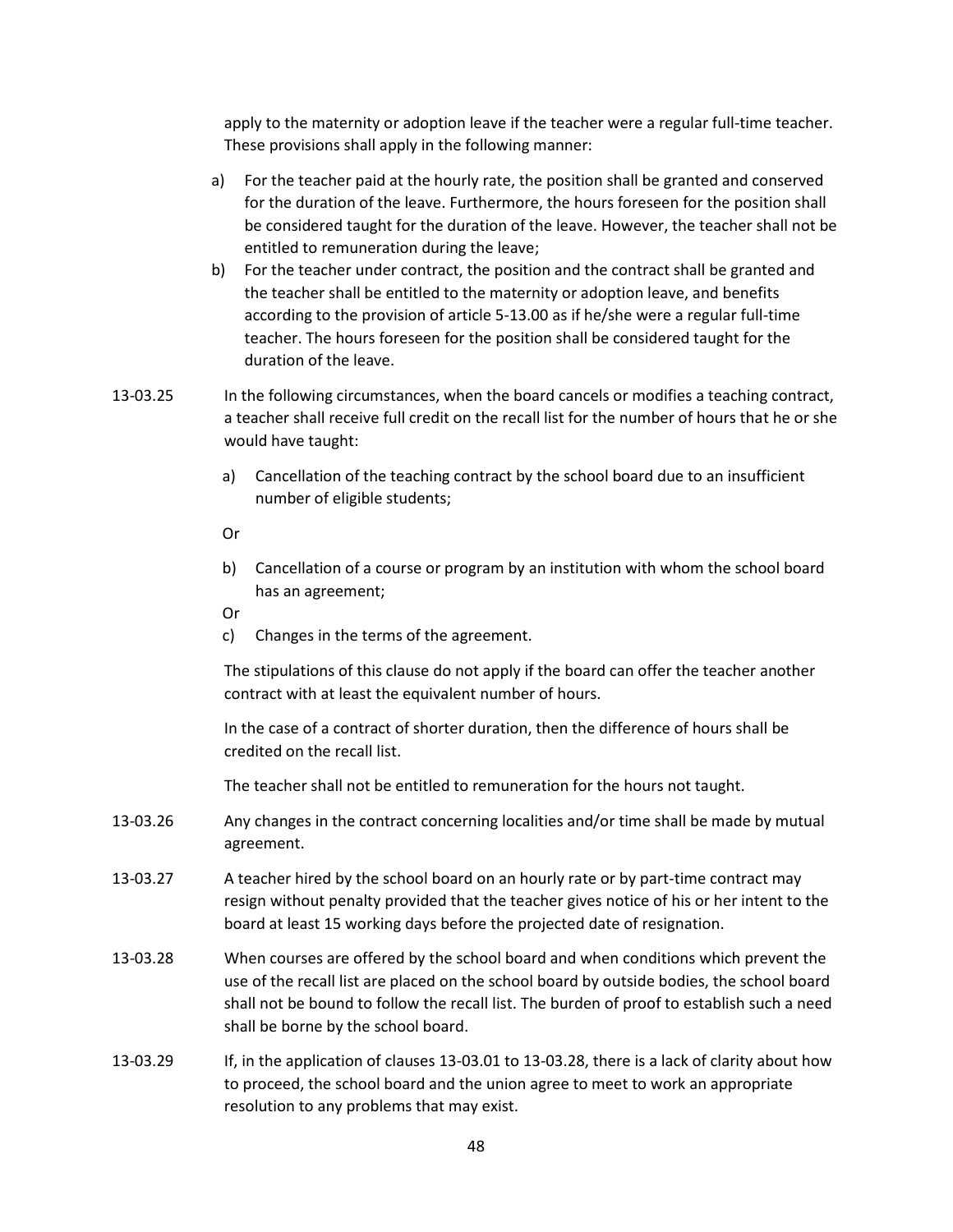The parties agree that the attached text constitutes the stipulations negotiated and agreed upon at the local level as well as the local arrangements, in accordance with the Act respecting the process of negotiation of the collective agreements in the public and parapublic sectors and pursuant to the 2005-2010 provincial agreement.

Pierrette Laliberté Director of Human Resources

hert **Union President** 

Stephen Pigeon **Director General** 1000

Nancy L'Heureux Coordinator of Human Resources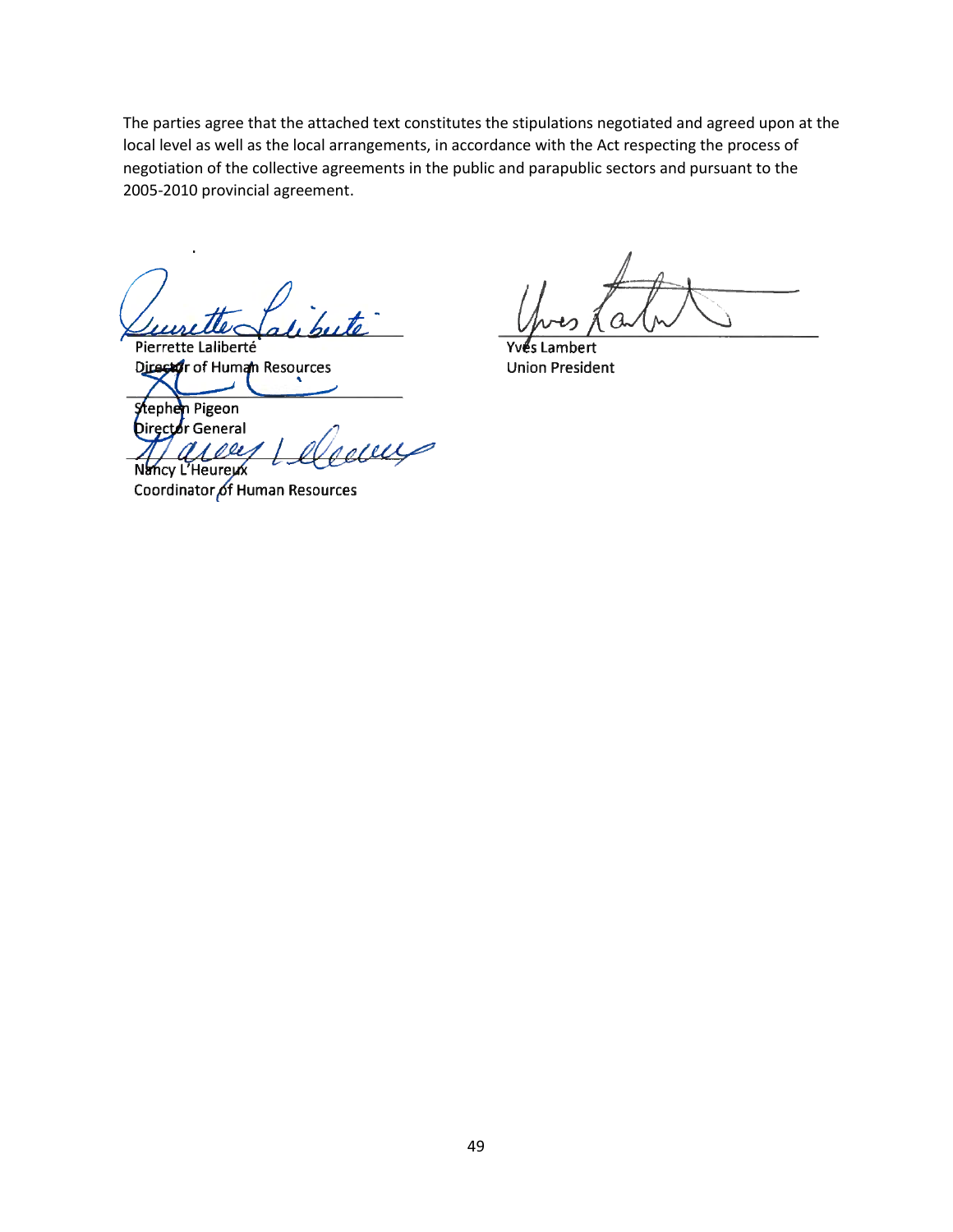#### LETTER OF AGREEMENT

## CHANGES TO THE EDUCATION ACT

<span id="page-49-0"></span>The union and the board agree to meet at the request of either party to discuss any issue relating to any changes made to the Education Act and to adopt appropriate solutions.

Any solution accepted in writing by the board or by the union may have the effect of subtracting from or modifying a provision of this agreement or of adding one or more provisions to this agreement.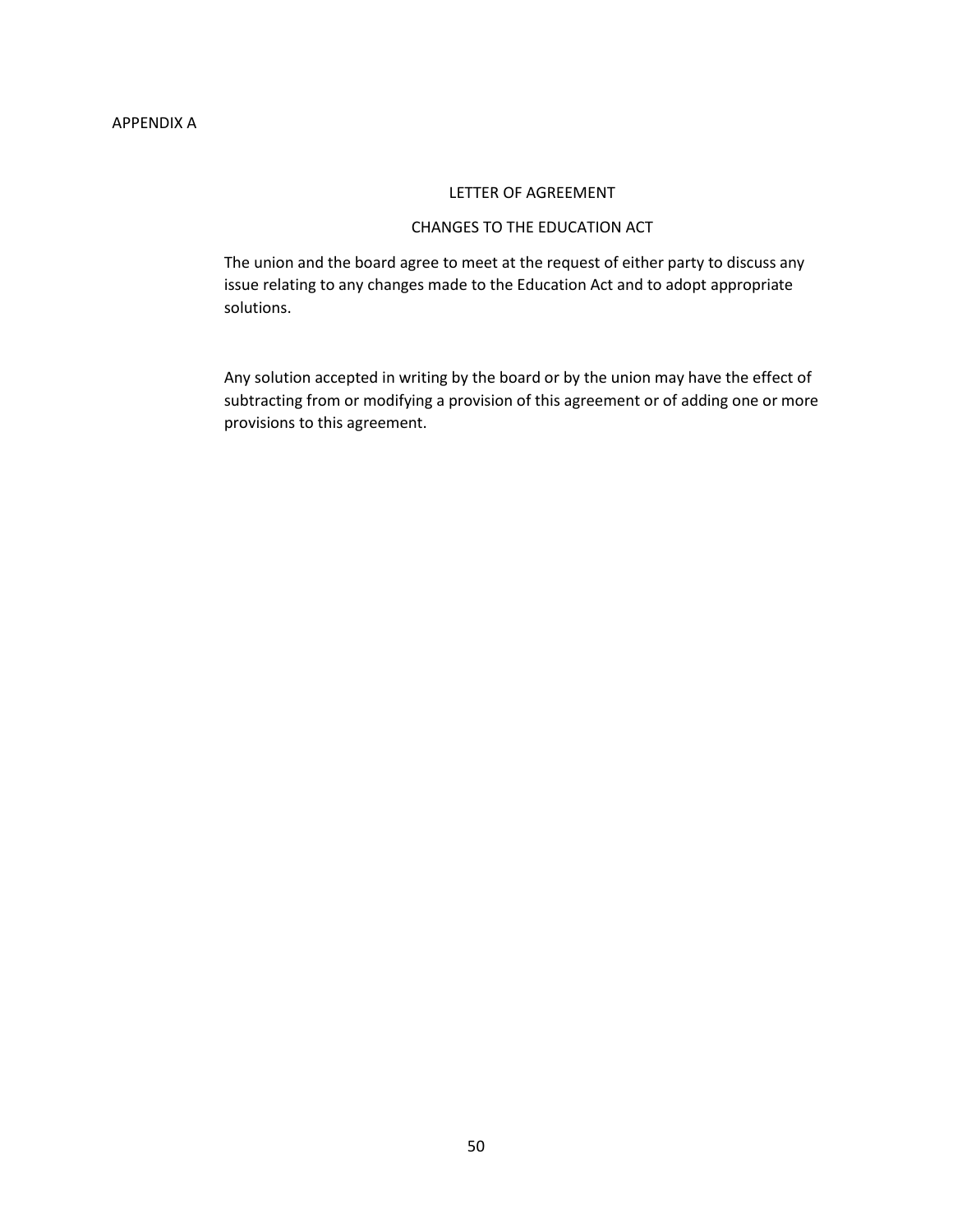### <span id="page-50-0"></span>APPENDIX B

### LETTER OF AGREEMENT

### **CATEGORIES**

- Category 1: Teaching at the pre-school, elementary and secondary level for students with handicaps, social maladjustments or learning disabilities.
- Category 2: Teaching in pre-school classes.
- Category 3: Teaching in elementary-level classes other than in fields 1, 2, 4, 5, 6, 7.
- Category 4: Teaching of FRENCH in the elementary-level classes.
- Category 5: Teaching of PHYSICAL EDUCATION in the elementary-level classes.
- Category 6: Teaching of MUSIC in the elementary-level classes (previously category I.4).
- Category 7: Teaching ARTS in the elementary-level classes.
- Category 8: Teaching of general education courses in FRENCH at the secondary level.
- Category 9: Teaching of general education courses in PHYSICAL EDUCATION at the secondary level.
- Category 10: Teaching of general education courses in MUSIC at the secondary level.
- Category 11: Teaching of general education courses in ARTS at the secondary level.
- Category 12: Teaching of general education courses in ENGLISH as the language of instruction at the secondary level.
- Category 13: Teaching of general education courses in MATHEMATICS AND SCIENCE at the secondary level.
- Category 14: Teaching of general education courses in ETHICS AND RELIGIOUS CULTURE and CAREER DEVELOPMENT (P.O.P + Explo. + Entrepreneurship) at the secondary level.
- Category 16: Teaching of general education courses in INTRODUCTION TO TECHNOLOGY and in CONTEMPORARY WORLD at the secondary level.
- Category 17: Teaching of general education courses in SOCIAL STUDIES at the secondary level.
- Category 18: Teaching of general education courses in COMPUTER SCIENCE at the secondary level.
- Category 19: Other speciality at the secondary level

N.B. New categories shall be added as needed.